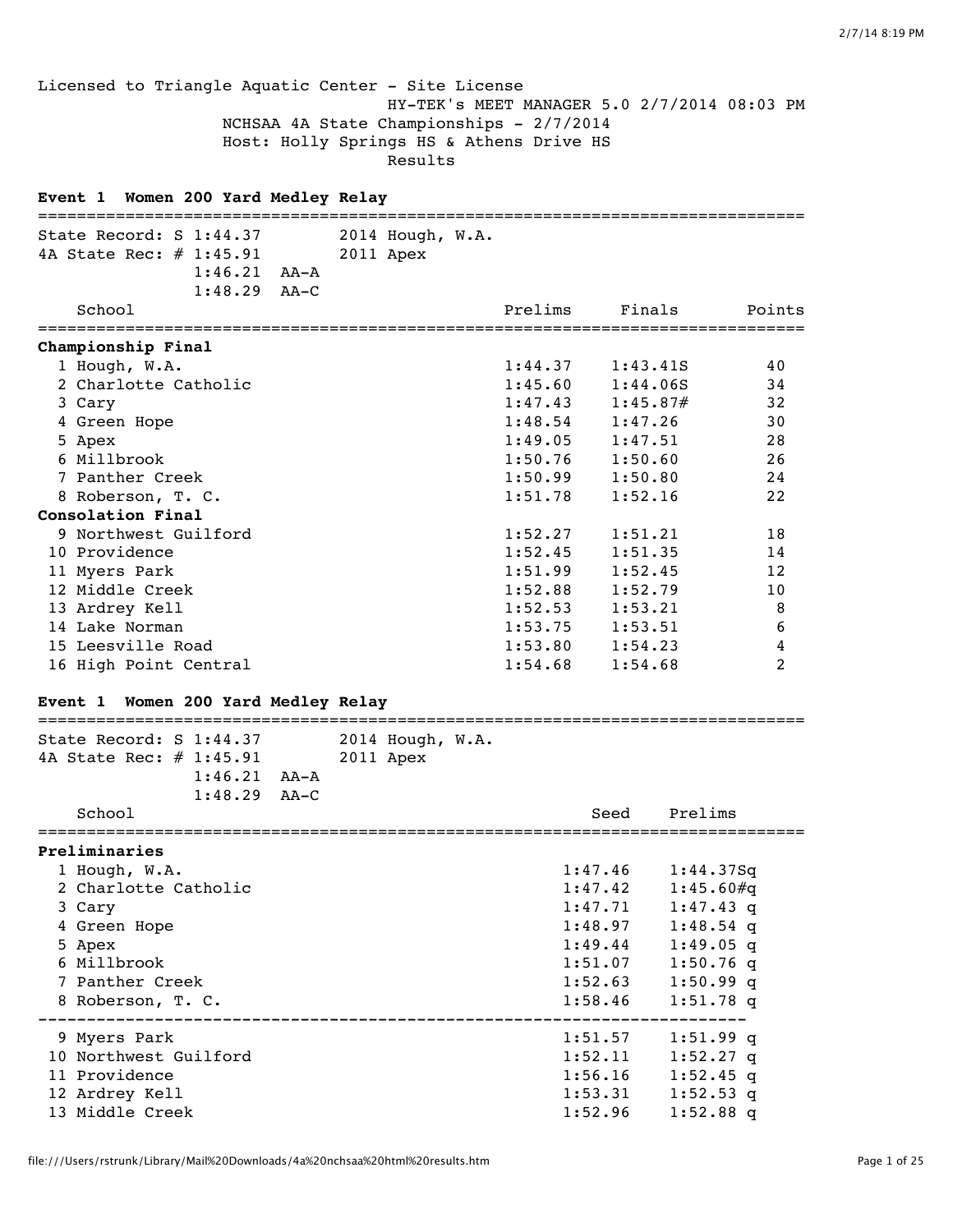| 14 Lake Norman<br>15 Leesville Road<br>16 High Point Central                                                                                                                    | 1:53.43<br>1:53.76<br>1:55.83                       | $1:53.75$ q<br>$1:53.80$ q<br>$1:54.68$ q                              |
|---------------------------------------------------------------------------------------------------------------------------------------------------------------------------------|-----------------------------------------------------|------------------------------------------------------------------------|
| 17 South Mecklenburg<br>18 Rose, J. H.                                                                                                                                          |                                                     | $1:57.30$ $1:54.72$<br>$1:54.24$ $1:55.05$                             |
| 19 Southwest Guilford<br>20 Grimsley<br>21 East Chapel Hill<br>22 West Forsyth<br>23 Reagan<br>-- Pinecrest<br>Early take-off swimmer $#4$<br>Event 2 Men 200 Yard Medley Relay | 1:57.20<br>1:57.21<br>1:59.07<br>1:53.38<br>1:59.47 | $1:57.56$ $1:57.77$<br>1:58.17<br>1:58.36<br>2:00.62<br>2:03.28<br>DO. |
| 2010 Providence<br>State Record: $S$ 1:33.67                                                                                                                                    |                                                     |                                                                        |

| 4A State Rec: # 1:33.67 |  | 2010 Providence |         |         |        |
|-------------------------|--|-----------------|---------|---------|--------|
| $1:34.51$ $AA-A$        |  |                 |         |         |        |
| $1:36.18$ AA-C          |  |                 |         |         |        |
| School                  |  |                 | Prelims | Finals  | Points |
| Championship Final      |  |                 |         |         |        |
| 1 East Chapel Hill      |  |                 | 1:36.10 | 1:34.55 | 40     |
| 2 Green Hope            |  |                 | 1:36.44 | 1:35.38 | 34     |
| 3 Grimsley              |  |                 | 1:37.48 | 1:36.83 | 32     |
| 4 Ardrey Kell           |  |                 | 1:38.00 | 1:37.44 | 30     |
| 5 Reagan                |  |                 | 1:38.13 | 1:37.48 | 28     |
| 6 Sanderson             |  |                 | 1:37.79 | 1:37.71 | 26     |
| 7 Leesville Road        |  |                 | 1:38.04 | 1:37.73 | 24     |
| 8 South Mecklenburg     |  |                 | 1:38.16 | 1:37.88 | 22     |
| Consolation Final       |  |                 |         |         |        |
| $9$ Rose, J. H.         |  |                 | 1:38.21 | 1:37.43 | 18     |
| 10 Page                 |  |                 | 1:38.56 | 1:37.51 | 14     |
| 11 Cary                 |  |                 | 1:38.31 | 1:38.06 | 12     |
| 12 Hough, W.A.          |  |                 | 1:38.62 | 1:38.59 | 10     |
| 13 Charlotte Catholic   |  |                 | 1:39.80 | 1:39.05 | 8      |
| 14 Myers Park           |  |                 | 1:40.02 | 1:40.79 | 6      |
| 15 Millbrook            |  |                 | 1:40.72 | 1:40.98 | 4      |
| 16 Apex                 |  |                 | 1:41.52 | 1:42.23 | 2      |

# **Event 2 Men 200 Yard Medley Relay**

| State Record: $S$ 1:33.67<br>4A State Rec: # 1:33.67 |      | 2010 Providence<br>2010 Providence |         |             |
|------------------------------------------------------|------|------------------------------------|---------|-------------|
|                                                      |      |                                    |         |             |
| 1:34.51                                              | AA-A |                                    |         |             |
| $1:36.18$ $AA-C$                                     |      |                                    |         |             |
| School                                               |      |                                    | Seed    | Prelims     |
| Preliminaries                                        |      |                                    |         |             |
| 1 East Chapel Hill                                   |      |                                    | 1:37.05 | $1:36.10$ q |
| 2 Green Hope                                         |      |                                    | 1:36.81 | $1:36.44$ q |
| 3 Grimsley                                           |      |                                    | 1:38.10 | $1:37.48$ q |
| 4 Sanderson                                          |      |                                    | 1:39.20 | $1:37.79$ q |
| 5 Ardrey Kell                                        |      |                                    | 1:40.19 | $1:38.00$ q |
| 6 Leesville Road                                     |      |                                    | 1:38.19 | $1:38.04$ a |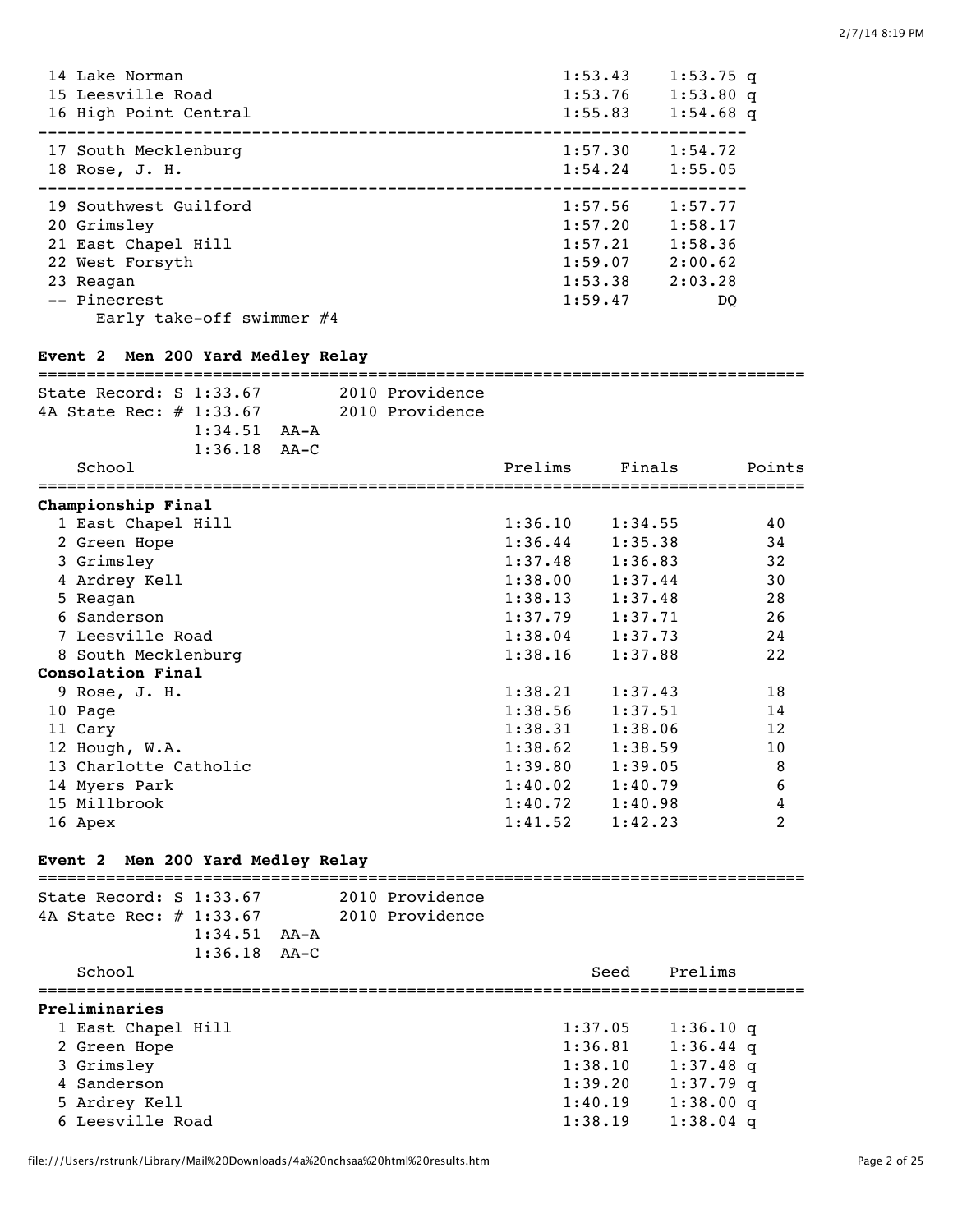| 7 Reagan<br>8 South Mecklenburg                                                                 | 1:38.72<br>1:39.93                                             | $1:38.13$ q<br>$1:38.16$ q                                                          |  |
|-------------------------------------------------------------------------------------------------|----------------------------------------------------------------|-------------------------------------------------------------------------------------|--|
| 9 Rose, J. H.<br>10 Cary<br>11 Page<br>12 Hough, W.A.<br>13 Charlotte Catholic<br>14 Myers Park | 1:39.31<br>1:39.82<br>1:37.70<br>1:39.98<br>1:40.68<br>1:40.99 | $1:38.21$ q<br>$1:38.31$ q<br>$1:38.56$ q<br>$1:38.62$ q<br>1:39.80q<br>$1:40.02$ q |  |
| 15 Millbrook<br>16 Apex                                                                         | 1:41.69<br>1:41.63                                             | $1:40.72$ q<br>$1:41.52$ q                                                          |  |
| 17 New Hanover<br>18 Robinson, J. M.                                                            | 1:40.15<br>1:44.60                                             | 1:42.20<br>1:42.81                                                                  |  |
| 19 Providence<br>20 Jordan<br>21 West Forsyth<br>22 Lake Norman                                 | 1:45.04<br>1:44.66<br>1:44.32<br>1:45.90                       | 1:43.87<br>1:43.94<br>1:44.53<br>1:44.80                                            |  |
| 23 Ragsdale<br>24 Northwest Guilford                                                            | 1:44.74<br>1:44.97                                             | 1:44.90<br>1:45.87                                                                  |  |

#### **Event 3 Women 200 Yard Freestyle**

=============================================================================== State Record: S 1:47.97 2010 Sarah Henry (West Johnston) 4A State Rec: # 1:47.97 2010 Sarah Henry (West Johnston) 1:49.43 AA-A 1:51.24 AA-C Name Year School Prelims Finals Points =============================================================================== **Championship Final** 1 Merritt, Jessica SO Hough, W.A. 1:48.94 1:47.37S 20 2 Postoll, Rebecca JR Char. Catholic 1:52.40 1:48.71 17 3 Rhodes, Lauren SR Char. Catholic 1:50.53 1:50.19 16 4 Brown, Cameron SR Athens Drive 1:52.09 1:51.53 15 5 Medlin, Samantha FR Green Hope 1:52.62 1:51.93 14 6 Rubendall, Brooke SO Green Hope 1:52.66 1:52.05 13 7 Nusbaum, Jenny SO Green Hope 1:53.56 1:52.95 12 8 Wallace, Lauren JR Ardrey Kell 1:53.34 1:53.05 11 **Consolation Final** 9 Martin, Corinne SO NW Guilford 1:53.65 1:53.57 9 10 Smith, Morgan JR East Chapel Hill 1:53.89 1:53.87 7 11 Nicklas-Morris, Em SO Reynolds, R. J. 1:56.13 1:54.52 6 12 Joram, Meghan JR West Forsyth 1:54.97 1:54.54 5 13 Darmody, Kristie SO Providence 1:56.06 1:54.90 4 14 Catella, Carly SR Panther Creek 1:54.98 1:55.09 3 15 Day, Hannah SO Apex 1:56.13 1:56.02 2 16 Williams, Emma SR Apex 1:55.20 1:56.17 1

### **Event 3 Women 200 Yard Freestyle**

| State Record: S 1:47.97 |                                 |             |  | 2010 Sarah Henry (West Johnston) |         |
|-------------------------|---------------------------------|-------------|--|----------------------------------|---------|
| 4A State Rec: # 1:47.97 |                                 |             |  | 2010 Sarah Henry (West Johnston) |         |
|                         | $1:49.43$ $\lambda$ A $\lambda$ |             |  |                                  |         |
|                         | $1:51.24$ $AA-C$                |             |  |                                  |         |
| Name                    |                                 | Year School |  | Seed                             | Prelims |
|                         |                                 |             |  |                                  |         |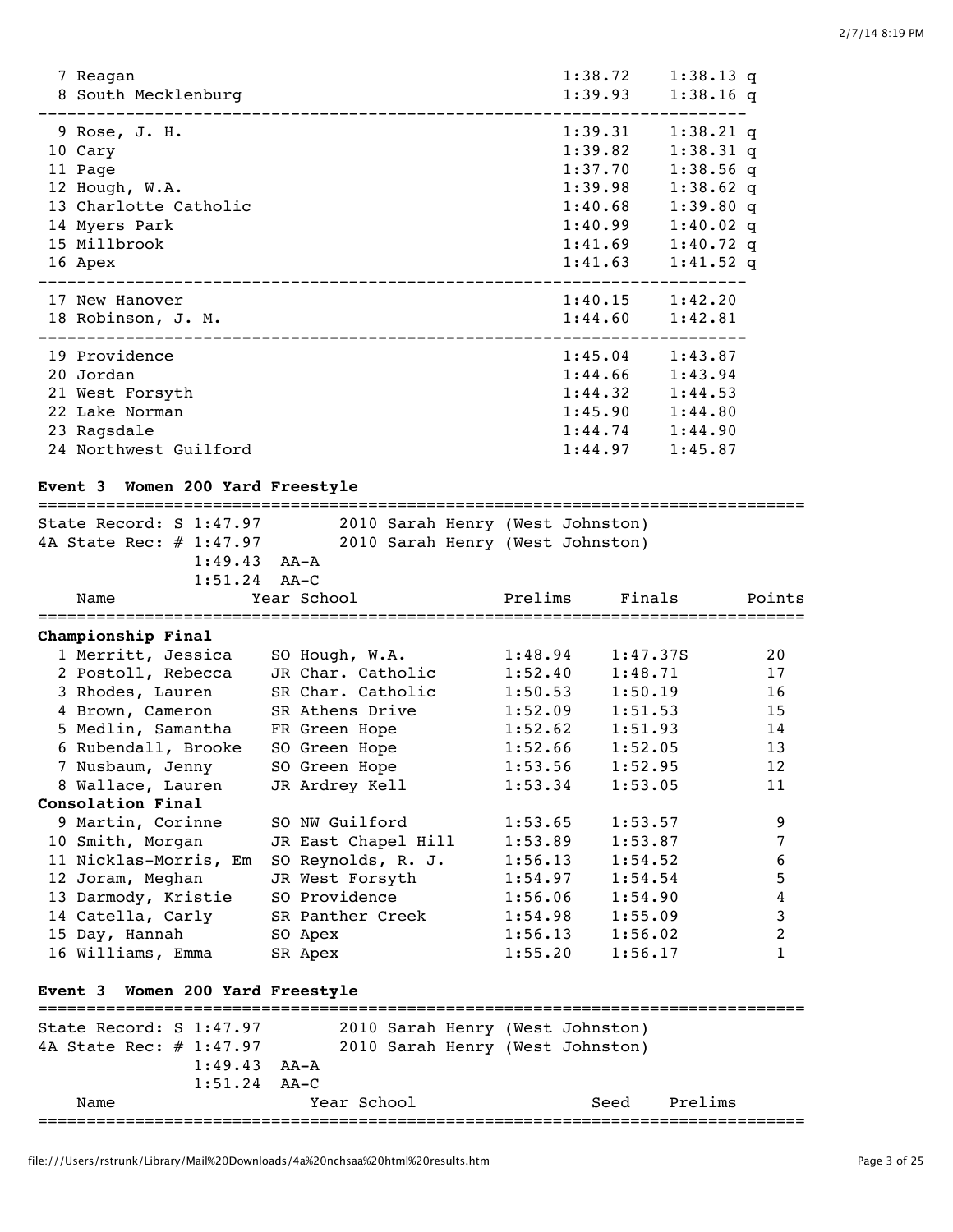| Preliminaries                                             |                                  |                              |                    |                    |                        |
|-----------------------------------------------------------|----------------------------------|------------------------------|--------------------|--------------------|------------------------|
| 1 Merritt, Jessica                                        |                                  | SO Hough, W.A.               |                    | 1:51.63            | $1:48.94$ q            |
| 2 Rhodes, Lauren                                          |                                  | SR Char. Catholic            |                    | 1:52.42            | $1:50.53$ q            |
| 3 Brown, Cameron                                          |                                  | SR Athens Drive              |                    | 1:55.15            | $1:52.09$ q            |
| 4 Postoll, Rebecca                                        |                                  | JR Char. Catholic            |                    | 1:51.28            | $1:52.40$ q            |
| 5 Medlin, Samantha                                        |                                  | FR Green Hope                |                    | 1:53.45            | $1:52.62$ q            |
| 6 Rubendall, Brooke                                       |                                  | SO Green Hope                |                    | 1:52.99            | $1:52.66$ q            |
| 7 Wallace, Lauren                                         |                                  | JR Ardrey Kell               |                    | 1:56.88            | $1:53.34$ q            |
| 8 Nusbaum, Jenny                                          |                                  | SO Green Hope                |                    | 1:55.40            | $1:53.56$ q            |
| 9 Martin, Corinne                                         |                                  | SO NW Guilford               |                    | 1:54.43            | $1:53.65$ q            |
| 10 Smith, Morgan                                          |                                  | JR East Chapel Hill          |                    | 1:55.49            | $1:53.89$ q            |
| 11 Joram, Meghan                                          |                                  | JR West Forsyth              |                    | 1:57.83            | $1:54.97$ q            |
| 12 Catella, Carly                                         |                                  | SR Panther Creek             |                    | 1:54.11            | $1:54.98$ q            |
| 13 Williams, Emma                                         |                                  | SR Apex                      |                    | 1:54.20            | 1:55.20q               |
| 14 Darmody, Kristie                                       |                                  | SO Providence                |                    | 1:58.49            | $1:56.06$ q            |
| 15 Nicklas-Morris, Emma                                   |                                  | SO Reynolds, R. J.           |                    | 1:56.47            | $1:56.13$ q            |
| 15 Day, Hannah                                            |                                  | SO Apex                      |                    | 1:56.35            | $1:56.13$ q            |
| 17 Baker, Lexie                                           |                                  | FR Hopewell                  |                    | 1:57.83            | 1:56.40                |
| 18 Gilchrist, Amelia                                      |                                  | SO Grimsley                  |                    | 1:59.21            | 1:56.80                |
| 19 Long, Camille                                          |                                  | FR Roberson, T. C.           |                    | 1:58.23            | 1:58.07                |
| 20 Vetrano, Alexis                                        |                                  | FR Leesville Road            |                    | 1:56.85            | 1:59.46                |
| 21 Bencini, Madison                                       |                                  | JR HP Central                |                    | 1:58.39            | 1:59.73                |
| 22 Welshofer, Elsa                                        |                                  | SR Char. Catholic            |                    | 1:57.59            | 2:01.41                |
| 23 Marzinsky, Celia                                       |                                  | JR East Chapel Hill          |                    | 2:01.21            | 2:01.92                |
| 24 Sobon, Holly                                           |                                  | FR Reagan                    |                    | 2:01.35            | 2:04.57                |
| Event 4 Men 200 Yard Freestyle<br>State Record: S 1:37.95 |                                  | 2006 Charlie Houchin (Enloe) |                    |                    |                        |
| 4A State Rec: # 1:37.95                                   |                                  | 2006 Charlie Houchin (Enloe) |                    |                    |                        |
| $1:39.35$ AA-A                                            |                                  |                              |                    |                    |                        |
| $1:41.14$ AA-C                                            |                                  |                              |                    |                    |                        |
| Name                                                      | Year School                      |                              | Prelims            | Finals             | Points                 |
|                                                           |                                  |                              |                    |                    | ====================== |
| Championship Final                                        |                                  |                              |                    |                    | 20                     |
| 1 Eagle, Eyan<br>2 Perdue, Philip                         | SR Rose, J. H.                   |                              | 1:39.97<br>1:41.22 | 1:39.37<br>1:39.38 | 17                     |
|                                                           | SR Rose, J. H.                   |                              | 1:40.54            | 1:39.62            | 16                     |
| 3 Onol, Atalay<br>4 Franz, Noah                           | JR Green Hope<br>SR Sanderson    |                              | 1:42.16            | 1:41.93            | 15                     |
| 5 Wohl, Michael                                           |                                  |                              |                    | 1:42.36            | 14                     |
|                                                           | JR Millbrook                     | JR East Chapel Hill          | 1:42.01<br>1:42.31 | 1:42.64            | 12.5                   |
| 6 Kohut, Christopher<br>6 Knox, Davis                     |                                  |                              | 1:42.27            | 1:42.64            | 12.5                   |
| 8 Poff, Trey                                              | SR Page<br>JR Hough, W.A.        |                              | 1:42.37            | 1:42.83            | 11                     |
| Consolation Final                                         |                                  |                              |                    |                    |                        |
| 9 Heldman, Evan                                           |                                  |                              |                    |                    | 9                      |
| 10 Pofahl, Trey                                           | JR Hough, W.A.<br>JR Rose, J. H. |                              | 1:43.19<br>1:44.99 | 1:42.69<br>1:43.53 | 7                      |
| 11 Williams, Connor                                       |                                  | SR Northern Durham           | 1:44.27            | 1:43.65            | 6                      |
| 12 Hauser, Jamison                                        | JR Panther Creek                 |                              | 1:44.88            | 1:43.93            | 5                      |
| 13 Bradshaw, Franklin                                     | SR Providence                    |                              | 1:44.52            | 1:43.99            | $\overline{4}$         |
|                                                           |                                  |                              |                    |                    |                        |
|                                                           |                                  |                              |                    |                    |                        |
| 14 Hollinshead, Steph                                     | SR Green Hope                    |                              | 1:43.40            | 1:44.35            | $\mathfrak{Z}$         |
| 15 Boutwell, Parker<br>16 Brower, Pieter                  | SR East Forsyth<br>SR Grimsley   |                              | 1:44.96<br>1:44.07 | 1:44.52<br>1:44.73 | $\overline{c}$<br>1    |

# **Event 4 Men 200 Yard Freestyle**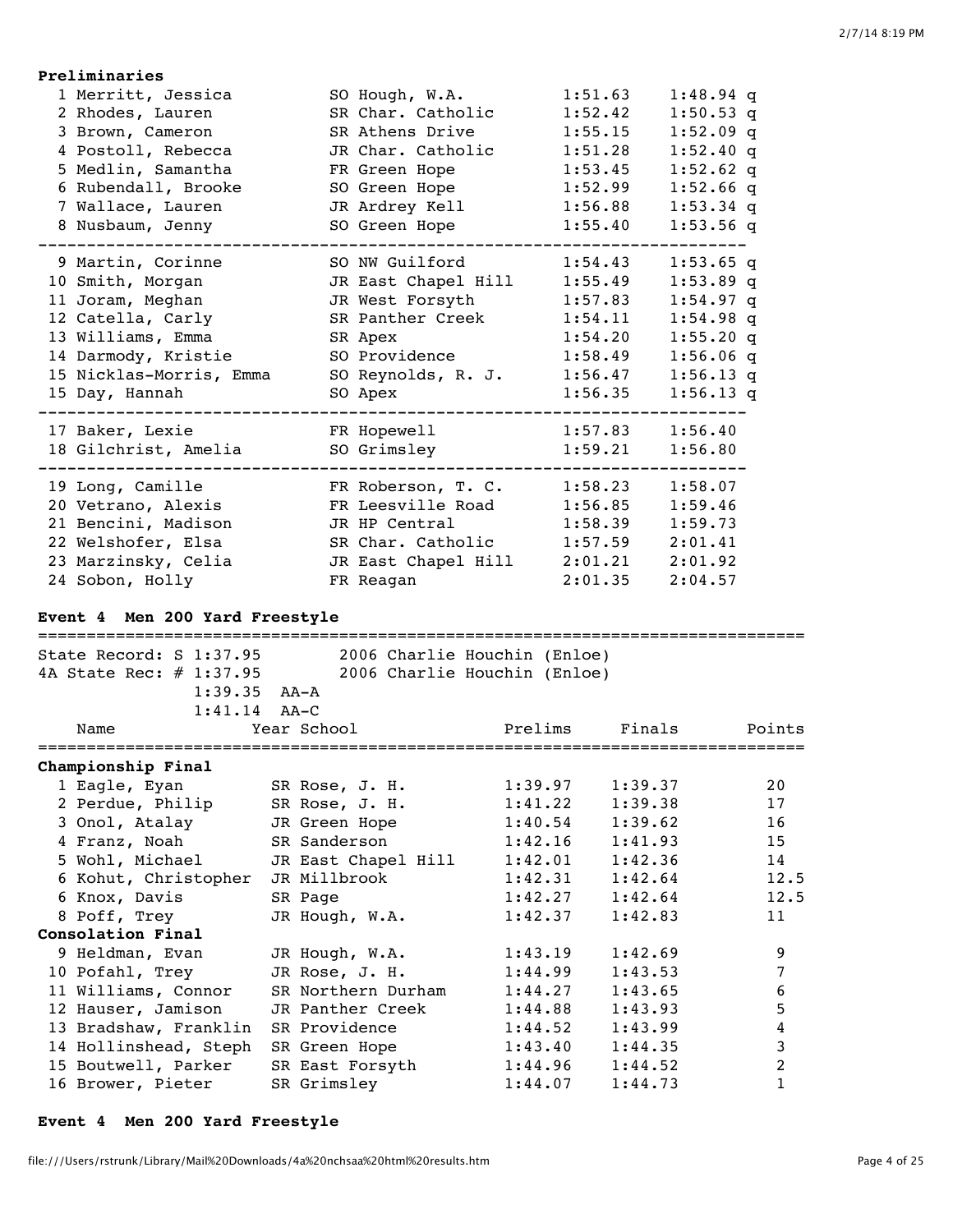|                           |                |                                   | ================================ |                    |               |
|---------------------------|----------------|-----------------------------------|----------------------------------|--------------------|---------------|
| State Record: S 1:37.95   |                | 2006 Charlie Houchin (Enloe)      |                                  |                    |               |
| 4A State Rec: # 1:37.95   |                | 2006 Charlie Houchin (Enloe)      |                                  |                    |               |
| $1:39.35$ AA-A            |                |                                   |                                  |                    |               |
| $1:41.14$ AA-C            |                |                                   |                                  |                    |               |
| Name                      |                | Year School                       |                                  | Prelims<br>Seed    |               |
|                           |                |                                   |                                  |                    | ============= |
| Preliminaries             |                |                                   |                                  |                    |               |
| 1 Eagle, Eyan             |                | SR Rose, J. H.                    | 1:41.17                          | $1:39.97$ q        |               |
| 2 Onol, Atalay            |                | JR Green Hope                     | 1:43.06                          | $1:40.54$ q        |               |
| 3 Perdue, Philip          |                | SR Rose, J. H.                    | 1:41.80                          | $1:41.22$ q        |               |
| 4 Wohl, Michael           |                | JR East Chapel Hill               | 1:42.95                          | $1:42.01$ q        |               |
| 5 Franz, Noah             |                | SR Sanderson                      | 1:43.65                          | $1:42.16$ q        |               |
| 6 Knox, Davis             |                | SR Page                           | 1:46.84                          | $1:42.27$ q        |               |
| 7 Kohut, Christopher      |                | JR Millbrook                      | 1:44.95                          | $1:42.31$ q        |               |
| 8 Poff, Trey              |                | JR Hough, W.A.                    | 1:44.76                          | $1:42.37$ q        |               |
|                           |                |                                   |                                  |                    |               |
| 9 Heldman, Evan           |                | JR Hough, W.A.                    | 1:45.74                          | $1:43.19$ q        |               |
| 10 Hollinshead, Stephen   |                | SR Green Hope                     | 1:44.19                          | 1:43.40q           |               |
| 11 Brower, Pieter         |                | SR Grimsley                       | 1:45.16                          | $1:44.07$ q        |               |
| 12 Williams, Connor       |                | SR Northern Durham                | 1:45.70                          | $1:44.27$ q        |               |
| 13 Bradshaw, Franklin     |                | SR Providence                     | 1:45.81                          | $1:44.52$ q        |               |
| 14 Hauser, Jamison        |                | JR Panther Creek                  | 1:44.75                          | $1:44.88$ q        |               |
| 15 Boutwell, Parker       |                | SR East Forsyth                   | 1:47.50                          | $1:44.96$ q        |               |
| 16 Pofahl, Trey           |                | JR Rose, J. H.                    | 1:45.96                          | $1:44.99$ q        |               |
|                           |                |                                   |                                  |                    |               |
| 17 Slater, Josh           |                | SO Reynolds, R. J.                | 1:47.54                          | 1:45.73            |               |
| 18 Hoyer, Cameron         |                | SR Char. Catholic                 | 1:48.80                          | 1:46.78            |               |
|                           |                |                                   |                                  |                    |               |
| 19 Manchester, Coleman    |                | FR Hough, W.A.                    | 1:47.01                          | 1:47.13            |               |
| 20 Sinopoli, Nick         |                | JR Davie County                   | 1:46.61                          | 1:47.22            |               |
| 21 Cooper, Graham         |                | SO S Mecklenburg                  | 1:49.51                          | 1:48.57            |               |
| 22 Cahan, Noah            |                | SO S Mecklenburg                  | 1:47.94                          | 1:50.62            |               |
| 23 Tully, Spencer         |                | SR Ardrey Kell                    | 1:49.55                          | 1:50.67            |               |
| 24 Darnell, Taylor        |                | SO Reagan                         |                                  | 1:51.22<br>1:51.83 |               |
|                           |                |                                   |                                  |                    |               |
| Event 5 Women 200 Yard IM |                |                                   |                                  |                    |               |
|                           |                |                                   |                                  |                    |               |
| State Record: S 2:00.58   |                | 2008 Kirsten Smith (Athens Drive) |                                  |                    |               |
| 4A State Rec: # 2:00.58   |                | 2008 Kirsten Smith (Athens Drive) |                                  |                    |               |
| $2:03.03$ AA-A            |                |                                   |                                  |                    |               |
| 2:05.27                   | $AA-C$         |                                   | Prelims                          |                    |               |
| Name                      | Year School    |                                   |                                  | Finals             | Points        |
| Championship Final        |                |                                   |                                  |                    |               |
| 1 Emery, Nicole           |                | SR Char. Catholic                 | 2:05.03                          | 2:01.42            | 20            |
| 2 Poole, Julia            |                | FR Middle Creek                   | 2:05.07                          | 2:03.07            | 17            |
|                           |                | JR Char. Catholic                 |                                  |                    | 16            |
| 3 Stranick, Sara          |                |                                   | 2:04.75                          | 2:03.26            | 15            |
| 4 Martelle, Alexandr      |                | SR S Mecklenburg                  | 2:06.10                          | 2:03.91            |               |
| 5 Tacik, Morgan           |                | SO West Forsyth                   | 2:05.95                          | 2:05.25            | 14            |
| 6 Dupay, Meghan           | SO Hough, W.A. |                                   | 2:06.35                          | 2:06.67            | 13            |
| 7 Williams, Claire        | JR Apex        |                                   | 2:07.97                          | 2:08.82            | 11.5          |
| 7 Moore, Kate             | FR Green Hope  |                                   | 2:07.86                          | 2:08.82            | 11.5          |
| Consolation Final         |                |                                   |                                  |                    |               |
| 9 Barham, Jordyn          | SR Apex        |                                   | 2:09.52                          | 2:06.32            | 9             |
| 10 Dupay, Ally            | SR Hough, W.A. |                                   | 2:08.50                          | 2:06.85            | 7             |
| 11 Massey, Maddie         | SR Green Hope  |                                   | 2:08.99                          | 2:07.48            | 6             |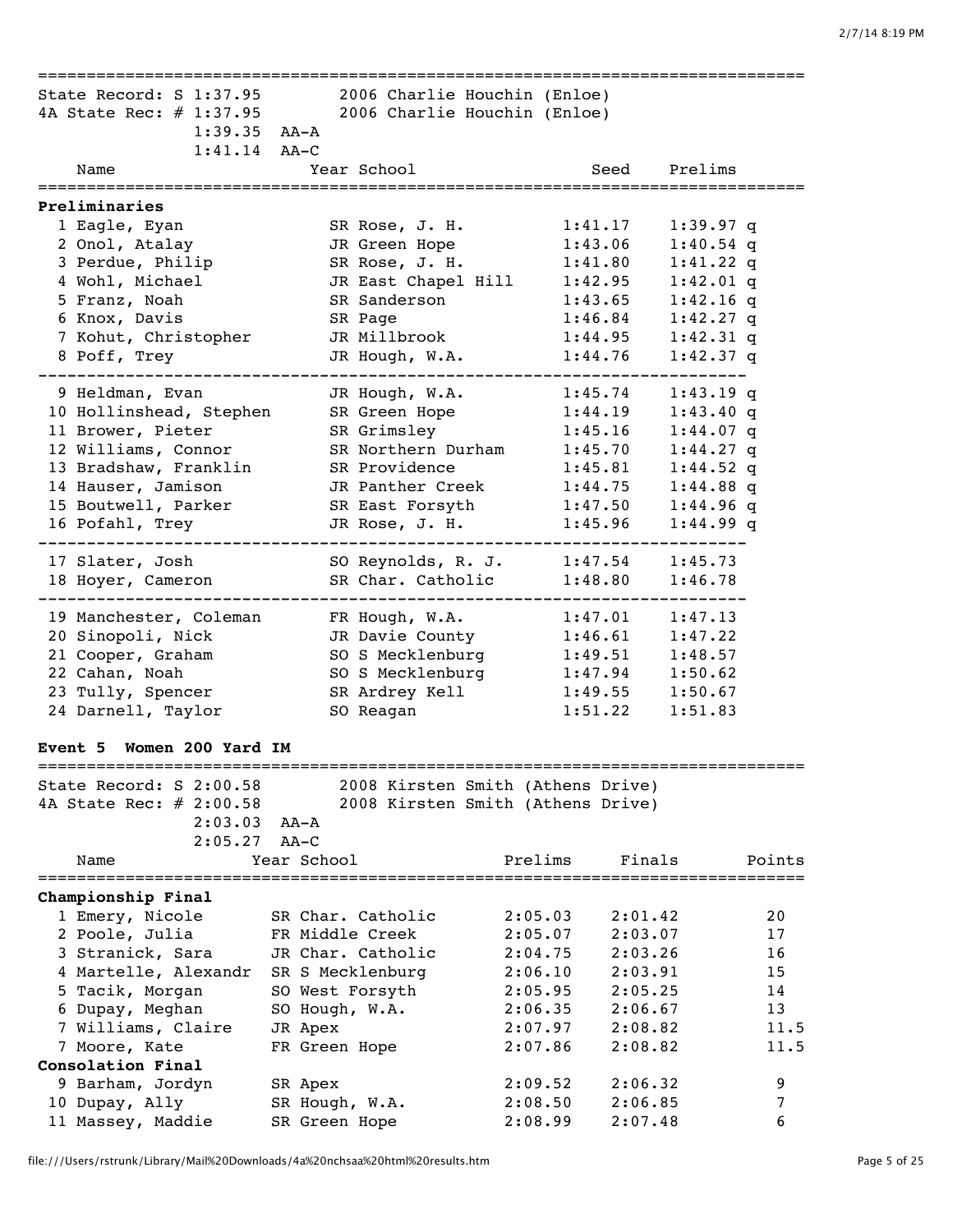| 12 Sullivan, Christin SR Char. Catholic |                    | 2:08.25 | 2:07.92 | 5 |
|-----------------------------------------|--------------------|---------|---------|---|
| 13 Soule, Mary-O                        | FR Roberson, T. C. | 2:08.66 | 2:08.59 | 4 |
| 14 Duffy, Helen                         | SO New Hanover     | 2:10.23 | 2:10.11 | 3 |
| 15 Hu, Julie                            | JR Panther Creek   | 2:10.91 | 2:10.12 | 2 |
| 16 Marshall, Christin FR Reagan         |                    | 2:10.88 | 2:11.86 | 1 |

## **Event 5 Women 200 Yard IM**

=============================================================================== State Record: S 2:00.58 2008 Kirsten Smith (Athens Drive) 4A State Rec: # 2:00.58 2008 Kirsten Smith (Athens Drive) 2:03.03 AA-A 2:05.27 AA-C Name The Year School Seed Prelims =============================================================================== **Preliminaries** 1 Stranick, Sara JR Char. Catholic 2:08.97 2:04.75 q 2 Emery, Nicole SR Char. Catholic 2:06.37 2:05.03 q 3 Poole, Julia FR Middle Creek 2:05.63 2:05.07 q 4 Tacik, Morgan SO West Forsyth 2:08.07 2:05.95 q 5 Martelle, Alexandra SR S Mecklenburg 2:10.79 2:06.10 q 6 Dupay, Meghan SO Hough, W.A. 2:10.88 2:06.35 q 7 Moore, Kate FR Green Hope 2:09.40 2:07.86 q 8 Williams, Claire JR Apex 2:10.26 2:07.97 q ------------------------------------------------------------------------- 9 Sullivan, Christine SR Char. Catholic 2:10.94 2:08.25 q 10 Dupay, Ally SR Hough, W.A. 2:11.75 2:08.50 q 11 Soule, Mary-O FR Roberson, T. C. 2:11.28 2:08.66 q 12 Massey, Maddie SR Green Hope 2:08.06 2:08.99 q 13 Barham, Jordyn SR Apex 2:07.54 2:09.52 q 14 Duffy, Helen SO New Hanover 2:08.81 2:10.23 q 15 Marshall, Christina FR Reagan 2:11.58 2:10.88 q 16 Hu, Julie JR Panther Creek 2:09.66 2:10.91 q ------------------------------------------------------------------------- 17 Benson, Sam SR Ardrey Kell 2:10.81 2:11.42 18 Underkoffler, Elizabeth JR Millbrook 2:09.69 2:12.66 ------------------------------------------------------------------------- 19 Robertson, Sabrina SR NW Guilford 2:13.57 2:13.19 20 Whitsel, Anne FR East Chapel Hill 2:16.69 2:14.81 21 Culp, Elly JR Pinecrest 2:17.14 2:16.61 22 Jones, McKenzie JR West Forsyth 2:18.72 2:17.09 23 Kreager, Alexandra JR Grimsley 2:13.95 2:17.96 24 Smith, Ashley SO West Forsyth 2:18.50 2:22.51

### **Event 6 Men 200 Yard IM**

=============================================================================== State Record: S 1:48.26 2009 Matt Houser (Rose, J. H.) 4A State Rec: # 1:48.26 2009 Matt Houser (Rose, J. H.) 1:51.12 AA-A 1:53.19 AA-C Name The Control of the Manuel Control of Prelims Finals Points =============================================================================== **Championship Final** 1 Osada, Koya SR East Chapel Hill 1:51.98 1:48.52 20 2 Glavich, Jonathan SO Green Hope 1:53.15 1:50.96 17 3 Shaw, Dalton SR Conley, D. H. 1:53.21 1:52.00 16 4 Gomez, Tyler SR Robinson, J. M. 1:54.40 1:54.28 15 5 Keller, Brandon JR Olympic 1:55.51 1:54.40 14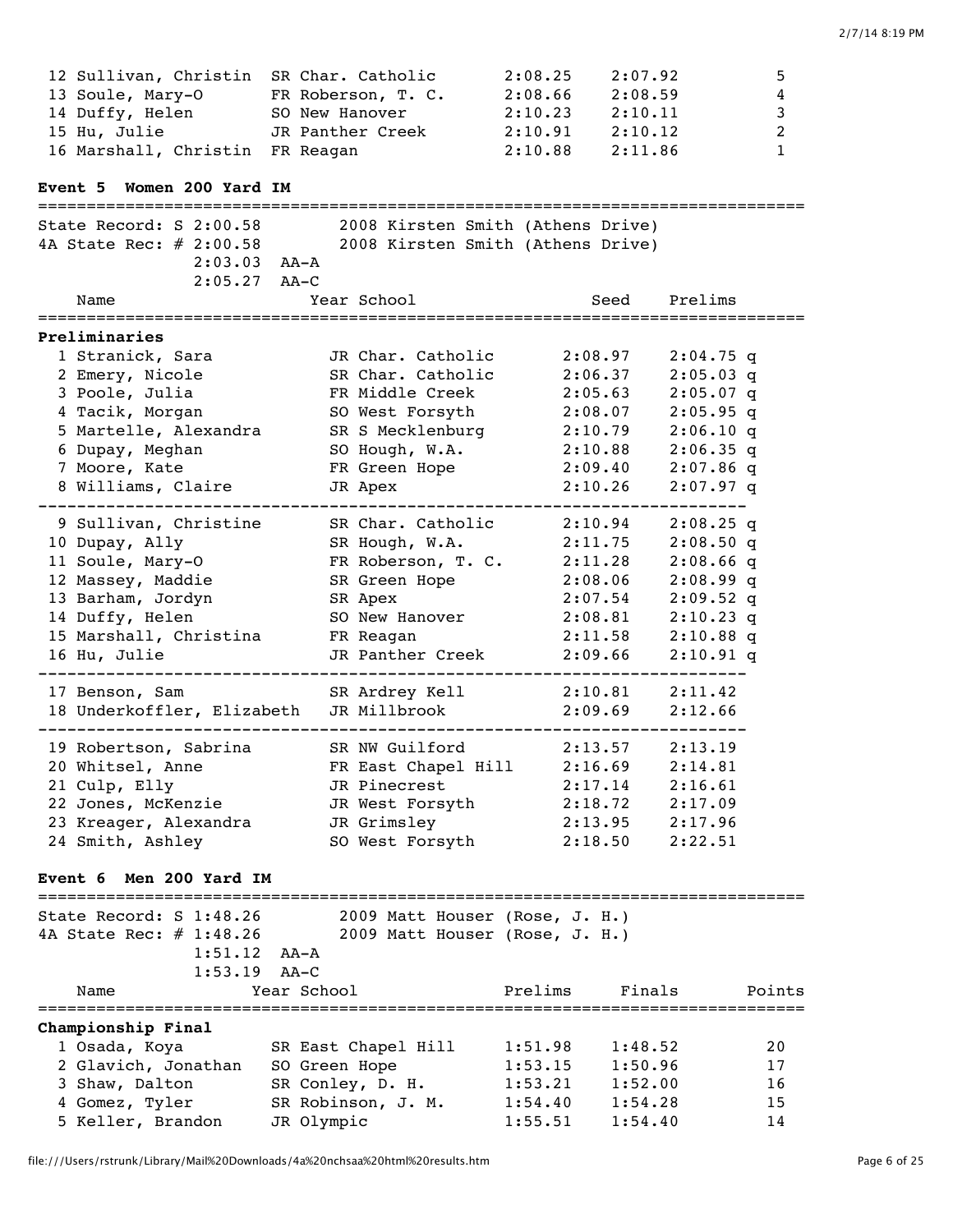| 6 Lauffer, Brayden<br>1:54.84<br>1:54.69<br>13<br>JR Apex<br>7 Craig, Steven<br>SR Millbrook<br>1:55.03<br>12<br>1:55.50<br>-- Ress, Justin<br>1:53.60<br>JR Cary<br>DO.<br>Alternating Kick - breast<br>Consolation Final<br>9 Day, Sam<br>SR North Davidson<br>1:56.37<br>1:55.43<br>9<br>1:58.14<br>10 Pou, Cameron<br>SR Rose, J. H.<br>1:56.47<br>7<br>1:56.22<br>6<br>11 Kawaguchi, Tosh<br>JR Cary<br>1:57.49<br>1:56.44<br>12 High, Joseph<br>5<br>SR Hoggard<br>1:58.48<br>13 Zieg, Tyler<br>1:58.58<br>SR Grimsley<br>$\overline{4}$<br>1:58.87<br>1:59.41<br>14 Rankin, William<br>$\ensuremath{\mathsf{3}}$<br>SO Mount Tabor<br>1:59.43<br>1:59.43<br>JR Char. Catholic<br>$\boldsymbol{2}$<br>15 Griffin, Connor<br>1:59.86<br>2:00.31<br>16 Vlahos, George<br>JR West Forsyth<br>$\mathbf{1}$<br>2:00.32<br>Men 200 Yard IM<br><b>Event 6</b><br>===============================<br>State Record: S 1:48.26<br>2009 Matt Houser (Rose, J. H.)<br>4A State Rec: # 1:48.26<br>2009 Matt Houser (Rose, J. H.)<br>$1:51.12$ $AA-A$<br>$1:53.19$ AA-C<br>Year School<br>Prelims<br>Seed<br>Name<br>Preliminaries<br>1 Osada, Koya<br>SR East Chapel Hill<br>1:50.52<br>$1:51.98$ q<br>2 Glavich, Jonathan<br>SO Green Hope<br>1:51.84<br>$1:53.15$ q<br>SR Conley, D. H.<br>3 Shaw, Dalton<br>1:55.86<br>$1:53.21$ q<br>4 Ress, Justin<br>JR Cary<br>1:56.77<br>1:53.60q<br>5 Gomez, Tyler<br>SR Robinson, J. M.<br>1:59.93<br>$1:54.40$ q<br>6 Lauffer, Brayden<br>JR Apex<br>1:56.70<br>$1:54.84$ q<br>7 Craig, Steven<br>SR Millbrook<br>1:58.02<br>$1:55.03$ q<br>8 Keller, Brandon<br>JR Olympic<br>$1:55.51$ q<br>1:57.63<br>9 Kawaguchi, Tosh<br>1:57.16<br>$1:56.22$ q<br>JR Cary<br>SR North Davidson<br>10 Day, Sam<br>$1:56.37$ q<br>1:55.99<br>11 High, Joseph<br>$1:56.44$ q<br>SR Hoggard<br>1:56.70<br>1:59.07<br>12 Pou, Cameron<br>SR Rose, J. H.<br>$1:58.14$ q<br>1:59.01<br>13 Zieg, Tyler<br>SR Grimsley<br>$1:58.58$ q<br>1:59.28<br>14 Rankin, William<br>SO Mount Tabor<br>$1:59.41$ q<br>JR Char. Catholic 2:05.91<br>15 Griffin, Connor<br>$1:59.43$ q<br>1:59.74<br>JR West Forsyth<br>16 Vlahos, George<br>$2:00.31$ q<br>--------------------------<br>17 Bullock, Thomas SR Reynolds, R. J. 2:00.73 J2:00.31<br>2:02.66<br>18 Hinman, Mazi<br>2:00.88<br>FR HP Central<br>-----------------------------<br>19 Gilligan, Frank SR Hough, W.A. 2:01.82 2:01.39<br>2:01.99<br>20 Durling, Bryce<br>JR Reagan<br>2:02.11<br>2:01.03<br>FR S Mecklenburg<br>21 Johnson, Luke<br>2:02.73<br>2:04.96<br>22 Li, Daniel<br>SO Providence<br>2:03.31<br>2:05.26<br>23 Weber, Cole<br>JR Providence<br>2:08.47 |  |  |  |  |  |
|---------------------------------------------------------------------------------------------------------------------------------------------------------------------------------------------------------------------------------------------------------------------------------------------------------------------------------------------------------------------------------------------------------------------------------------------------------------------------------------------------------------------------------------------------------------------------------------------------------------------------------------------------------------------------------------------------------------------------------------------------------------------------------------------------------------------------------------------------------------------------------------------------------------------------------------------------------------------------------------------------------------------------------------------------------------------------------------------------------------------------------------------------------------------------------------------------------------------------------------------------------------------------------------------------------------------------------------------------------------------------------------------------------------------------------------------------------------------------------------------------------------------------------------------------------------------------------------------------------------------------------------------------------------------------------------------------------------------------------------------------------------------------------------------------------------------------------------------------------------------------------------------------------------------------------------------------------------------------------------------------------------------------------------------------------------------------------------------------------------------------------------------------------------------------------------------------------------------------------------------------------------------------------------------------------------------------------------------------------------------------------------------------------------------------------------------------------------------------------------------------------------------------------------------------------------------------------------------------------------------------------------------|--|--|--|--|--|
|                                                                                                                                                                                                                                                                                                                                                                                                                                                                                                                                                                                                                                                                                                                                                                                                                                                                                                                                                                                                                                                                                                                                                                                                                                                                                                                                                                                                                                                                                                                                                                                                                                                                                                                                                                                                                                                                                                                                                                                                                                                                                                                                                                                                                                                                                                                                                                                                                                                                                                                                                                                                                                             |  |  |  |  |  |
|                                                                                                                                                                                                                                                                                                                                                                                                                                                                                                                                                                                                                                                                                                                                                                                                                                                                                                                                                                                                                                                                                                                                                                                                                                                                                                                                                                                                                                                                                                                                                                                                                                                                                                                                                                                                                                                                                                                                                                                                                                                                                                                                                                                                                                                                                                                                                                                                                                                                                                                                                                                                                                             |  |  |  |  |  |
|                                                                                                                                                                                                                                                                                                                                                                                                                                                                                                                                                                                                                                                                                                                                                                                                                                                                                                                                                                                                                                                                                                                                                                                                                                                                                                                                                                                                                                                                                                                                                                                                                                                                                                                                                                                                                                                                                                                                                                                                                                                                                                                                                                                                                                                                                                                                                                                                                                                                                                                                                                                                                                             |  |  |  |  |  |
|                                                                                                                                                                                                                                                                                                                                                                                                                                                                                                                                                                                                                                                                                                                                                                                                                                                                                                                                                                                                                                                                                                                                                                                                                                                                                                                                                                                                                                                                                                                                                                                                                                                                                                                                                                                                                                                                                                                                                                                                                                                                                                                                                                                                                                                                                                                                                                                                                                                                                                                                                                                                                                             |  |  |  |  |  |
|                                                                                                                                                                                                                                                                                                                                                                                                                                                                                                                                                                                                                                                                                                                                                                                                                                                                                                                                                                                                                                                                                                                                                                                                                                                                                                                                                                                                                                                                                                                                                                                                                                                                                                                                                                                                                                                                                                                                                                                                                                                                                                                                                                                                                                                                                                                                                                                                                                                                                                                                                                                                                                             |  |  |  |  |  |
|                                                                                                                                                                                                                                                                                                                                                                                                                                                                                                                                                                                                                                                                                                                                                                                                                                                                                                                                                                                                                                                                                                                                                                                                                                                                                                                                                                                                                                                                                                                                                                                                                                                                                                                                                                                                                                                                                                                                                                                                                                                                                                                                                                                                                                                                                                                                                                                                                                                                                                                                                                                                                                             |  |  |  |  |  |
|                                                                                                                                                                                                                                                                                                                                                                                                                                                                                                                                                                                                                                                                                                                                                                                                                                                                                                                                                                                                                                                                                                                                                                                                                                                                                                                                                                                                                                                                                                                                                                                                                                                                                                                                                                                                                                                                                                                                                                                                                                                                                                                                                                                                                                                                                                                                                                                                                                                                                                                                                                                                                                             |  |  |  |  |  |
|                                                                                                                                                                                                                                                                                                                                                                                                                                                                                                                                                                                                                                                                                                                                                                                                                                                                                                                                                                                                                                                                                                                                                                                                                                                                                                                                                                                                                                                                                                                                                                                                                                                                                                                                                                                                                                                                                                                                                                                                                                                                                                                                                                                                                                                                                                                                                                                                                                                                                                                                                                                                                                             |  |  |  |  |  |
|                                                                                                                                                                                                                                                                                                                                                                                                                                                                                                                                                                                                                                                                                                                                                                                                                                                                                                                                                                                                                                                                                                                                                                                                                                                                                                                                                                                                                                                                                                                                                                                                                                                                                                                                                                                                                                                                                                                                                                                                                                                                                                                                                                                                                                                                                                                                                                                                                                                                                                                                                                                                                                             |  |  |  |  |  |
|                                                                                                                                                                                                                                                                                                                                                                                                                                                                                                                                                                                                                                                                                                                                                                                                                                                                                                                                                                                                                                                                                                                                                                                                                                                                                                                                                                                                                                                                                                                                                                                                                                                                                                                                                                                                                                                                                                                                                                                                                                                                                                                                                                                                                                                                                                                                                                                                                                                                                                                                                                                                                                             |  |  |  |  |  |
|                                                                                                                                                                                                                                                                                                                                                                                                                                                                                                                                                                                                                                                                                                                                                                                                                                                                                                                                                                                                                                                                                                                                                                                                                                                                                                                                                                                                                                                                                                                                                                                                                                                                                                                                                                                                                                                                                                                                                                                                                                                                                                                                                                                                                                                                                                                                                                                                                                                                                                                                                                                                                                             |  |  |  |  |  |
|                                                                                                                                                                                                                                                                                                                                                                                                                                                                                                                                                                                                                                                                                                                                                                                                                                                                                                                                                                                                                                                                                                                                                                                                                                                                                                                                                                                                                                                                                                                                                                                                                                                                                                                                                                                                                                                                                                                                                                                                                                                                                                                                                                                                                                                                                                                                                                                                                                                                                                                                                                                                                                             |  |  |  |  |  |
|                                                                                                                                                                                                                                                                                                                                                                                                                                                                                                                                                                                                                                                                                                                                                                                                                                                                                                                                                                                                                                                                                                                                                                                                                                                                                                                                                                                                                                                                                                                                                                                                                                                                                                                                                                                                                                                                                                                                                                                                                                                                                                                                                                                                                                                                                                                                                                                                                                                                                                                                                                                                                                             |  |  |  |  |  |
|                                                                                                                                                                                                                                                                                                                                                                                                                                                                                                                                                                                                                                                                                                                                                                                                                                                                                                                                                                                                                                                                                                                                                                                                                                                                                                                                                                                                                                                                                                                                                                                                                                                                                                                                                                                                                                                                                                                                                                                                                                                                                                                                                                                                                                                                                                                                                                                                                                                                                                                                                                                                                                             |  |  |  |  |  |
|                                                                                                                                                                                                                                                                                                                                                                                                                                                                                                                                                                                                                                                                                                                                                                                                                                                                                                                                                                                                                                                                                                                                                                                                                                                                                                                                                                                                                                                                                                                                                                                                                                                                                                                                                                                                                                                                                                                                                                                                                                                                                                                                                                                                                                                                                                                                                                                                                                                                                                                                                                                                                                             |  |  |  |  |  |
|                                                                                                                                                                                                                                                                                                                                                                                                                                                                                                                                                                                                                                                                                                                                                                                                                                                                                                                                                                                                                                                                                                                                                                                                                                                                                                                                                                                                                                                                                                                                                                                                                                                                                                                                                                                                                                                                                                                                                                                                                                                                                                                                                                                                                                                                                                                                                                                                                                                                                                                                                                                                                                             |  |  |  |  |  |
|                                                                                                                                                                                                                                                                                                                                                                                                                                                                                                                                                                                                                                                                                                                                                                                                                                                                                                                                                                                                                                                                                                                                                                                                                                                                                                                                                                                                                                                                                                                                                                                                                                                                                                                                                                                                                                                                                                                                                                                                                                                                                                                                                                                                                                                                                                                                                                                                                                                                                                                                                                                                                                             |  |  |  |  |  |
|                                                                                                                                                                                                                                                                                                                                                                                                                                                                                                                                                                                                                                                                                                                                                                                                                                                                                                                                                                                                                                                                                                                                                                                                                                                                                                                                                                                                                                                                                                                                                                                                                                                                                                                                                                                                                                                                                                                                                                                                                                                                                                                                                                                                                                                                                                                                                                                                                                                                                                                                                                                                                                             |  |  |  |  |  |
|                                                                                                                                                                                                                                                                                                                                                                                                                                                                                                                                                                                                                                                                                                                                                                                                                                                                                                                                                                                                                                                                                                                                                                                                                                                                                                                                                                                                                                                                                                                                                                                                                                                                                                                                                                                                                                                                                                                                                                                                                                                                                                                                                                                                                                                                                                                                                                                                                                                                                                                                                                                                                                             |  |  |  |  |  |
|                                                                                                                                                                                                                                                                                                                                                                                                                                                                                                                                                                                                                                                                                                                                                                                                                                                                                                                                                                                                                                                                                                                                                                                                                                                                                                                                                                                                                                                                                                                                                                                                                                                                                                                                                                                                                                                                                                                                                                                                                                                                                                                                                                                                                                                                                                                                                                                                                                                                                                                                                                                                                                             |  |  |  |  |  |
|                                                                                                                                                                                                                                                                                                                                                                                                                                                                                                                                                                                                                                                                                                                                                                                                                                                                                                                                                                                                                                                                                                                                                                                                                                                                                                                                                                                                                                                                                                                                                                                                                                                                                                                                                                                                                                                                                                                                                                                                                                                                                                                                                                                                                                                                                                                                                                                                                                                                                                                                                                                                                                             |  |  |  |  |  |
|                                                                                                                                                                                                                                                                                                                                                                                                                                                                                                                                                                                                                                                                                                                                                                                                                                                                                                                                                                                                                                                                                                                                                                                                                                                                                                                                                                                                                                                                                                                                                                                                                                                                                                                                                                                                                                                                                                                                                                                                                                                                                                                                                                                                                                                                                                                                                                                                                                                                                                                                                                                                                                             |  |  |  |  |  |
|                                                                                                                                                                                                                                                                                                                                                                                                                                                                                                                                                                                                                                                                                                                                                                                                                                                                                                                                                                                                                                                                                                                                                                                                                                                                                                                                                                                                                                                                                                                                                                                                                                                                                                                                                                                                                                                                                                                                                                                                                                                                                                                                                                                                                                                                                                                                                                                                                                                                                                                                                                                                                                             |  |  |  |  |  |
|                                                                                                                                                                                                                                                                                                                                                                                                                                                                                                                                                                                                                                                                                                                                                                                                                                                                                                                                                                                                                                                                                                                                                                                                                                                                                                                                                                                                                                                                                                                                                                                                                                                                                                                                                                                                                                                                                                                                                                                                                                                                                                                                                                                                                                                                                                                                                                                                                                                                                                                                                                                                                                             |  |  |  |  |  |
|                                                                                                                                                                                                                                                                                                                                                                                                                                                                                                                                                                                                                                                                                                                                                                                                                                                                                                                                                                                                                                                                                                                                                                                                                                                                                                                                                                                                                                                                                                                                                                                                                                                                                                                                                                                                                                                                                                                                                                                                                                                                                                                                                                                                                                                                                                                                                                                                                                                                                                                                                                                                                                             |  |  |  |  |  |
|                                                                                                                                                                                                                                                                                                                                                                                                                                                                                                                                                                                                                                                                                                                                                                                                                                                                                                                                                                                                                                                                                                                                                                                                                                                                                                                                                                                                                                                                                                                                                                                                                                                                                                                                                                                                                                                                                                                                                                                                                                                                                                                                                                                                                                                                                                                                                                                                                                                                                                                                                                                                                                             |  |  |  |  |  |
|                                                                                                                                                                                                                                                                                                                                                                                                                                                                                                                                                                                                                                                                                                                                                                                                                                                                                                                                                                                                                                                                                                                                                                                                                                                                                                                                                                                                                                                                                                                                                                                                                                                                                                                                                                                                                                                                                                                                                                                                                                                                                                                                                                                                                                                                                                                                                                                                                                                                                                                                                                                                                                             |  |  |  |  |  |
|                                                                                                                                                                                                                                                                                                                                                                                                                                                                                                                                                                                                                                                                                                                                                                                                                                                                                                                                                                                                                                                                                                                                                                                                                                                                                                                                                                                                                                                                                                                                                                                                                                                                                                                                                                                                                                                                                                                                                                                                                                                                                                                                                                                                                                                                                                                                                                                                                                                                                                                                                                                                                                             |  |  |  |  |  |
|                                                                                                                                                                                                                                                                                                                                                                                                                                                                                                                                                                                                                                                                                                                                                                                                                                                                                                                                                                                                                                                                                                                                                                                                                                                                                                                                                                                                                                                                                                                                                                                                                                                                                                                                                                                                                                                                                                                                                                                                                                                                                                                                                                                                                                                                                                                                                                                                                                                                                                                                                                                                                                             |  |  |  |  |  |
|                                                                                                                                                                                                                                                                                                                                                                                                                                                                                                                                                                                                                                                                                                                                                                                                                                                                                                                                                                                                                                                                                                                                                                                                                                                                                                                                                                                                                                                                                                                                                                                                                                                                                                                                                                                                                                                                                                                                                                                                                                                                                                                                                                                                                                                                                                                                                                                                                                                                                                                                                                                                                                             |  |  |  |  |  |
|                                                                                                                                                                                                                                                                                                                                                                                                                                                                                                                                                                                                                                                                                                                                                                                                                                                                                                                                                                                                                                                                                                                                                                                                                                                                                                                                                                                                                                                                                                                                                                                                                                                                                                                                                                                                                                                                                                                                                                                                                                                                                                                                                                                                                                                                                                                                                                                                                                                                                                                                                                                                                                             |  |  |  |  |  |
|                                                                                                                                                                                                                                                                                                                                                                                                                                                                                                                                                                                                                                                                                                                                                                                                                                                                                                                                                                                                                                                                                                                                                                                                                                                                                                                                                                                                                                                                                                                                                                                                                                                                                                                                                                                                                                                                                                                                                                                                                                                                                                                                                                                                                                                                                                                                                                                                                                                                                                                                                                                                                                             |  |  |  |  |  |
|                                                                                                                                                                                                                                                                                                                                                                                                                                                                                                                                                                                                                                                                                                                                                                                                                                                                                                                                                                                                                                                                                                                                                                                                                                                                                                                                                                                                                                                                                                                                                                                                                                                                                                                                                                                                                                                                                                                                                                                                                                                                                                                                                                                                                                                                                                                                                                                                                                                                                                                                                                                                                                             |  |  |  |  |  |
|                                                                                                                                                                                                                                                                                                                                                                                                                                                                                                                                                                                                                                                                                                                                                                                                                                                                                                                                                                                                                                                                                                                                                                                                                                                                                                                                                                                                                                                                                                                                                                                                                                                                                                                                                                                                                                                                                                                                                                                                                                                                                                                                                                                                                                                                                                                                                                                                                                                                                                                                                                                                                                             |  |  |  |  |  |
|                                                                                                                                                                                                                                                                                                                                                                                                                                                                                                                                                                                                                                                                                                                                                                                                                                                                                                                                                                                                                                                                                                                                                                                                                                                                                                                                                                                                                                                                                                                                                                                                                                                                                                                                                                                                                                                                                                                                                                                                                                                                                                                                                                                                                                                                                                                                                                                                                                                                                                                                                                                                                                             |  |  |  |  |  |
|                                                                                                                                                                                                                                                                                                                                                                                                                                                                                                                                                                                                                                                                                                                                                                                                                                                                                                                                                                                                                                                                                                                                                                                                                                                                                                                                                                                                                                                                                                                                                                                                                                                                                                                                                                                                                                                                                                                                                                                                                                                                                                                                                                                                                                                                                                                                                                                                                                                                                                                                                                                                                                             |  |  |  |  |  |
|                                                                                                                                                                                                                                                                                                                                                                                                                                                                                                                                                                                                                                                                                                                                                                                                                                                                                                                                                                                                                                                                                                                                                                                                                                                                                                                                                                                                                                                                                                                                                                                                                                                                                                                                                                                                                                                                                                                                                                                                                                                                                                                                                                                                                                                                                                                                                                                                                                                                                                                                                                                                                                             |  |  |  |  |  |
|                                                                                                                                                                                                                                                                                                                                                                                                                                                                                                                                                                                                                                                                                                                                                                                                                                                                                                                                                                                                                                                                                                                                                                                                                                                                                                                                                                                                                                                                                                                                                                                                                                                                                                                                                                                                                                                                                                                                                                                                                                                                                                                                                                                                                                                                                                                                                                                                                                                                                                                                                                                                                                             |  |  |  |  |  |
|                                                                                                                                                                                                                                                                                                                                                                                                                                                                                                                                                                                                                                                                                                                                                                                                                                                                                                                                                                                                                                                                                                                                                                                                                                                                                                                                                                                                                                                                                                                                                                                                                                                                                                                                                                                                                                                                                                                                                                                                                                                                                                                                                                                                                                                                                                                                                                                                                                                                                                                                                                                                                                             |  |  |  |  |  |
|                                                                                                                                                                                                                                                                                                                                                                                                                                                                                                                                                                                                                                                                                                                                                                                                                                                                                                                                                                                                                                                                                                                                                                                                                                                                                                                                                                                                                                                                                                                                                                                                                                                                                                                                                                                                                                                                                                                                                                                                                                                                                                                                                                                                                                                                                                                                                                                                                                                                                                                                                                                                                                             |  |  |  |  |  |
|                                                                                                                                                                                                                                                                                                                                                                                                                                                                                                                                                                                                                                                                                                                                                                                                                                                                                                                                                                                                                                                                                                                                                                                                                                                                                                                                                                                                                                                                                                                                                                                                                                                                                                                                                                                                                                                                                                                                                                                                                                                                                                                                                                                                                                                                                                                                                                                                                                                                                                                                                                                                                                             |  |  |  |  |  |
|                                                                                                                                                                                                                                                                                                                                                                                                                                                                                                                                                                                                                                                                                                                                                                                                                                                                                                                                                                                                                                                                                                                                                                                                                                                                                                                                                                                                                                                                                                                                                                                                                                                                                                                                                                                                                                                                                                                                                                                                                                                                                                                                                                                                                                                                                                                                                                                                                                                                                                                                                                                                                                             |  |  |  |  |  |
|                                                                                                                                                                                                                                                                                                                                                                                                                                                                                                                                                                                                                                                                                                                                                                                                                                                                                                                                                                                                                                                                                                                                                                                                                                                                                                                                                                                                                                                                                                                                                                                                                                                                                                                                                                                                                                                                                                                                                                                                                                                                                                                                                                                                                                                                                                                                                                                                                                                                                                                                                                                                                                             |  |  |  |  |  |
|                                                                                                                                                                                                                                                                                                                                                                                                                                                                                                                                                                                                                                                                                                                                                                                                                                                                                                                                                                                                                                                                                                                                                                                                                                                                                                                                                                                                                                                                                                                                                                                                                                                                                                                                                                                                                                                                                                                                                                                                                                                                                                                                                                                                                                                                                                                                                                                                                                                                                                                                                                                                                                             |  |  |  |  |  |

**Event 6S Men 200 Yard IM Swim-off**

=============================================================================== State Record: S 1:48.26 2009 Matt Houser (Rose, J. H.) 4A State Rec: # 1:48.26 2009 Matt Houser (Rose, J. H.) 1:51.12 AA-A

Shoulders not at or past vertical towards breast off the wall - fly

-- Smith, Jackson JR Myers Park 1:56.88 DQ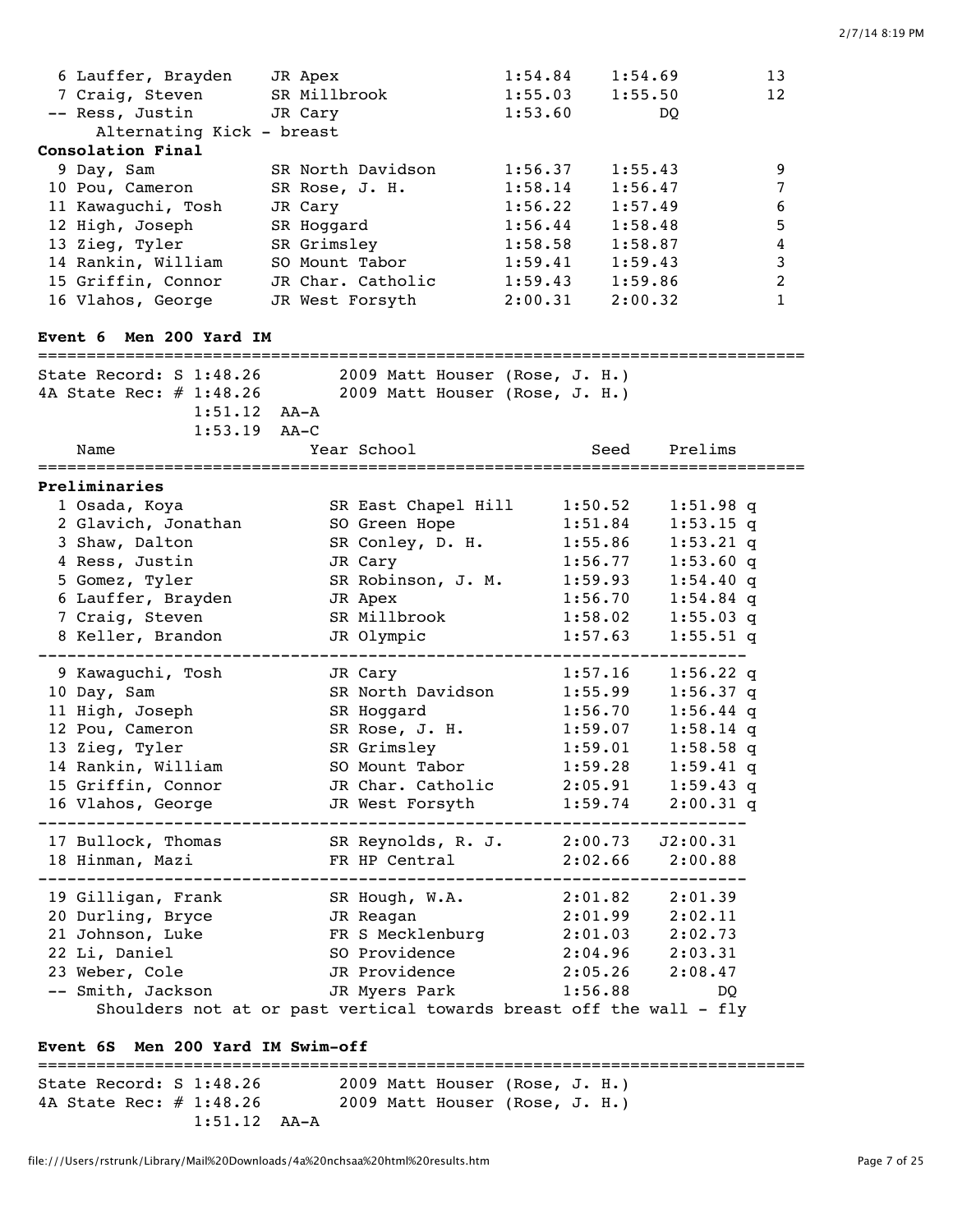| 2/7/14 8:19 PM |  |
|----------------|--|
|                |  |

| $1:53.19$ AA-C                                                                |        |                                     |         |                |                        |                |
|-------------------------------------------------------------------------------|--------|-------------------------------------|---------|----------------|------------------------|----------------|
| Name                                                                          |        | Year School                         | Seed    | Finals         |                        | Points         |
| – Swim-off                                                                    |        |                                     |         |                |                        |                |
| 1 Vlahos, George                                                              |        | JR West Forsyth                     | NT      | 2:00.20        |                        |                |
| 2 Bullock, Thomas                                                             |        | SR Reynolds, R. J.                  | NΤ      | 2:00.22        |                        |                |
| Event 7 Women 50 Yard Freestyle                                               |        |                                     |         |                |                        |                |
|                                                                               |        |                                     |         |                |                        |                |
| State Record: S 22.92                                                         |        | 2013 Nora McCullagh (Char. Catholic |         |                |                        |                |
| 4A State Rec: # 23.02                                                         |        | 2013 Emily Allen (Hough, W.A.)      |         |                |                        |                |
| $23.42$ $AA - A$                                                              |        |                                     |         |                |                        |                |
| 23.80                                                                         | AA–C   |                                     |         |                |                        |                |
| Name                                                                          |        | Year School                         | Prelims | Finals         |                        | Points         |
| Championship Final                                                            |        |                                     |         |                |                        |                |
| 1 McCullagh, Nora                                                             |        | JR Char. Catholic                   | 23.09   | 22.88S         |                        | 20             |
| 2 Allen, Emily                                                                |        | JR Hough, W.A.                      | 23.15   | 23.05          |                        | 17             |
| 3 Arwood, Alyssa                                                              |        | JR Roberson, T. C.                  | 23.96   | 23.80          |                        | 16             |
| 4 Bishop, Haley                                                               |        | JR Panther Creek                    | 24.06   | 23.85          |                        | 15             |
| 5 Kerr, Christine                                                             |        | JR Cary                             | 23.96   | 23.94          |                        | 14             |
| 6 Brown, Rachel                                                               |        | JR HP Central                       | 24.08   | 24.16          |                        | 13             |
| 7 Sheridan, Maria                                                             |        | SR Char. Catholic                   | 24.29   | 24.28          |                        | 12             |
| 8 Kohut, Jordan<br>Consolation Final                                          |        | FR Millbrook                        | 24.29   | 24.48          |                        | 11             |
| 9 Estep, Caroline                                                             |        | SR Hoggard                          | 24.49   | 24.30          |                        | 9              |
| 10 Barnhill, Emmie                                                            |        | JR Rose, J. H.                      | 24.56   | 24.38          |                        | 7              |
| 11 Cockcroft, Caitlin                                                         |        | JR Grimsley                         | 24.45   | 24.54          |                        | 6              |
| 12 Quintero, Dominiqu                                                         |        | SO Clayton                          | 24.67   | 24.56          |                        | 5              |
| 13 Ritger, Elizabeth                                                          |        | SO Providence                       | 24.63   | 24.68          |                        | 4              |
| 14 Rowe, Sirena                                                               |        | SO East Mecklenburg                 | 24.66   | 24.76          |                        | 3              |
| 15 Etgen, Emily                                                               |        | JR Green Hope                       | 24.73   | 24.78          |                        | $\overline{2}$ |
| 16 Cottam, Caroline                                                           |        | FR HP Central                       | 24.79   | 24.90          |                        | 1              |
| Event 7 Women 50 Yard Freestyle                                               |        |                                     |         |                |                        |                |
|                                                                               |        |                                     |         |                |                        |                |
| State Record: S 22.92<br>4A State Rec: # 23.02 2013 Emily Allen (Hough, W.A.) |        | 2013 Nora McCullagh (Char. Catholic |         |                |                        |                |
| 23.42                                                                         | AA-A   |                                     |         |                |                        |                |
| 23.80                                                                         | $AA-C$ |                                     |         |                |                        |                |
| Name                                                                          |        | Year School                         |         | Seed           | Prelims                |                |
| ----------------                                                              |        |                                     |         |                |                        |                |
| Preliminaries<br>1 McCullagh, Nora                                            |        | JR Char. Catholic                   |         | 23.65          | $23.09$ q              |                |
| 2 Allen, Emily                                                                |        | JR Hough, W.A.                      |         | 24.05          | $23.15$ q              |                |
| 3 Arwood, Alyssa                                                              |        | JR Roberson, T. C.                  |         | 24.48          | $23.96$ q              |                |
| 3 Kerr, Christine                                                             |        | JR Cary                             |         | 24.24          | 23.96q                 |                |
| 5 Bishop, Haley                                                               |        | JR Panther Creek                    |         | 24.14          | $24.06$ q              |                |
| 6 Brown, Rachel                                                               |        | JR HP Central                       |         | 24.30          | $24.08$ q              |                |
| 7 Sheridan, Maria                                                             |        | SR Char. Catholic                   |         | 25.17          | $24.29$ q              |                |
| 7 Kohut, Jordan                                                               |        | FR Millbrook                        |         | 24.13          | $24.29$ q              |                |
|                                                                               |        |                                     |         |                |                        |                |
| 9 Cockcroft, Caitlin<br>10 Estep, Caroline                                    |        | JR Grimsley                         |         | 24.75<br>24.31 | $24.45$ q              |                |
| 11 Barnhill, Emmie                                                            |        | SR Hoggard<br>JR Rose, J. H.        |         | 24.52          | $24.49$ q<br>$24.56$ q |                |
| 12 Ritger, Elizabeth                                                          |        | SO Providence                       |         | 24.74          | $24.63$ q              |                |
| 13 Rowe, Sirena                                                               |        | SO East Mecklenburg                 |         | 25.19          | $24.66$ q              |                |
|                                                                               |        |                                     |         |                |                        |                |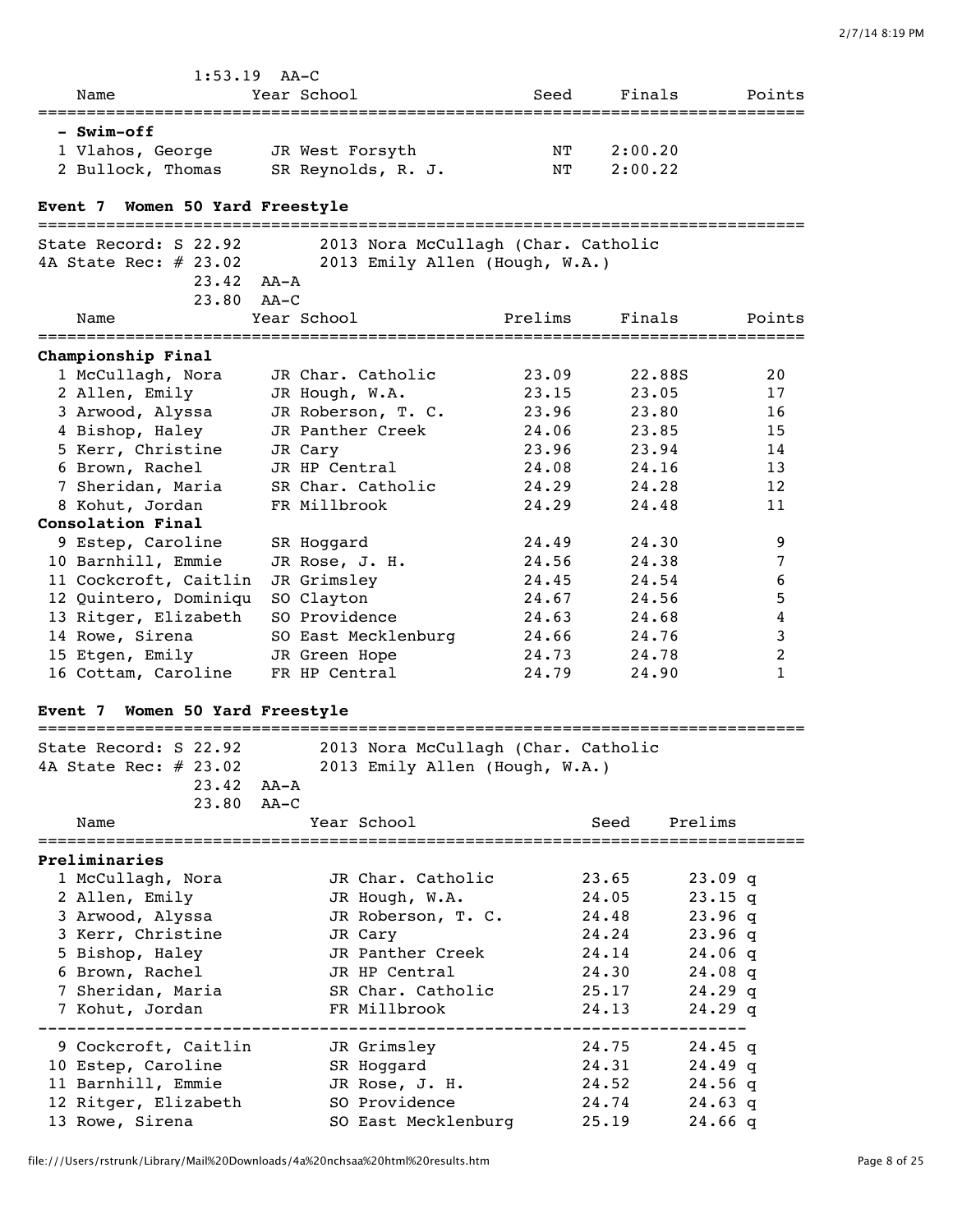| 14 Quintero, Dominique                                  | SO Clayton                        |         | 24.51  | $24.67$ q                        |
|---------------------------------------------------------|-----------------------------------|---------|--------|----------------------------------|
| 15 Etgen, Emily                                         | JR Green Hope                     |         | 24.45  | $24.73$ q                        |
| 16 Cottam, Caroline                                     | FR HP Central                     |         | 25.27  | $24.79$ q                        |
| 17 Tuskey, Emily                                        | SR Ragsdale                       |         | 24.46  | 24.81                            |
| 18 DeForest, Katherine                                  | SR Apex                           |         | 24.55  | 24.85                            |
| 19 Gillman, Maddy                                       | SO Lake Norman                    |         | 25.18  | 25.12                            |
| 20 Wood, Danielle                                       | JR Davie County                   |         | 25.22  | 25.35                            |
| 21 Heim, Shelly                                         | SR Ragsdale                       |         | 25.67  | 25.60                            |
| 22 Kiselis, Laurel                                      | SO NW Guilford                    |         | 25.13  | 25.71                            |
| 23 Brown, Ashton                                        | SO Robinson, J. M.                |         | 25.41  | 25.85                            |
| 24 Mericle, Jennifer                                    | JR West Forsyth                   |         | 25.43  | 26.07                            |
| Event 8 Men 50 Yard Freestyle                           |                                   |         |        |                                  |
| State Record: S 20.44                                   | 1990 Chris Compton (T.W. Andrews) |         |        |                                  |
| 4A State Rec: # 20.49                                   | 2013 Kyle Darmody (Providence)    |         |        |                                  |
| 20.84 AA-A                                              |                                   |         |        |                                  |
| $21.14$ $AA-C$                                          |                                   |         |        |                                  |
| Name                                                    | Year School                       | Prelims | Finals | Points<br>====================== |
| Championship Final                                      |                                   |         |        |                                  |
| 1 Ellington, Colin                                      | SR Holly Springs                  | 21.09   | 20.76  | 20                               |
| 2 Eagle, Eyan                                           | SR Rose, J. H.                    | 21.54   | 21.17  | 16.5                             |
| 2 Long, Connor                                          | JR Ardrey Kell                    | 21.60   | 21.17  | 16.5                             |
| 4 Weaver, Graham                                        | SO S Mecklenburg                  | 21.55   | 21.30  | 15                               |
| 5 McGugan, Henry                                        | JR Ragsdale                       | 21.50   | 21.39  | 14                               |
| 6 Carson, Alex                                          | JR Green Hope                     | 21.73   | 21.52  | 13                               |
| 7 Gordon, Tom                                           | JR Enloe                          | 21.67   | 21.67  | 12                               |
| 8 Maslowski, Seth                                       | JR Green Hope                     | 21.77   | 21.82  | 11                               |
| Consolation Final                                       |                                   |         |        |                                  |
| 9 Casey, JT                                             | SR Rose, J. H.                    | 21.85   | 21.98  | 8                                |
| 9 Ennis, Jake                                           | JR Ragsdale                       | 21.99   | 21.98  | 8                                |
| 11 Medwin, Noah                                         | JR Reagan                         | 22.22   | 22.02  | $\boldsymbol{6}$                 |
| 12 Daniels, Chris                                       | JR Green Hope                     | 22.08   | 22.09  | $\mathbf 5$                      |
| 13 Millar, Chase                                        | JR Cary                           | 22.10   | 22.17  | 4                                |
| 14 Bauserman, Charlie SR Grimsley                       |                                   | 22.55   | 22.24  | $\mathbf{3}$                     |
| 15 Cox, Zach                                            | SR Providence                     | 22.14   | 22.28  | 1.5                              |
| 15 Regan, Matthew                                       | JR Reagan                         | 22.61   | 22.28  | 1.5                              |
| Event 8 Men 50 Yard Freestyle                           |                                   |         |        |                                  |
| ==============================<br>State Record: S 20.44 | 1990 Chris Compton (T.W. Andrews) |         |        | ====================             |
| 4A State Rec: # 20.49                                   | 2013 Kyle Darmody (Providence)    |         |        |                                  |
| 20.84                                                   | AA-A                              |         |        |                                  |
| 21.14                                                   | AA–C                              |         |        |                                  |
| Name                                                    | Year School<br>----------------   |         | Seed   | Prelims<br>===============       |
| Preliminaries                                           |                                   |         |        |                                  |
| 1 Ellington, Colin                                      | SR Holly Springs                  |         | 20.96  | $21.09$ q                        |
| 2 McGugan, Henry                                        | JR Ragsdale                       |         | 22.11  | $21.50$ q                        |
| 3 Eagle, Eyan                                           | SR Rose, J. H.                    |         | 21.26  | $21.54$ q                        |
| 4 Weaver, Graham                                        | SO S Mecklenburg                  |         | 21.84  | $21.55$ q                        |
| 5 Long, Connor                                          | JR Ardrey Kell                    |         | 22.09  | $21.60$ q                        |
| 6 Gordon, Tom                                           | JR Enloe                          |         | 21.77  | $21.67$ q                        |

7 Carson, Alex JR Green Hope 21.91 21.73 q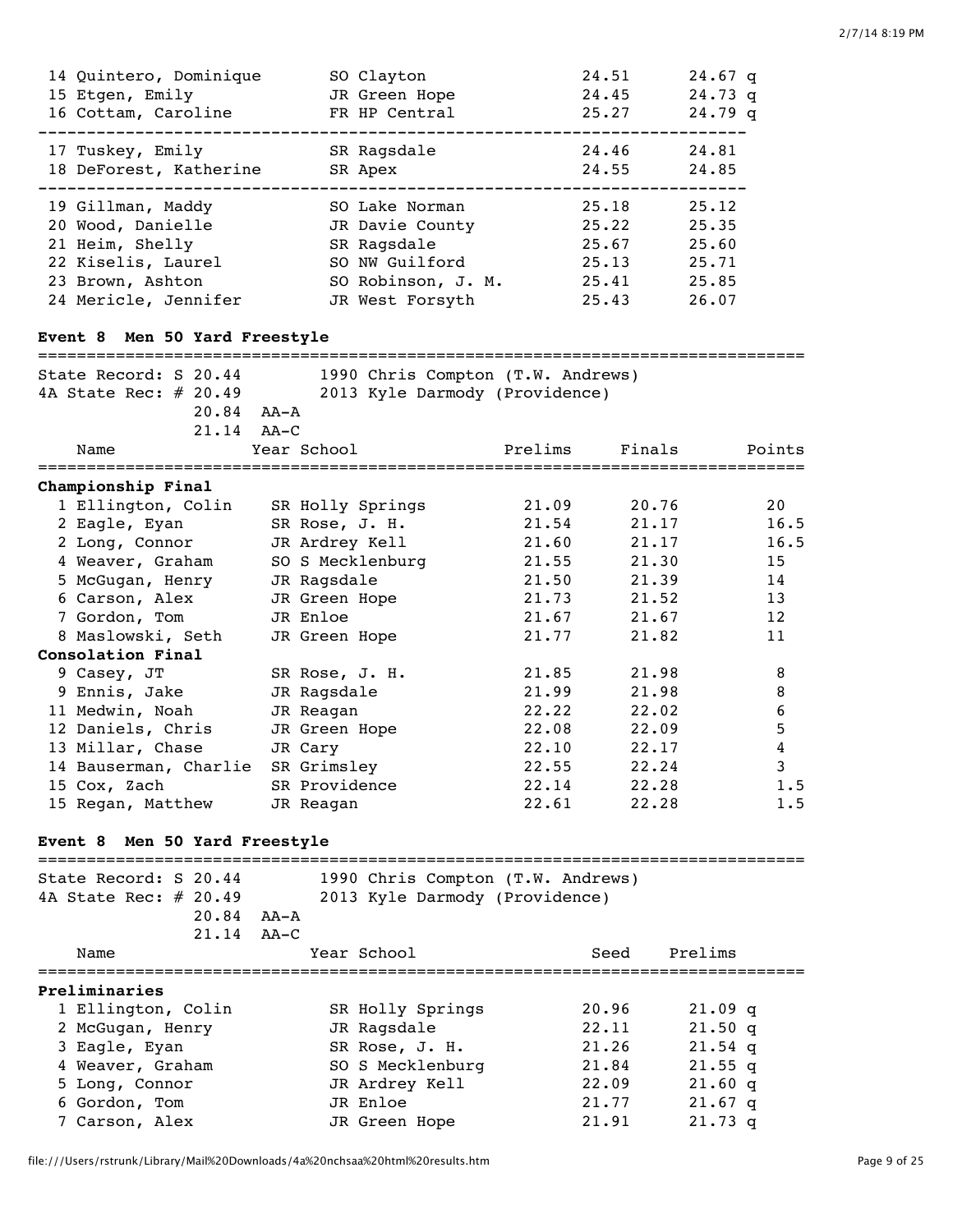| 8 Maslowski, Seth      | JR Green Hope     | 21.67 | $21.77$ q |
|------------------------|-------------------|-------|-----------|
| 9 Casey, JT            | SR Rose, J. H.    | 22.12 | $21.85$ q |
| 10 Ennis, Jake         | JR Ragsdale       | 22.46 | $21.99$ q |
| 11 Daniels, Chris      | JR Green Hope     | 22.13 | $22.08$ q |
| 12 Millar, Chase       | JR Cary           | 22.10 | $22.10$ q |
| 13 Cox, Zach           | SR Providence     | 22.25 | $22.14$ q |
| 14 Medwin, Noah        | JR Reagan         | 22.62 | $22.22$ q |
| 15 Bauserman, Charlie  | SR Grimsley       | 22.52 | $22.55$ q |
| 16 Regan, Matthew      | JR Reagan         | 22.29 | $22.61$ q |
| 17 Graves, Clay        | SR South Caldwell | 22.64 | 22.65     |
| 18 Wixson, Jack        | SR Reagan         | 22.48 | 22.72     |
| 19 Manchester, Jeffery | JR Hough, W.A.    | 22.64 | 22.79     |
| 20 Tully, Cameron      | SO Ardrey Kell    | 23.01 | 22.85     |
| 21 Cook, Ian           | SR Lake Norman    | 22.69 | 23.07     |
| 22 Spina, Nick         | SO Ardrey Kell    | 22.97 | 23.10     |
| 23 Martin, Sam         |                   |       |           |
|                        | JR North Davidson | 22.75 | 23.13     |

# **Event 9 Women 1 mtr Diving**

### ===============================================================================

| State Record: S 491.35              |                     | 1996 Carrie Knoeber (Enloe) |        |                |
|-------------------------------------|---------------------|-----------------------------|--------|----------------|
| 4A State Rec: # 491.35              |                     | 1996 Carrie Knoeber (Enloe) |        |                |
| Name                                | Year School         | Seed                        | Finals | Points         |
|                                     |                     |                             |        |                |
| 1 Giacalone, Jennife FR Hough, W.A. |                     | 461.95                      | 414.10 | 20             |
| 2 Porter, Jocelyn                   | FR Hough, W.A.      | 435.30                      | 403.65 | 17             |
| 3 McPeeters, Emma                   | FR Page             | 383.45                      | 351.35 | 16             |
| 4 Byrum, Hope                       | SO Providence       | 369.10                      | 342.45 | 15             |
| 5 Adams, Karly                      | JR Hough, W.A.      | 395.45                      | 337.55 | 14             |
| 6 Brown, Natalie                    | SO S Mecklenburg    | 314.70                      | 311.80 | 13             |
| 7 Croxton, Hannah                   | SR Providence       | 346.45                      | 310.50 | 12             |
| 8 Atkins, Hayley                    | SR Grimsley         | 324.80                      | 308.85 | 11             |
| 9 Rank, Monika                      | 10 Leesville Road   | 370.70                      | 304.75 | 9              |
| 10 Abernathy, Katelyn               | SO Hough, W.A.      | 346.25                      | 298.35 | 7              |
| 11 Woodliff, Katie                  | SR Providence       | 322.20                      | 275.60 | 6              |
| 12 Cram, Ashley                     | SO Page             | 280.30                      | 275.00 | 5              |
| 13 Brame, Lindsay                   | JR Grimsley         | 297.50                      | 258.65 | 4              |
| 14 Gale, Megan                      | FR Sanderson        | 270.75                      | 246.15 | 3              |
| 15 Sokoletsky, Maya                 | JR East Chapel Hill | 261.75                      | 245.30 | $\overline{2}$ |
| 16 Beale, Madalyn                   | SO Leesville Road   | 311.80                      | 232.85 | 1              |
| 17 Michael, Mackenzie               | JR Green Hope       | 247.75                      | 177.75 |                |
| 18 Glisson, Hannah                  | SR Riverside        | 273.05                      | 177.70 |                |
| 19 Smedley, Hannah                  | SR Apex             | 255.40                      | 176.85 |                |
| 20 Huffman, Kathleen                | JR Grimsley         | 279.25                      | 175.20 |                |
| 21 Rogers, Jackie                   | FR Sanderson        | 271.70                      | 108.45 |                |
| 22 Hardy, Brenna                    | SO Knightdale       | 248.90                      | 104.70 |                |
| 23 Burgess, Brigita                 | FR Grimsley         | 251.80                      | 93.15  |                |
| 24 Gray, Mary Brinn                 | JR Broughton        | 211.35                      | 85.10  |                |
|                                     |                     |                             |        |                |
| Men 1 mtr Diving<br>Event 10        |                     |                             |        |                |
|                                     |                     |                             |        |                |

| State Record: S 637.30    |             | 2008 Nick McCroy(East Chapel Hill) |        |        |
|---------------------------|-------------|------------------------------------|--------|--------|
| 4A State Rec: $\#$ 637.30 |             | 2008 Nick McCroy(East Chapel Hill) |        |        |
| Name                      | Year School | Seed                               | Finals | Points |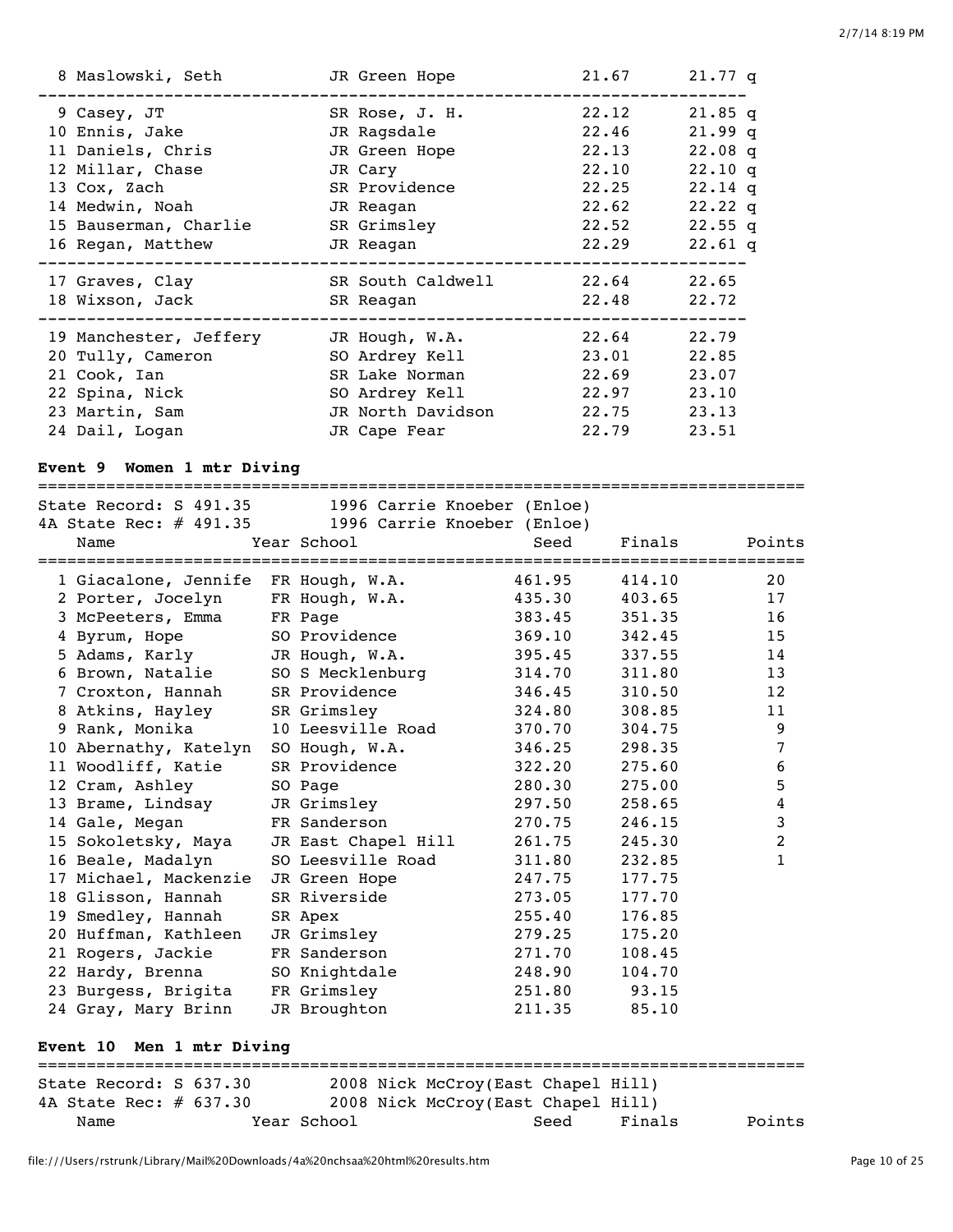| 1 Callahan, Connor SO Panther Creek |                                               | 446.60 | 481.70 | 20           |
|-------------------------------------|-----------------------------------------------|--------|--------|--------------|
| 2 Mitchell, Charles SR Hough, W.A.  |                                               | 542.80 | 481.00 | 17           |
| 3 Daniels-Freeman, A JR Riverside   |                                               | 501.60 | 470.15 | 16           |
| 4 Brady, James                      | SO East Chapel Hill                           | 451.75 | 446.85 | 15           |
| 5 Capobianco, Andrew                | FR Holly Springs                              | 484.45 | 445.15 | 14           |
| 6 DeVal, Quinlan                    | JR Middle Creek                               | 435.00 | 427.90 | 13           |
| 7 Kent, Scott                       | SR Wakefield                                  | 395.85 | 408.35 | 12           |
| 8 Slater, Connor SO Green Hope      |                                               | 399.80 | 371.35 | 11           |
| 9 Schaffer, Brendan                 | SR S Mecklenburg                              | 398.50 | 370.95 | 9            |
| 10 Gray, Holt                       | FR Broughton                                  | 397.30 | 364.00 | 7            |
| 11 Johnson, Dylan                   | JR Sanderson Dans Constants and the Sanderson | 397.25 | 360.55 | 6            |
| 12 Kramer, Jack                     | SR Ardrey Kell                                | 385.35 | 360.15 | 5            |
| 13 Kovacs, Chad                     | SO Roberson, T. C.                            | 309.75 | 320.85 | 4            |
| 14 Petty, Cole                      | JR Myers Park                                 | 276.75 | 298.90 | $\mathbf{3}$ |
| 15 Morgan, Jonah                    | SR Myers Park                                 | 265.70 | 265.45 | 2            |
| 16 Swiezy, Ryan SR Sanderson        |                                               | 350.85 | 254.00 | 1            |
| 17 Peek, Kyle                       | SR Jordan                                     | 287.70 | 185.20 |              |
| 18 Medlin, Parker                   | SR S Mecklenburg                              | 260.20 | 170.90 |              |
| 19 Boyle, Michael                   | SO Northern Durham                            | 215.70 | 162.50 |              |
| 20 Ramsey, Fisher                   | JR East Mecklenburg                           | 253.55 | 157.85 |              |
| 21 Jones, Ian                       | SO Page                                       | 193.05 | 96.65  |              |
| 22 Holden, Alex                     | FR Page                                       | 168.95 | 90.35  |              |
|                                     |                                               |        |        |              |

# **Event 11 Women 100 Yard Butterfly**

===============================================================================

| State Record: S 53.72             | 2014 Alyssa Marsh (Pine Lake Prep)  |         |        |                |
|-----------------------------------|-------------------------------------|---------|--------|----------------|
| 4A State Rec: $\#$ 54.68          | 2012 Hannah Lincoln (Leesville Rd)  |         |        |                |
|                                   | $55.26$ $AA - A$                    |         |        |                |
|                                   | 56.30 AA-C                          |         |        |                |
| Name                              | Year School                         | Prelims | Finals | Points         |
| Championship Final                |                                     |         |        |                |
|                                   | 1 Welshofer, Elsa SR Char. Catholic | 55.34   | 54.47# | 18.5           |
| 1 Merritt, Heather                | SR Hough, W.A.                      | 55.30   | 54.47# | 18.5           |
| 3 Bishop, Haley                   | JR Panther Creek                    | 55.64   | 55.41  | 16             |
| 4 Newell, Sarah                   | JR Grimsley                         | 56.54   | 56.60  | 15             |
| 5 Sheridan, Maria                 | SR Char. Catholic                   | 56.63   | 56.95  | 14             |
| 6 Owens, Megan                    | SR Cary                             | 57.17   | 57.08  | 13             |
| 7 Soule, Mary-O                   | FR Roberson, T. C.                  | 57.23   | 57.18  | 12             |
| 8 Massey, Maddie                  | SR Green Hope                       | 57.81   | 57.79  | 11             |
| Consolation Final                 |                                     |         |        |                |
| 9 Benson, Sam                     | SR Ardrey Kell                      | 58.07   | 57.06  | 9              |
| 10 Maxey, Catherine               | JR Providence                       | 58.31   | 57.32  | 7              |
| 11 Johnson, Meagan                | JR Enloe                            | 58.90   | 58.50  | 6              |
| 12 Watts, Charlotte               | FR Middle Creek                     | 58.63   | 58.78  | 5              |
| 13 George, Kylah                  | SR Ardrey Kell                      | 59.17   | 58.82  | 4              |
| 14 Rubendall, Paige SR Green Hope |                                     | 58.79   | 59.13  | 3              |
| 15 Joram, Meghan                  | JR West Forsyth                     | 58.76   | 59.14  | $\overline{2}$ |
| 16 Higgs, Margaret                | FR Hough, W.A.                      | 58.99   | 59.46  | 1              |

## **Event 11 Women 100 Yard Butterfly**

=============================================================================== State Record: S 53.72 2014 Alyssa Marsh (Pine Lake Prep) 4A State Rec: # 54.68 2012 Hannah Lincoln (Leesville Rd) 55.26 AA-A 56.30 AA-C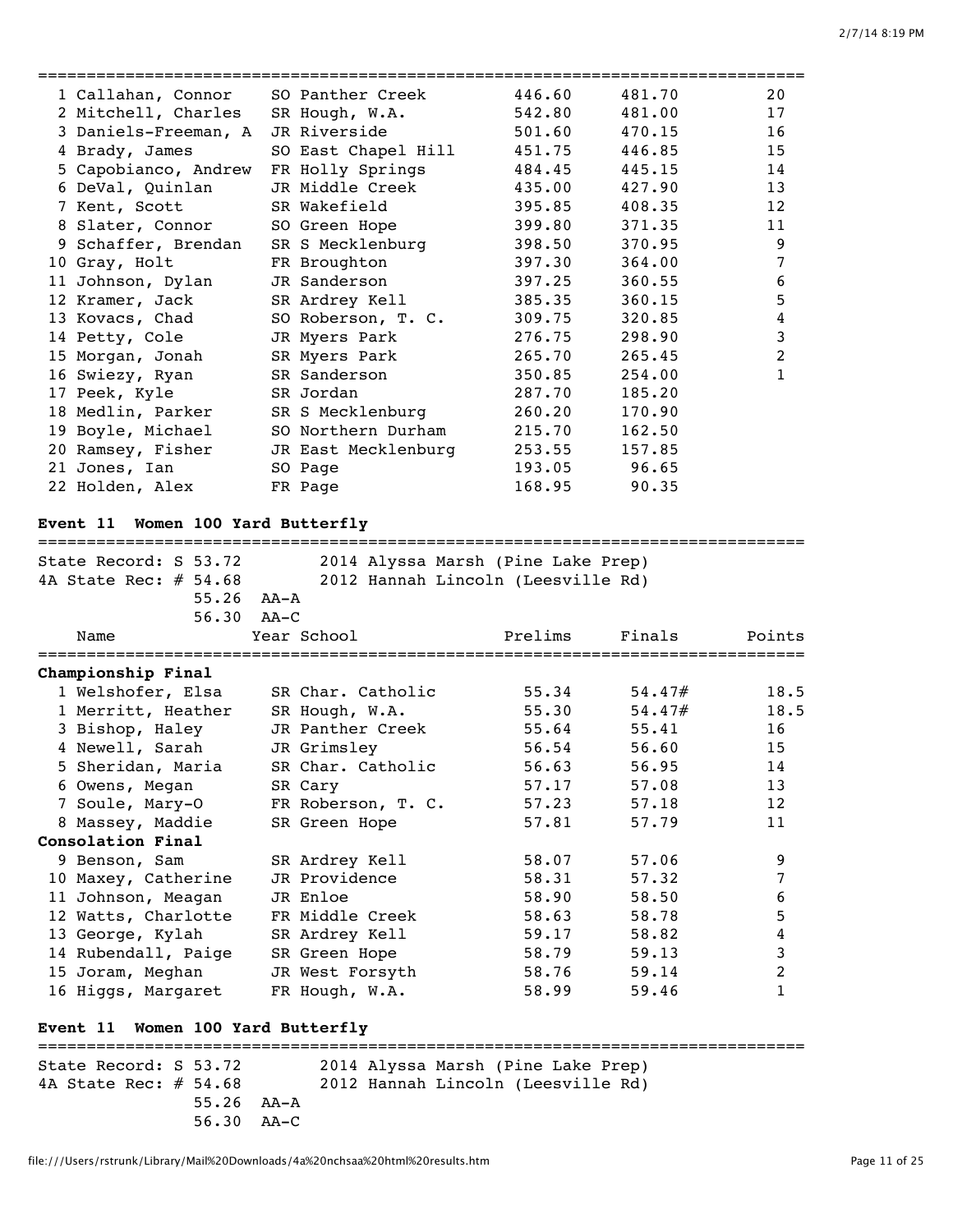| Name                                                    |        |                | Year School                                                         |         | Seed    | Prelims         |        |
|---------------------------------------------------------|--------|----------------|---------------------------------------------------------------------|---------|---------|-----------------|--------|
| Preliminaries                                           |        |                |                                                                     |         |         |                 |        |
| 1 Merritt, Heather                                      |        |                | SR Hough, W.A.                                                      |         | 58.33   | 55.30 $q$       |        |
| 2 Welshofer, Elsa                                       |        |                | SR Char. Catholic                                                   |         | 57.02   | 55.34 q         |        |
| 3 Bishop, Haley                                         |        |                | JR Panther Creek                                                    |         | 56.85   | $55.64$ q       |        |
| 4 Newell, Sarah                                         |        |                | JR Grimsley                                                         |         | 57.60   | 56.54 q         |        |
| 5 Sheridan, Maria                                       |        |                | SR Char. Catholic                                                   |         | 59.17   | 56.63 q         |        |
| 6 Owens, Megan                                          |        |                | SR Cary                                                             |         | 57.34   | 57.17 q         |        |
| 7 Soule, Mary-O                                         |        |                | FR Roberson, T. C.                                                  |         | 58.24   | 57.23 q         |        |
| 8 Massey, Maddie                                        |        |                | SR Green Hope                                                       |         | 57.20   | 57.81 q         |        |
| 9 Benson, Sam                                           |        |                | SR Ardrey Kell                                                      |         | 58.35   | 58.07 q         |        |
| 10 Maxey, Catherine                                     |        |                | JR Providence                                                       |         | 59.07   | $58.31$ q       |        |
| 11 Watts, Charlotte                                     |        |                | FR Middle Creek                                                     |         | 58.99   | $58.63$ q       |        |
| 12 Joram, Meghan                                        |        |                | JR West Forsyth                                                     |         | 1:01.18 | 58.76 q         |        |
| 13 Rubendall, Paige                                     |        |                | SR Green Hope                                                       |         | 59.67   | $58.79$ q       |        |
| 14 Johnson, Meagan                                      |        |                | JR Enloe                                                            |         | 59.31   | 58.90q          |        |
| 15 Higgs, Margaret                                      |        |                | FR Hough, W.A.                                                      |         | 59.09   | 58.99 q         |        |
| 16 George, Kylah                                        |        |                | SR Ardrey Kell                                                      |         | 58.48   | 59.17 q         |        |
| 17 Farrell, Maggie                                      |        |                | JR Page                                                             |         | 59.65   | 59.22           |        |
| 18 Bennison, Haley                                      |        |                | JR Heritage                                                         |         | 59.51   | 59.42           |        |
|                                                         |        |                |                                                                     |         |         |                 |        |
| 19 Williams, Emma                                       |        |                | SR Apex                                                             |         | 59.07   | 59.76           |        |
| 20 Curry, Leigh                                         |        |                | FR North Davidson                                                   |         | 1:00.68 | 1:00.22         |        |
| 21 Marzinsky, Celia                                     |        |                | JR East Chapel Hill                                                 |         | 1:00.55 | 1:00.66         |        |
| 22 Daniel, Jessica                                      |        |                | SR SW Guilford                                                      |         | 1:00.66 | 1:01.04         |        |
| 23 Whitsel, Anne                                        |        |                | FR East Chapel Hill                                                 |         | 1:01.82 | 1:01.30         |        |
| 24 Johnson, Laura                                       |        |                | SR Reynolds, R. J.                                                  |         | 1:02.46 | 1:03.66         |        |
| Event 12 Men 100 Yard Butterfly                         |        |                |                                                                     |         |         |                 |        |
| ==============================<br>State Record: S 47.33 |        |                | ------------------------------<br>2006 Ricky Berens (S Mecklenburg) |         |         |                 |        |
| 4A State Rec: # 47.33                                   |        |                | 2006 Ricky Berens (S Mecklenburg)                                   |         |         |                 |        |
| $49.64$ AA-A                                            |        |                |                                                                     |         |         |                 |        |
| 50.61                                                   | $AA-C$ |                |                                                                     |         |         |                 |        |
| Name                                                    |        | Year School    |                                                                     | Prelims | Finals  |                 | Points |
| Championship Final                                      |        |                |                                                                     |         |         | =============== |        |
| 1 Gomez, Tyler                                          |        |                | SR Robinson, J. M.                                                  | 50.78   |         | 49.85           | 20     |
| 2 Glavich, Jonathan                                     |        | SO Green Hope  |                                                                     | 50.32   |         | 50.05           | 17     |
| 3 Long, Connor                                          |        | JR Ardrey Kell |                                                                     | 51.27   |         | 50.63           | 16     |
| 4 Martin, Jared                                         |        | JR Page        |                                                                     | 51.58   |         | 51.12           | 15     |
| 5 Zieg, Tyler                                           |        | SR Grimsley    |                                                                     | 51.42   |         | 51.18           | 14     |
| 6 Shaw, Dalton                                          |        |                | SR Conley, D. H.                                                    | 51.39   |         | 51.71           | 13     |
| 7 Franz, Noah                                           |        | SR Sanderson   |                                                                     | 51.43   |         | 51.79           | 12     |
| 8 Close, Will                                           |        | SR Broughton   |                                                                     | 51.46   |         | 52.05           | 11     |
| Consolation Final                                       |        |                |                                                                     |         |         |                 |        |
| 9 Hollinshead, Henry                                    |        | SO Green Hope  |                                                                     | 52.03   |         | 52.14           | 9      |
| 10 Silver, Tyler                                        |        |                | SO Athens Drive                                                     | 52.32   |         | 52.19           | 7      |
| 11 Hudgins, Oliver                                      |        |                | SR East Chapel Hill                                                 | 51.97   |         | 52.24           | 6      |
| 12 Eudy, Jack                                           |        | JR Ardrey Kell |                                                                     | 51.59   |         | 52.36           | 5      |
| 13 Cooper, Matthew                                      |        |                | SR S Mecklenburg                                                    | 53.11   |         | 52.93           | 4      |
| 14 Schaefer, Rob                                        |        | SR Jordan      |                                                                     | 52.63   |         | 53.06           | 3      |

15 Regan, Matthew JR Reagan 53.05 53.22 2

16 Rammacher, Connor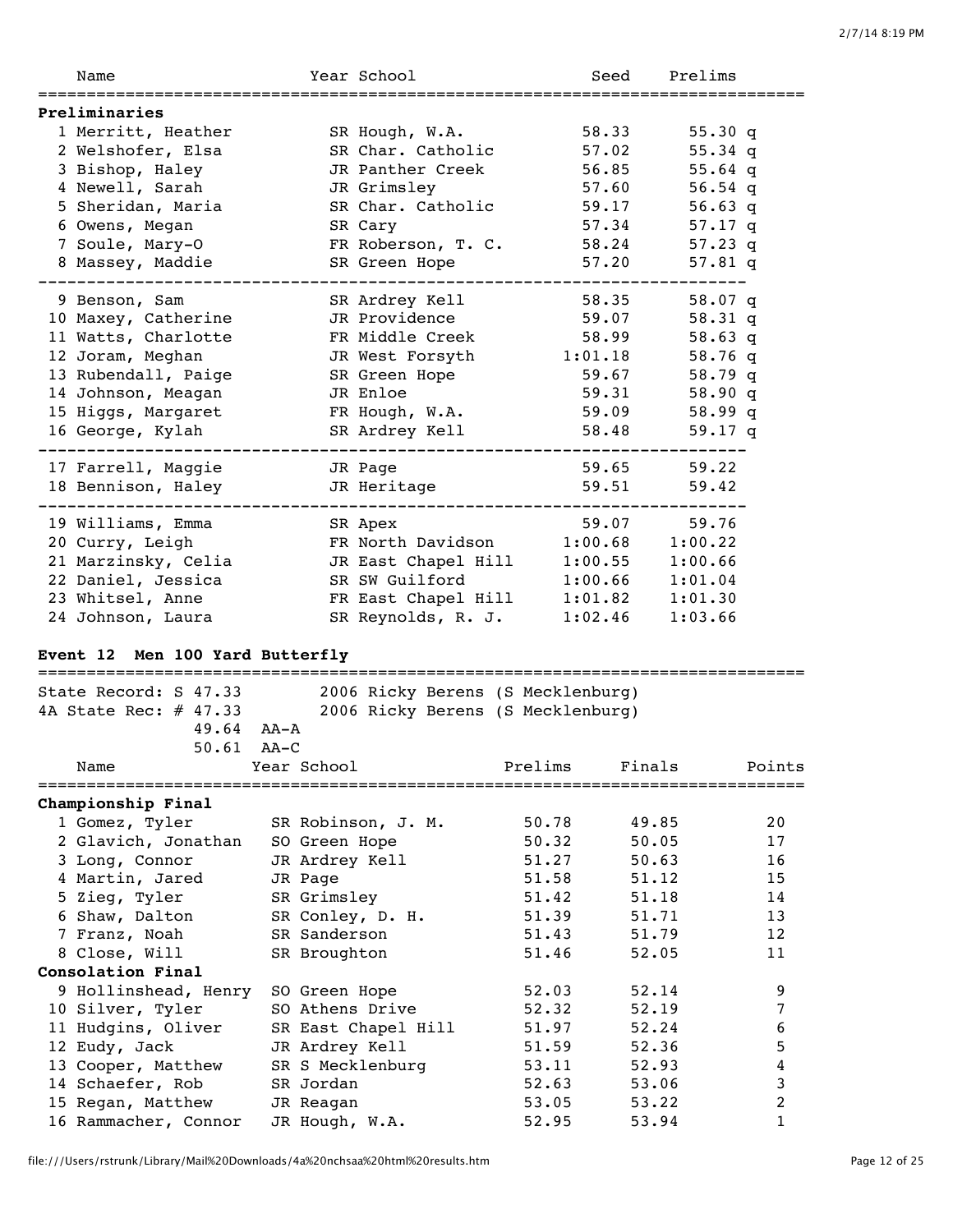| Event 12 Men 100 Yard Butterfly<br>===============================                                                                                                    |                                                                                                                                        |                                  |                                                                                                                                                                            |                      |
|-----------------------------------------------------------------------------------------------------------------------------------------------------------------------|----------------------------------------------------------------------------------------------------------------------------------------|----------------------------------|----------------------------------------------------------------------------------------------------------------------------------------------------------------------------|----------------------|
| State Record: S 47.33<br>4A State Rec: # 47.33<br>$49.64$ AA-A<br>$50.61$ AA-C                                                                                        | 2006 Ricky Berens (S Mecklenburg)<br>2006 Ricky Berens (S Mecklenburg)                                                                 |                                  |                                                                                                                                                                            |                      |
| Name                                                                                                                                                                  | Year School                                                                                                                            |                                  | Prelims<br>Seed                                                                                                                                                            |                      |
| =================<br>Preliminaries                                                                                                                                    | ======================================                                                                                                 |                                  |                                                                                                                                                                            |                      |
| 1 Glavich, Jonathan<br>2 Gomez, Tyler<br>3 Long, Connor<br>4 Shaw, Dalton<br>5 Zieg, Tyler<br>6 Franz, Noah<br>7 Close, Will                                          | SO Green Hope<br>SR Robinson, J. M.<br>JR Ardrey Kell<br>SR Conley, D. H.<br>SR Grimsley<br>SR Sanderson<br>SR Broughton               |                                  | 50.35<br>$50.32$ q<br>52.12<br>50.78q<br>52.71<br>$51.27$ q<br>52.85<br>$51.39$ q<br>51.58<br>51.42 $q$<br>52.75<br>51.43 $q$<br>52.28<br>$51.46$ q                        |                      |
| 8 Martin, Jared                                                                                                                                                       | JR Page                                                                                                                                |                                  | 51.51<br>$51.58$ q                                                                                                                                                         |                      |
| 9 Eudy, Jack<br>10 Smith, Jackson<br>11 Hudgins, Oliver<br>12 Hollinshead, Henry<br>13 Silver, Tyler<br>14 Schaefer, Rob<br>15 Rammacher, Connor<br>16 Regan, Matthew | JR Ardrey Kell<br>JR Myers Park<br>SR East Chapel Hill<br>SO Green Hope<br>SO Athens Drive<br>SR Jordan<br>JR Hough, W.A.<br>JR Reagan |                                  | 53.24<br>$51.59$ q<br>52.08<br>51.89 q<br>52.61<br>$51.97$ q<br>52.75<br>$52.03$ q<br>52.22<br>52.32 $q$<br>53.80<br>52.63 $q$<br>53.23<br>$52.95$ q<br>53.54<br>$53.05$ q |                      |
| 17 Cooper, Matthew<br>18 Barden, Ben                                                                                                                                  | SR S Mecklenburg<br>FR SW Guilford                                                                                                     |                                  | 53.84<br>53.11<br>53.45<br>53.49                                                                                                                                           |                      |
| 19 Keller, Richard<br>20 Short, Jimbo<br>21 Capps, Patrick<br>22 Murchison, Grant<br>23 Durham, Joseph<br>24 Sink, Jacob                                              | JR Olympic<br>JR Hoggard<br>SR Knightdale<br>SO Ardrey Kell<br>SO Reynolds, R. J.<br>JR Davie County                                   |                                  | 54.69<br>53.53<br>53.39<br>53.55<br>53.39<br>53.81<br>54.12<br>54.46<br>53.86<br>54.56<br>54.37<br>55.36                                                                   |                      |
| Event 13                                                                                                                                                              | Women 100 Yard Freestyle                                                                                                               |                                  |                                                                                                                                                                            |                      |
| State Record: S 49.77<br>4A State Rec: # 49.77<br>50.81<br>51.57                                                                                                      | 2013 Emily Allen (Hough, W.A.)<br>2013 Emily Allen (Hough, W.A.)<br>AA-A<br>$AA-C$                                                     |                                  |                                                                                                                                                                            |                      |
| Name                                                                                                                                                                  | Year School                                                                                                                            | Prelims                          | Finals                                                                                                                                                                     | Points               |
| ==============================<br>Championship Final                                                                                                                  |                                                                                                                                        |                                  |                                                                                                                                                                            |                      |
| 1 Allen, Emily<br>2 Rhodes, Lauren<br>3 Kerr, Christine<br>4 Brown, Rachel                                                                                            | JR Hough, W.A.<br>SR Char. Catholic<br>JR Cary<br>JR HP Central                                                                        | 50.20<br>51.39<br>51.62<br>52.30 | 49.68S<br>50.55<br>51.49<br>52.29                                                                                                                                          | 20<br>17<br>16<br>15 |
| 5 Medlin, Samantha<br>6 Barnhill, Emmie<br>7 Estep, Caroline<br>8 Warnimont, Ally<br>Consolation Final                                                                | FR Green Hope<br>JR Rose, J. H.<br>SR Hoggard<br>JR West Forsyth                                                                       | 52.48<br>52.89<br>52.69<br>52.64 | 52.46<br>52.47<br>52.86<br>53.49                                                                                                                                           | 14<br>13<br>12<br>11 |
| 9 Smith, Morgan                                                                                                                                                       | JR East Chapel Hill                                                                                                                    | 53.30                            | 52.83                                                                                                                                                                      | 9                    |

file:///Users/rstrunk/Library/Mail%20Downloads/4a%20nchsaa%20html%20results.htm Page 13 of 25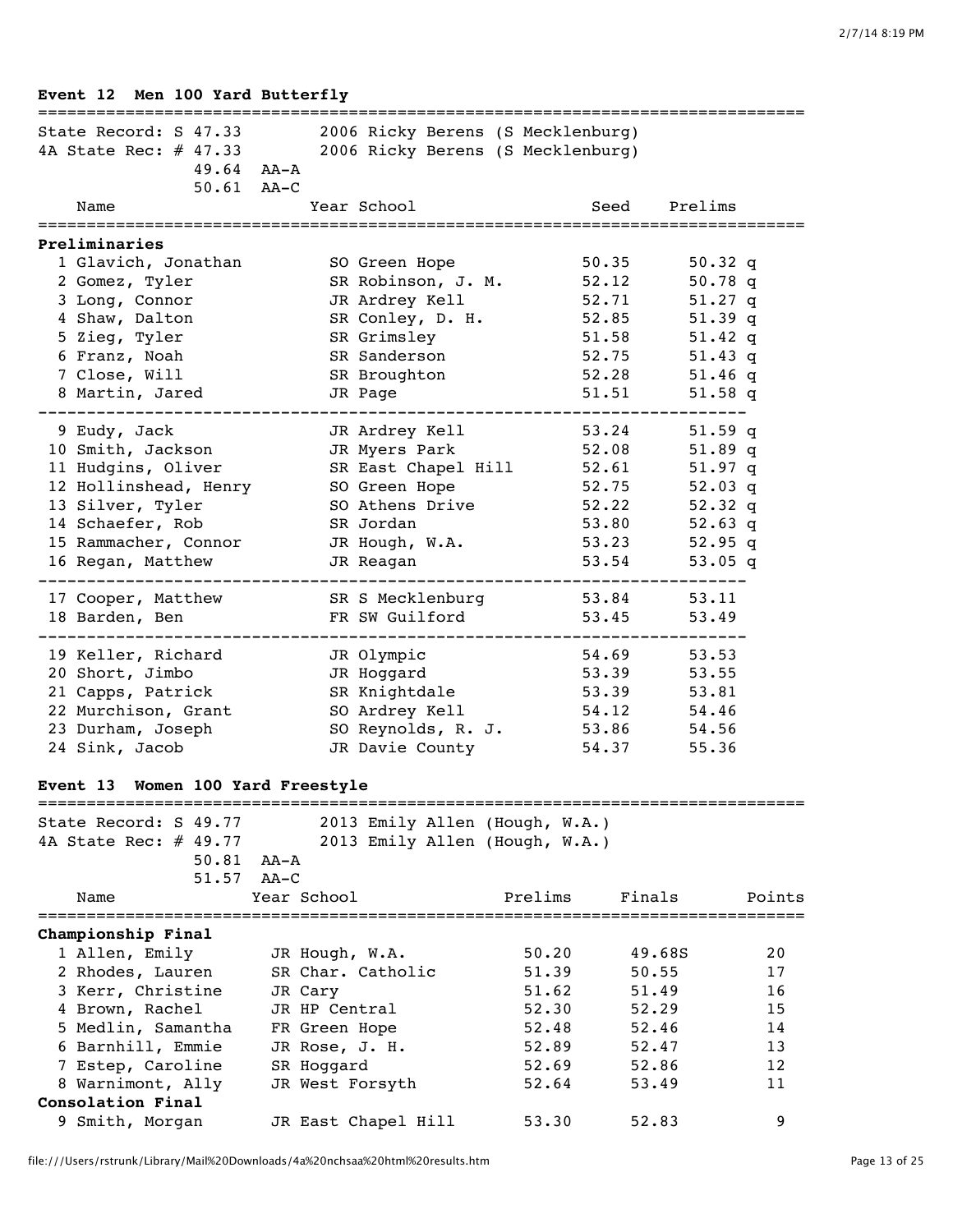| 10 Quintero, Dominiqu SO Clayton  |                   | 53.39 | 53.10 | $7^{\circ}$  |
|-----------------------------------|-------------------|-------|-------|--------------|
| 11 Nusbaum, Jenny                 | SO Green Hope     | 53.24 | 53.19 | 6            |
| 12 Wallace, Lauren                | JR Ardrey Kell    | 53.56 | 53.20 | 5            |
| 13 Cockcroft, Caitlin JR Grimsley |                   | 53.71 | 53.35 | 4            |
| 14 DeForest, Katherin             | SR Apex           | 53.81 | 53.52 | 3            |
| 15 Ritger, Elizabeth              | SO Providence     | 53.77 | 54.11 | 2            |
| 16 Brosnan, Abby                  | FR Char. Catholic | 54.33 | 54.21 | $\mathbf{1}$ |

# **Event 13 Women 100 Yard Freestyle**

| ==================                                      |                                     |                            | =================================== |  |  |  |
|---------------------------------------------------------|-------------------------------------|----------------------------|-------------------------------------|--|--|--|
| State Record: S 49.77<br>2013 Emily Allen (Hough, W.A.) |                                     |                            |                                     |  |  |  |
| 4A State Rec: # 49.77                                   | 2013 Emily Allen (Hough, W.A.)      |                            |                                     |  |  |  |
| $50.81$ $AA - A$                                        |                                     |                            |                                     |  |  |  |
| 51.57 AA-C                                              |                                     |                            |                                     |  |  |  |
| Name                                                    | Year School                         | Seed                       | Prelims                             |  |  |  |
|                                                         |                                     |                            |                                     |  |  |  |
| Preliminaries                                           |                                     |                            |                                     |  |  |  |
| 1 Allen, Emily                                          | JR Hough, W.A.                      | 53.36                      | 50.20 q                             |  |  |  |
| 2 Rhodes, Lauren                                        | SR Char. Catholic                   | 51.79                      | $51.39$ q                           |  |  |  |
| 3 Kerr, Christine                                       | JR Cary                             | 52.40                      | $51.62$ q                           |  |  |  |
| 4 Brown, Rachel                                         | JR HP Central                       | 52.36                      | 52.30 q                             |  |  |  |
| 5 Medlin, Samantha                                      | FR Green Hope                       | 53.11                      | 52.48 $q$                           |  |  |  |
| 6 Warnimont, Ally                                       | JR West Forsyth                     | 53.18                      | 52.64 $q$                           |  |  |  |
| 7 Estep, Caroline                                       | SR Hoggard                          | 52.65                      | 52.69 $q$                           |  |  |  |
| 8 Barnhill, Emmie                                       | JR Rose, J. H.                      | 53.14                      | 52.89q                              |  |  |  |
| 9 Nusbaum, Jenny                                        | SO Green Hope                       | 53.35                      | 53.24 $q$                           |  |  |  |
| 10 Smith, Morgan                                        | JR East Chapel Hill                 | 53.49                      | 53.30q                              |  |  |  |
| 11 Quintero, Dominique                                  | SO Clayton                          | 53.41                      | $53.39$ q                           |  |  |  |
| 12 Wallace, Lauren                                      | JR Ardrey Kell                      | 54.62                      | 53.56 $q$                           |  |  |  |
| 13 Cockcroft, Caitlin                                   | JR Grimsley                         | 55.13                      | 53.71 q                             |  |  |  |
| 14 Ritger, Elizabeth                                    | SO Providence                       | 53.70                      | 53.77 $q$                           |  |  |  |
| 15 DeForest, Katherine SR Apex                          |                                     | 53.33                      | $53.81$ q                           |  |  |  |
| 16 Brosnan, Abby                                        | FR Char. Catholic                   | 54.61                      | 54.33q                              |  |  |  |
|                                                         | _______________________             | -------------------------- |                                     |  |  |  |
| 17 Mahn, Lindsey                                        | FR Char. Catholic                   | 54.33                      | 54.38                               |  |  |  |
| 18 Knowles, Caroline<br>---------------                 | SO Heritage                         | 53.81                      | 54.53                               |  |  |  |
| 19 Gillman, Maddy                                       | SO Lake Norman                      | 54.97                      | 54.63                               |  |  |  |
| 20 Nicklas-Morris, Emma                                 | SO Reynolds, R. J.                  | 53.93                      | 54.72                               |  |  |  |
| 21 Tuskey, Emily                                        | SR Ragsdale                         | 53.76                      | 54.81                               |  |  |  |
| 22 Cottam, Caroline                                     | FR HP Central                       | 54.95                      | 54.82                               |  |  |  |
| 23 Bright, Rachel                                       | JR Hough, W.A.                      | 54.53                      | 55.05                               |  |  |  |
| 24 Farrell, Maggie                                      | JR Page                             | 54.83                      | 55.28                               |  |  |  |
|                                                         |                                     |                            |                                     |  |  |  |
| Event 14 Men 100 Yard Freestyle                         |                                     |                            |                                     |  |  |  |
| State Record: S 44.87                                   | 2013 Colin Ellington(Holly Springs) |                            |                                     |  |  |  |
| 4A State Rec: # 44.87                                   | 2013 Colin Ellington(Holly Springs) |                            |                                     |  |  |  |
| 45.50 AA-A                                              |                                     |                            |                                     |  |  |  |
| 46.18<br>$AA-C$                                         |                                     |                            |                                     |  |  |  |

| Name                      | Year School         | Prelims | Finals | Points |
|---------------------------|---------------------|---------|--------|--------|
| <b>Championship Final</b> |                     |         |        |        |
| 1 Ellington, Colin        | SR Holly Springs    | 46.50   | 44.86S | 20     |
| 2 Perdue, Philip          | SR Rose, J. H.      | 45.96   | 45.33  | 17     |
| 3 Wohl, Michael           | JR East Chapel Hill | 46.53   | 46.14  | 16     |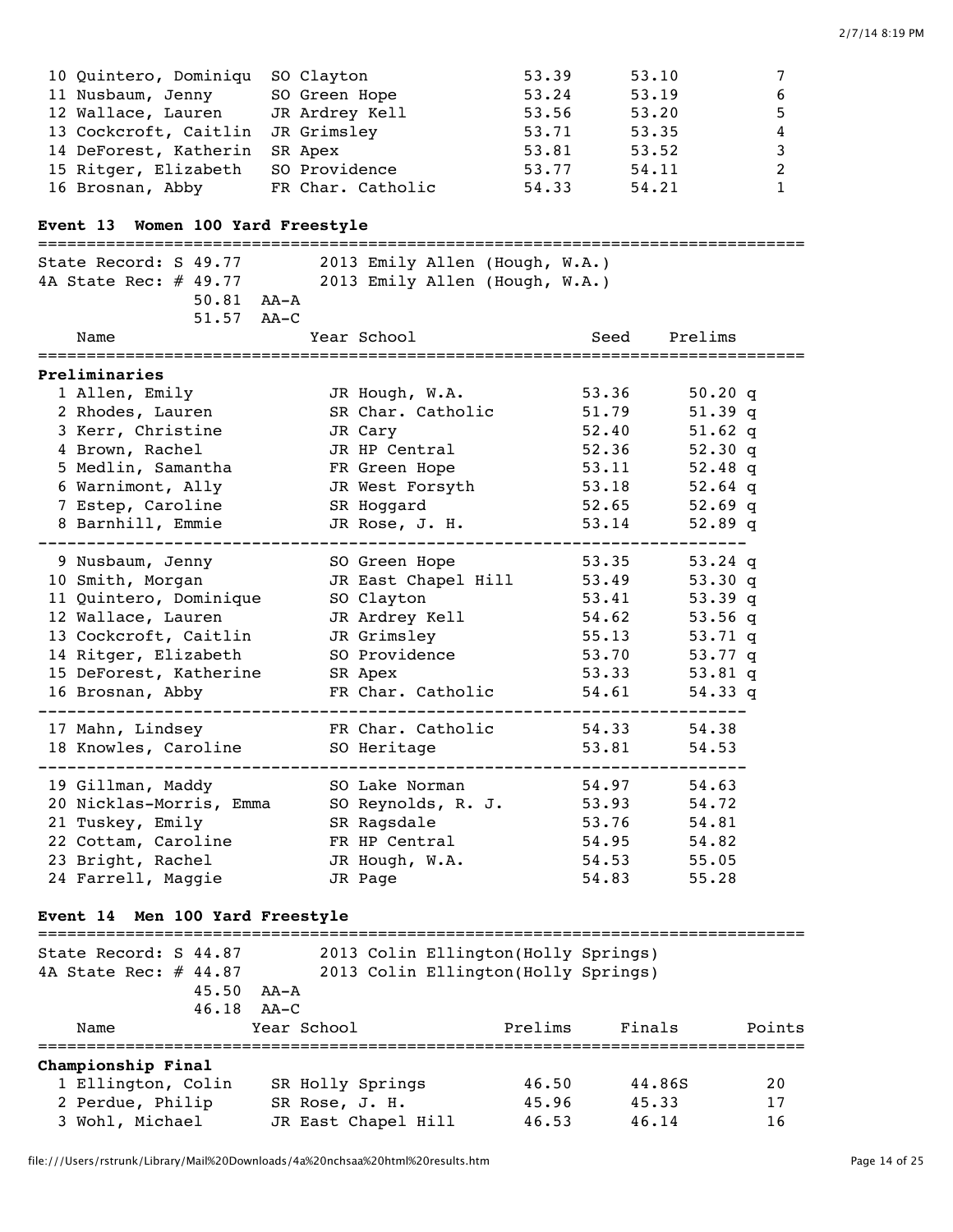| 4 Kohut, Christopher<br>5 Weaver, Graham<br>6 Carson, Alex<br>7 Casey, JT<br>8 Cox, Zach<br>Consolation Final | JR Millbrook<br>SO S Mecklenburg<br>JR Green Hope<br>SR Rose, J. H.<br>SR Providence | 46.97<br>47.55<br>47.07<br>47.62<br>47.79                                                                      | 46.39<br>46.62<br>47.04<br>47.17<br>47.86 | 15<br>14<br>13<br>12<br>11 |
|---------------------------------------------------------------------------------------------------------------|--------------------------------------------------------------------------------------|----------------------------------------------------------------------------------------------------------------|-------------------------------------------|----------------------------|
|                                                                                                               |                                                                                      |                                                                                                                |                                           |                            |
| 9 McGugan, Henry                                                                                              | JR Ragsdale                                                                          | 48.33                                                                                                          | 47.48                                     | 9                          |
| 10 Wilson, Chris                                                                                              | SR Char. Catholic                                                                    | 48.16                                                                                                          | 47.71                                     | 7                          |
| 11 Hoyer, Cameron                                                                                             | SR Char. Catholic                                                                    | 48.13                                                                                                          | 48.25                                     | 6                          |
| 12 Hering, Clay                                                                                               | SO Page                                                                              | 48.30                                                                                                          | 48.32                                     | 5                          |
| 13 Maslowski, Seth                                                                                            | JR Green Hope                                                                        | 48.03                                                                                                          | 48.37                                     | 4                          |
| 14 Daniels, Chris                                                                                             | JR Green Hope                                                                        | 48.63                                                                                                          | 48.41                                     | 3                          |
| 15 Best, Jack                                                                                                 | FR New Hanover                                                                       | 48.41                                                                                                          | 48.44                                     | $\overline{c}$             |
| 16 Slater, Josh                                                                                               | SO Reynolds, R. J.                                                                   | 48.73                                                                                                          | 48.54                                     | 1                          |
| Event 14 Men 100 Yard Freestyle                                                                               |                                                                                      |                                                                                                                |                                           |                            |
| State Record: S 44.87                                                                                         |                                                                                      | 2013 Colin Ellington(Holly Springs)                                                                            |                                           |                            |
| 4A State Rec: $\#$ 44.87                                                                                      |                                                                                      | 2013 Colin Ellington(Holly Springs)                                                                            |                                           |                            |
| $45.50$ $AA - A$                                                                                              |                                                                                      |                                                                                                                |                                           |                            |
| 46.18                                                                                                         | $AA-C$                                                                               |                                                                                                                |                                           |                            |
| Name                                                                                                          | Year School                                                                          |                                                                                                                | Prelims<br>Seed                           |                            |
| Preliminaries                                                                                                 |                                                                                      |                                                                                                                |                                           |                            |
| 1 Perdue, Philip                                                                                              | SR Rose, J. H.                                                                       |                                                                                                                | 46.48<br>$45.96$ q                        |                            |
| 2 Ellington, Colin                                                                                            | SR Holly Springs                                                                     |                                                                                                                | 46.17<br>46.50q                           |                            |
| 3 Wohl, Michael                                                                                               | JR East Chapel Hill                                                                  |                                                                                                                | 47.47<br>$46.53$ q                        |                            |
| 4 Kohut, Christopher                                                                                          | JR Millbrook                                                                         |                                                                                                                | 47.65<br>$46.97$ q                        |                            |
| 5 Carson, Alex                                                                                                | JR Green Hope                                                                        |                                                                                                                | 47.73<br>47.07 q                          |                            |
| 6 Weaver, Graham                                                                                              | SO S Mecklenburg                                                                     |                                                                                                                | 48.41<br>$47.55$ q                        |                            |
| 7 Casey, JT                                                                                                   | SR Rose, J. H.                                                                       |                                                                                                                | 47.73<br>47.62 $q$                        |                            |
| 8 Cox, Zach                                                                                                   | SR Providence                                                                        |                                                                                                                | 48.26<br>47.79 q                          |                            |
| 9 Maslowski, Seth                                                                                             | JR Green Hope                                                                        |                                                                                                                | 48.35<br>$48.03$ q                        |                            |
| 10 Hoyer, Cameron                                                                                             | SR Char. Catholic                                                                    |                                                                                                                | 48.96<br>$48.13$ q                        |                            |
| 11 Wilson, Chris                                                                                              | SR Char. Catholic                                                                    |                                                                                                                | 49.30<br>$48.16$ q                        |                            |
| 12 Hering, Clay                                                                                               | SO Page                                                                              |                                                                                                                | 48.13<br>48.30 q                          |                            |
| 13 McGugan, Henry                                                                                             |                                                                                      | JR Ragsdale San Maria San Maria San Maria San Maria San Maria San Maria San Maria San Maria San Maria San Mari | 49.57 48.33 q                             |                            |
| 14 Best, Jack                                                                                                 |                                                                                      | FR New Hanover 48.34                                                                                           | 48.41 q                                   |                            |
| 15 Daniels, Chris           JR Green Hope             48.63       48.63 q                                     |                                                                                      |                                                                                                                |                                           |                            |
| 16 Slater, Josh SO Reynolds, R. J. 49.34 48.73 q                                                              |                                                                                      |                                                                                                                |                                           |                            |
| 17 Zakerin, Bijan M JR East Chapel Hill 49.50 49.22                                                           |                                                                                      |                                                                                                                |                                           |                            |
|                                                                                                               |                                                                                      |                                                                                                                |                                           |                            |
| 19 Sinopoli, Nick The JR Davie County 49.47 49.65                                                             |                                                                                      |                                                                                                                |                                           |                            |
| 20 Manchester, Jeffery JR Hough, W.A. 49.76 49.68                                                             |                                                                                      |                                                                                                                |                                           |                            |
| 21 Fold, Nathan SO Providence 49.70 49.78                                                                     |                                                                                      |                                                                                                                |                                           |                            |
| 22 Webb, William                                                                                              |                                                                                      | JR Char. Catholic 50.12 49.92                                                                                  |                                           |                            |
| 23 Tully, Spencer SR Ardrey Kell (49.88)                                                                      |                                                                                      |                                                                                                                | 50.31                                     |                            |
| 24 Dail, Logan                                                                                                |                                                                                      | JR Cape Fear Theory                                                                                            | 50.82<br>50.50                            |                            |
| Event 15 Women 500 Yard Freestyle                                                                             |                                                                                      |                                                                                                                |                                           |                            |

=============================================================================== State Record: S 4:46.69 2010 Sarah Henry (West Johnston) 4A State Rec: # 4:46.69 2010 Sarah Henry (West Johnston) 4:52.31 AA-A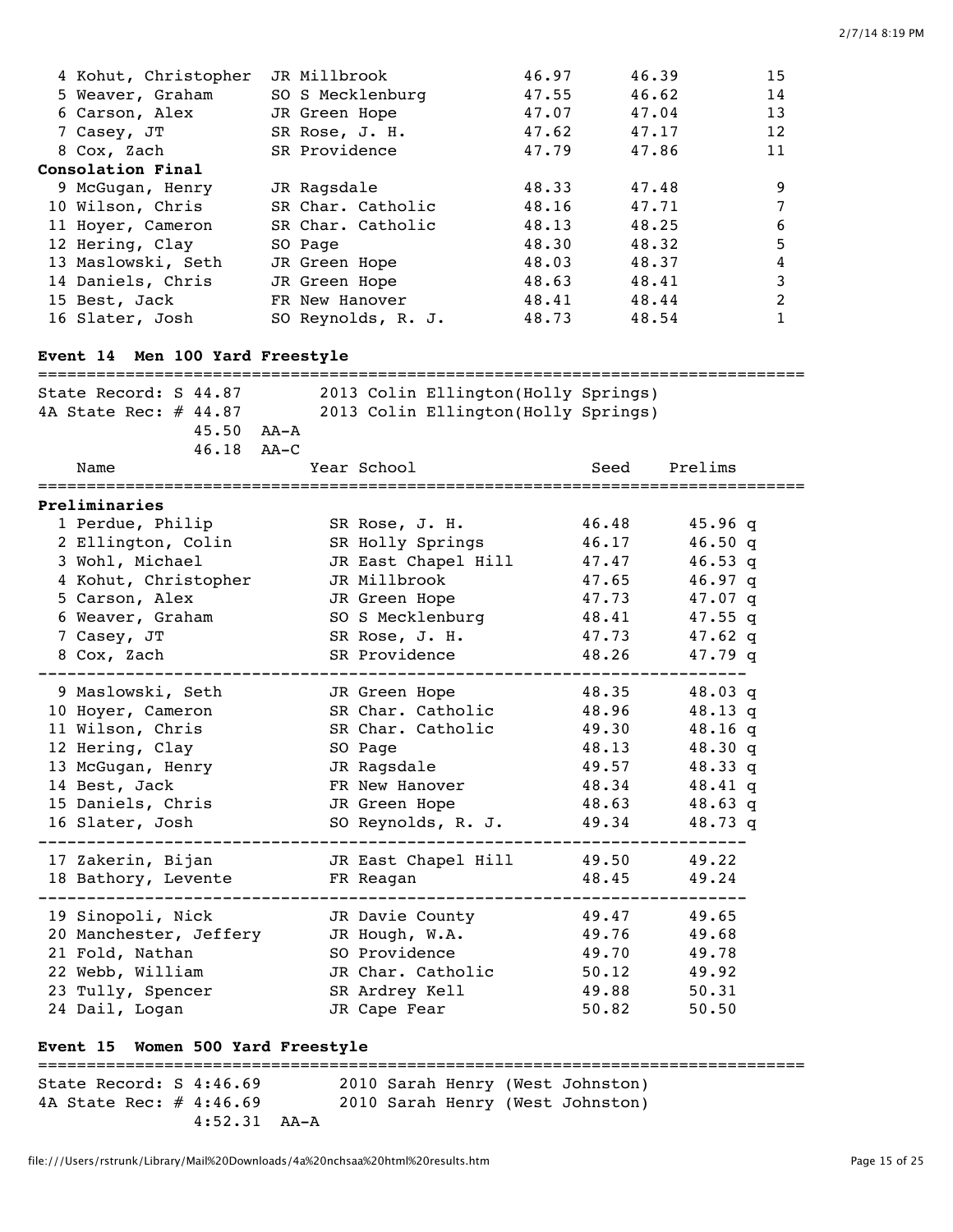| $4:57.63$ AA-C        |                                                                                                                |         |          |                |
|-----------------------|----------------------------------------------------------------------------------------------------------------|---------|----------|----------------|
| Name                  | Year School                                                                                                    | Seed    | Finals   | Points         |
|                       |                                                                                                                |         |          |                |
|                       |                                                                                                                | 4:51.74 | 4:40.98S | 20             |
|                       | 2 Postoll, Rebecca JR Char. Catholic                                                                           | 5:02.39 | 4:51.84  | 17             |
|                       | 3 Tacik, Morgan SO West Forsyth 5:00.73                                                                        |         | 4:54.29  | 16             |
| 4 Butkowski, Ashlyn   | SO Apex                                                                                                        | 5:02.16 | 4:56.96  | 15             |
| 5 Day, Hannah         | SO Apex                                                                                                        | 5:05.20 | 5:01.04  | 14             |
| 6 Kreager, Alexandra  | JR Grimsley                                                                                                    | 5:09.97 | 5:01.11  | 13             |
| 7 Giamber, Sara       | SO Middle Creek                                                                                                | 5:01.89 | 5:01.49  | 12             |
|                       | 8 Sullivan, Christin SR Char. Catholic                                                                         | 5:12.38 | 5:01.57  | 11             |
| 9 Dupay, Ally         | SR Hough, W.A.                                                                                                 | 5:18.38 | 5:04.06  | 9              |
| 10 Johnson, Meagan    | JR Enloe                                                                                                       | 5:11.88 | 5:04.48  | 7              |
| 11 Catella, Carly     | SR Panther Creek                                                                                               | 5:09.79 | 5:06.18  | 6              |
| 12 Andreini, Cami     | JR Green Hope The State of the State of the State of the State of the State of the State of the State of the S | 5:07.27 | 5:06.42  | 5              |
| 13 McCullagh, Erin    | FR Char. Catholic                                                                                              | 5:16.06 | 5:07.49  | 4              |
| 14 Long, Camille      | FR Roberson, T. C.                                                                                             | 5:15.57 | 5:09.79  | 3              |
| 15 Martin, Corinne    | SO NW Guilford                                                                                                 | 5:11.31 | 5:11.42  | $\overline{2}$ |
| 16 Maxey, Catherine   | JR Providence                                                                                                  | 5:22.41 | 5:12.77  | 1              |
| 17 Snyder, Allison    | SR Apex                                                                                                        | 5:05.26 | 5:16.05  |                |
| 18 Bencini, Madison   | JR HP Central                                                                                                  | 5:22.82 | 5:18.08  |                |
| 19 Cane, Amelia       | FR Myers Park                                                                                                  | 5:21.06 | 5:20.16  |                |
| 20 Benson, Emily      | FR Ardrey Kell                                                                                                 | 5:22.48 | 5:20.26  |                |
| 21 Sigmon, Heather    | FR NW Guilford                                                                                                 | 5:24.59 | 5:25.77  |                |
| 22 Smith, Ashley      | SO West Forsyth                                                                                                | 5:28.00 | 5:31.11  |                |
|                       | 23 Joram, Sarah FR West Forsyth 5:28.02                                                                        |         | 5:31.43  |                |
| 24 Johnston, Savannah | SR North Davidson                                                                                              | 5:29.11 | 5:33.81  |                |

# **Event 16 Men 500 Yard Freestyle**

| ;=============================                          |                    |                              |         |        |
|---------------------------------------------------------|--------------------|------------------------------|---------|--------|
| State Record: S 4:25.52                                 |                    | 2006 Charlie Houchin (Enloe) |         |        |
| 4A State Rec: $\#$ 4:25.52 2006 Charlie Houchin (Enloe) |                    |                              |         |        |
| $4:30.22$ $AA-A$                                        |                    |                              |         |        |
| $4:35.31$ AA-C                                          |                    |                              |         |        |
| Name                                                    | Year School        | Seed                         | Finals  | Points |
| 1 Ress, Justin                                          | JR Cary            | 4:43.36                      | 4:32.69 | 20     |
| 2 Poff, Trey                                            | JR Hough, W.A.     | 4:42.28                      | 4:33.81 | 17     |
| 3 Craig, Steven                                         | SR Millbrook       | 4:41.13                      | 4:35.49 | 16     |
| 4 Hauser, Jamison                                       | JR Panther Creek   | 4:38.29                      | 4:35.55 | 15     |
| 5 Brakovec, Hunter                                      | SR Independence    | 4:42.71                      | 4:36.32 | 14     |
| 6 Bradshaw, Franklin SR Providence                      |                    | 4:44.86                      | 4:38.47 | 13     |
| 7 Williams, Connor                                      | SR Northern Durham | 4:48.30                      | 4:39.08 | 12     |
| 8 Medins, Brandon                                       | SO Apex            | 4:48.26                      | 4:41.80 | 11     |
| 9 Murray, Nathan                                        | SO S Mecklenburg   | 4:54.00                      | 4:42.49 | 9      |
| 10 Heldman, Evan                                        | JR Hough, W.A.     | 4:54.04                      | 4:42.64 | 7      |
| 11 Day, Sam                                             | SR North Davidson  | 4:42.69                      | 4:43.31 | 6      |
| 12 Gordon, Tom                                          | JR Enloe           | 4:45.36                      | 4:43.32 | 5      |
| 13 Knox, Davis                                          | SR Page            | 4:54.27                      | 4:45.79 | 4      |
| 14 Boutwell, Parker                                     | SR East Forsyth    | 4:52.27                      | 4:46.11 | 3      |
| 15 Cooper, Graham                                       | SO S Mecklenburg   | 4:54.21                      | 4:47.36 | 2      |
| 16 Rankin, William                                      | SO Mount Tabor     | 4:50.03                      | 4:48.52 | 1      |
| 17 Hinman, Mazi                                         | FR HP Central      | 4:52.56                      | 4:49.98 |        |
| 18 Sayre, Noah                                          | JR Green Hope      | 4:44.56                      | 4:50.38 |        |
| 19 High, Joseph                                         | SR Hoggard         | 4:50.32                      | 4:50.41 |        |
| 20 Hering, Clay                                         | SO Page            | 4:52.41                      | 4:51.77 |        |
| 21 Schaefer, Rob                                        | SR Jordan          | 4:54.01                      | 4:52.21 |        |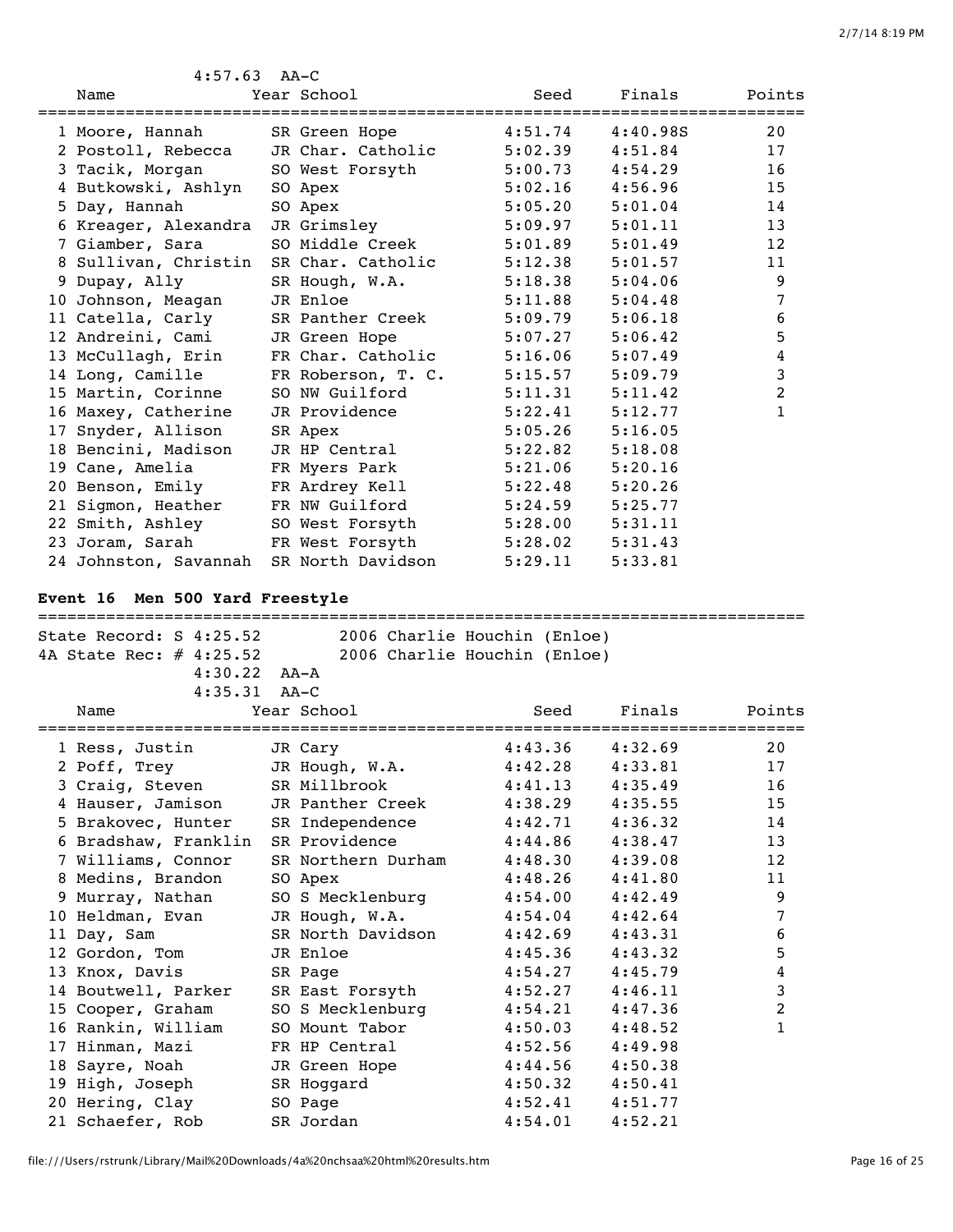| 22 McCulloch, Gavin | JR Green Hope | 4:43.83 | 4:56.16 |
|---------------------|---------------|---------|---------|
| 23 Li, Daniel       | SO Providence | 4:52.98 | 4:56.17 |
| 24 Frith, John      | FR Myers Park | 4:59.80 | 5:02.32 |

# **Event 17 Women 200 Yard Freestyle Relay**

| State Record: $S$ 1:35.00<br>4A State Rec: # 1:35.04<br>$1:36.48$ AA-A<br>$1:38.03$ AA-C<br>School | 2013 Charlotte Catholic<br>2013 Hough, W.A.<br>Prelims<br>Finals | Points |
|----------------------------------------------------------------------------------------------------|------------------------------------------------------------------|--------|
| Championship Final                                                                                 |                                                                  |        |
| 1 Charlotte Catholic                                                                               | 1:36.28<br>1:33.22S                                              | 40     |
| 2 Grimsley                                                                                         | 1:38.42<br>1:37.20                                               | 34     |
| 3 Green Hope                                                                                       | 1:38.24<br>1:37.36                                               | 32     |
| 4 Cary                                                                                             | 1:38.16<br>1:37.87                                               | 30     |
| 5 Panther Creek                                                                                    | 1:39.71<br>1:38.78                                               | 28     |
| 6 West Forsyth                                                                                     | 1:39.38<br>1:39.48                                               | 26     |
| 7 Hough, W.A.                                                                                      | 1:40.35<br>1:40.17                                               | 24     |
| 8 Ardrey Kell                                                                                      | 1:40.33<br>1:40.41                                               | 22     |
| Consolation Final                                                                                  |                                                                  |        |
| 9 Apex                                                                                             | 1:40.80<br>1:39.68                                               | 18     |
| 10 Leesville Road                                                                                  | 1:40.72<br>1:40.23                                               | 14     |
| 11 Northwest Guilford                                                                              | 1:41.73<br>1:41.53                                               | 12     |
| 12 East Chapel Hill                                                                                | 1:42.63<br>1:41.89                                               | 10     |
| 13 South Mecklenburg                                                                               | 1:43.11<br>1:42.07                                               | 8      |
| 14 Providence                                                                                      | 1:42.35<br>1:42.52                                               | 6      |
| 15 Lake Norman                                                                                     | 1:42.83<br>1:42.79                                               | 4      |
| 16 Reagan                                                                                          | 1:41.89<br>1:45.31                                               | 2      |

# **Event 17 Women 200 Yard Freestyle Relay**

| State Record: $S$ 1:35.00  | 2013 Charlotte Catholic |             |
|----------------------------|-------------------------|-------------|
| 4A State Rec: $\#$ 1:35.04 | 2013 Hough, W.A.        |             |
| $1:36.48$ $AA-A$           |                         |             |
| $1:38.03$ AA-C             |                         |             |
| School                     | Seed                    | Prelims     |
| Preliminaries              |                         |             |
| 1 Charlotte Catholic       | 1:37.34                 | $1:36.28$ q |
| 2 Cary                     | 1:39.36                 | $1:38.16$ q |
| 3 Green Hope               | 1:38.19                 | $1:38.24$ q |
| 4 Grimsley                 | 1:42.32                 | $1:38.42$ q |
| 5 West Forsyth             | 1:40.67                 | $1:39.38$ q |
| 6 Panther Creek            | 1:43.08                 | $1:39.71$ q |
| 7 Ardrey Kell              | 1:42.03                 | $1:40.33$ q |
| 8 Hough, W.A.              | 1:40.18                 | $1:40.35$ q |
| 9 Leesville Road           | 1:41.11                 | $1:40.72$ q |
| 10 Apex                    | 1:40.77                 | $1:40.80$ q |
| 11 Northwest Guilford      | 1:43.05                 | $1:41.73$ q |
| 12 Reagan                  | 1:44.32                 | $1:41.89$ q |
| 13 Providence              | 1:43.82                 | $1:42.35$ q |
| 14 East Chapel Hill        | 1:42.84                 | $1:42.63$ q |
| 15 Lake Norman             | 1:43.56                 |             |
|                            |                         | $1:42.83$ q |
| 16 South Mecklenburg       | 1:45.10                 | $1:43.11$ a |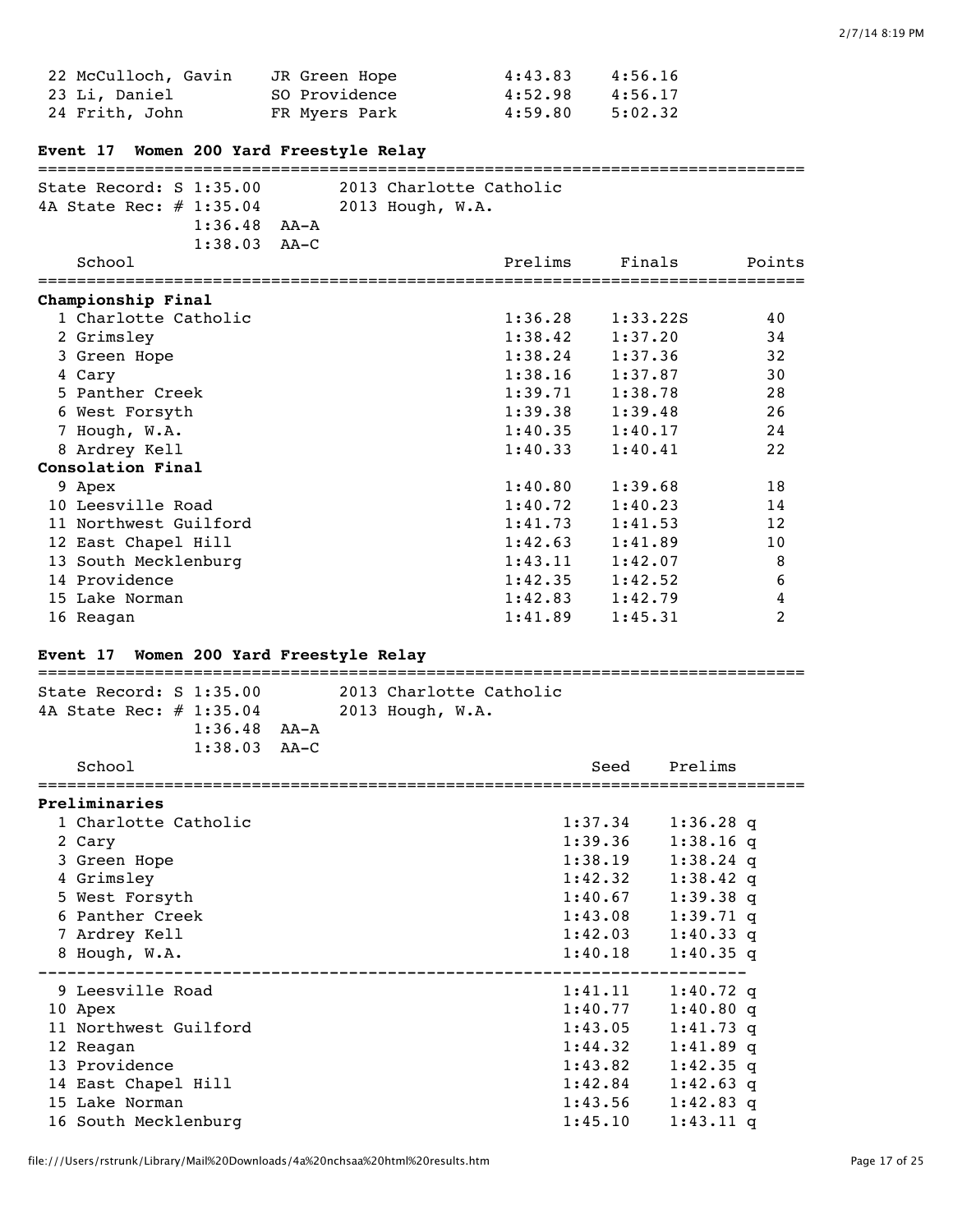| 17 Broughton<br>18 East Mecklenburg | 1:44.20<br>1:45.23 | 1:43.61<br>1:43.66 |
|-------------------------------------|--------------------|--------------------|
|                                     |                    |                    |
| 19 Myers Park                       | 1:44.95            | 1:43.97            |
| 20 Enloe                            | 1:44.00            | 1:44.23            |
| 21 Ragsdale                         | 1:45.67            | 1:45.23            |
| 22 Davie County                     | 1:45.13            | 1:45.98            |
| 23 Reynolds, R. J.                  | 1:46.01            | 1:46.52            |
| -- Hoqqard                          | 1:40.79            | DO                 |
| Early take-off swimmer $#3$         |                    |                    |

## **Event 18 Men 200 Yard Freestyle Relay**

# =============================================================================== State Record: S 1:24.78 2012 Providence 4A State Rec: # 1:24.78 2012 Providence 1:25.26 AA-A 1:26.75 AA-C

| School              | Prelims | Finals   | Points |
|---------------------|---------|----------|--------|
| Championship Final  |         |          |        |
| $1$ Rose, J. H.     | 1:25.00 | 1:23.66S | 40     |
| 2 Green Hope        | 1:27.10 | 1:25.19  | 34     |
| 3 Ardrey Kell       | 1:28.80 | 1:27.67  | 32     |
| 4 South Mecklenburg | 1:28.72 | 1:27.97  | 30     |
| 5 Reagan            | 1:28.65 | 1:28.09  | 28     |
| 6 Hough, W.A.       | 1:28.41 | 1:28.10  | 26     |
| 7 Millbrook         | 1:29.58 | 1:28.63  | 24     |
| 8 Grimsley          | 1:29.37 | 1:29.22  | 22     |
| Consolation Final   |         |          |        |
| 9 Myers Park        | 1:31.08 | 1:29.99  | 18     |
| 10 Ragsdale         | 1:29.58 | 1:30.00  | 14     |
| 11 Providence       | 1:30.27 | 1:30.10  | 12     |
| 12 Cary             | 1:31.45 | 1:30.50  | 10     |
| 13 Athens Drive     | 1:31.17 | 1:30.84  | 8      |
| 14 Reynolds, R. J.  | 1:31.68 | 1:30.98  | 6      |
| 15 Robinson, J. M.  | 1:31.35 | 1:31.09  | 4      |
| 16 Enloe            | 1:31.47 | 1:31.39  | 2      |

## **Event 18 Men 200 Yard Freestyle Relay**

| State Record: $S$ 1:24.78  |      | 2012 Providence |         |             |
|----------------------------|------|-----------------|---------|-------------|
| 4A State Rec: $\#$ 1:24.78 |      | 2012 Providence |         |             |
| 1:25.26                    | AA-A |                 |         |             |
| $1:26.75$ AA-C             |      |                 |         |             |
| School                     |      |                 | Seed    | Prelims     |
| Preliminaries              |      |                 |         |             |
| 1 Rose, J. H.              |      |                 | 1:25.07 | $1:25.00$ q |
| 2 Green Hope               |      |                 | 1:26.03 | $1:27.10$ q |
| 3 Hough, W.A.              |      |                 | 1:30.13 | $1:28.41$ q |
| 4 Reagan                   |      |                 | 1:30.16 | $1:28.65$ q |
| 5 South Mecklenburg        |      |                 | 1:32.45 | $1:28.72$ q |
| 6 Ardrey Kell              |      |                 | 1:29.28 | $1:28.80$ q |
| 7 Grimsley                 |      |                 | 1:32.25 | $1:29.37$ q |
| 8 Millbrook                |      |                 | 1:30.85 | $1:29.58$ a |
|                            |      |                 |         |             |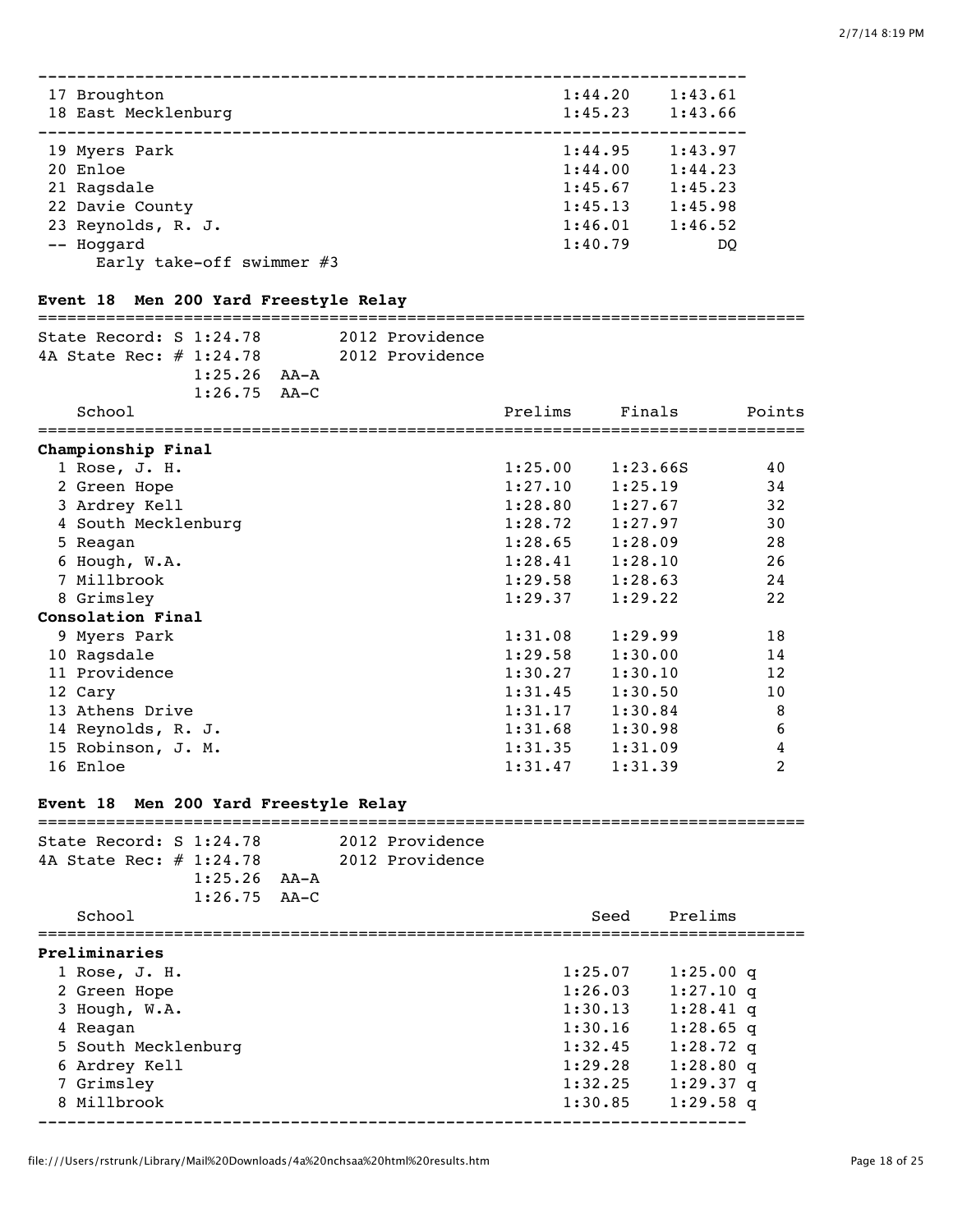| 9 Ragsdale                                                                                                                                                                                                                                                                                                                                                                                                                                                                                                                                                                   |  |  |         | 1:31.61 J1:29.58 q |
|------------------------------------------------------------------------------------------------------------------------------------------------------------------------------------------------------------------------------------------------------------------------------------------------------------------------------------------------------------------------------------------------------------------------------------------------------------------------------------------------------------------------------------------------------------------------------|--|--|---------|--------------------|
| 10 Providence                                                                                                                                                                                                                                                                                                                                                                                                                                                                                                                                                                |  |  |         | 1:30.55 1:30.27 q  |
| 11 Myers Park                                                                                                                                                                                                                                                                                                                                                                                                                                                                                                                                                                |  |  |         | 1:32.29 1:31.08 q  |
| 12 Athens Drive                                                                                                                                                                                                                                                                                                                                                                                                                                                                                                                                                              |  |  |         | 1:32.37 1:31.17 q  |
| 13 Robinson, J. M.                                                                                                                                                                                                                                                                                                                                                                                                                                                                                                                                                           |  |  | 1:33.54 | $1:31.35$ q        |
| 14 Cary                                                                                                                                                                                                                                                                                                                                                                                                                                                                                                                                                                      |  |  |         | 1:31.26 1:31.45 q  |
|                                                                                                                                                                                                                                                                                                                                                                                                                                                                                                                                                                              |  |  |         |                    |
|                                                                                                                                                                                                                                                                                                                                                                                                                                                                                                                                                                              |  |  |         |                    |
|                                                                                                                                                                                                                                                                                                                                                                                                                                                                                                                                                                              |  |  |         |                    |
|                                                                                                                                                                                                                                                                                                                                                                                                                                                                                                                                                                              |  |  |         |                    |
|                                                                                                                                                                                                                                                                                                                                                                                                                                                                                                                                                                              |  |  |         |                    |
|                                                                                                                                                                                                                                                                                                                                                                                                                                                                                                                                                                              |  |  |         | 1:33.02            |
|                                                                                                                                                                                                                                                                                                                                                                                                                                                                                                                                                                              |  |  |         |                    |
|                                                                                                                                                                                                                                                                                                                                                                                                                                                                                                                                                                              |  |  |         |                    |
|                                                                                                                                                                                                                                                                                                                                                                                                                                                                                                                                                                              |  |  |         |                    |
|                                                                                                                                                                                                                                                                                                                                                                                                                                                                                                                                                                              |  |  |         | 1:34.46            |
|                                                                                                                                                                                                                                                                                                                                                                                                                                                                                                                                                                              |  |  |         |                    |
| 15 Enloe<br>1:32.74 1:31.47 q<br>16 Reynolds, R. J.<br>1:31.94 1:31.68 q<br>17 Heritage<br>$1:32.11$ $1:31.90$<br>18 East Chapel Hill<br>$1:33.00$ $1:32.04$<br>19 North Davidson<br>$1:32.16$ $1:32.13$<br>1:33.30<br>20 Lake Norman<br>21 Charlotte Catholic<br>$1:34.48$ $1:33.24$<br>22 Jordan<br>$1:32.37$ $1:34.07$<br>23 Davie County<br>$1:33.64$ $1:34.27$<br>1:33.05<br>24 Hoggard<br>Event 18S Men 200 Yard Freestyle Relay Swim-off<br>===============<br>State Record: S 1:24.78 2012 Providence<br>4A State Rec: # 1:24.78 2012 Providence<br>$1:25.26$ $AA-A$ |  |  |         |                    |
|                                                                                                                                                                                                                                                                                                                                                                                                                                                                                                                                                                              |  |  |         |                    |
|                                                                                                                                                                                                                                                                                                                                                                                                                                                                                                                                                                              |  |  |         |                    |

| $1:26.75$ $AA-C$ |      |         |        |
|------------------|------|---------|--------|
| School           | Seed | Finals  | Points |
|                  |      |         |        |
| - Swim-off       |      |         |        |
| 1 Millbrook      | NT   | 1:28.39 |        |
| 2 Ragsdale       | NΤ   | 1:29.83 |        |

## **Event 19 Women 100 Yard Backstroke**

| State Record: S 54.37    | 2013 Hannah Moore (Green Hope)      |         |         |        |
|--------------------------|-------------------------------------|---------|---------|--------|
| 4A State Rec: $\#$ 54.37 | 2013 Hannah Moore (Green Hope)      |         |         |        |
| 55.57                    | AA-A                                |         |         |        |
| 56.78 AA-C               |                                     |         |         |        |
| Name                     | Year School                         | Prelims | Finals  | Points |
| Championship Final       |                                     |         |         |        |
|                          | 1 McCullagh, Nora JR Char. Catholic | 54.61   | 53.59S  | 20     |
| 2 Moore, Hannah          | SR Green Hope                       | 55.52   | 54.38   | 17     |
| 3 Merritt, Heather       | SR Hough, W.A.                      | 56.72   | 55.48   | 16     |
| 4 Emery, Nicole          | SR Char. Catholic                   | 56.30   | 55.80   | 15     |
| 5 Sigmon, Heather        | FR NW Guilford                      | 57.47   | 57.16   | 14     |
| 6 Barham, Jordyn         | SR Apex                             | 57.88   | 57.46   | 13     |
| 7 Lamb, Amanda           | SR Athens Drive                     | 57.64   | 57.54   | 12     |
| 8 Rubendall, Brooke      | SO Green Hope                       | 57.75   | 59.29   | 11     |
| Consolation Final        |                                     |         |         |        |
| 9 Newell, Sarah          | JR Grimsley                         | 58.03   | 58.64   | 9      |
| 10 Knowles, Caroline     | SO Heritage                         | 59.56   | 58.80   | 7      |
| 11 Rieker, Alexandra     | FR Reagan                           | 58.26   | 58.95   | 6      |
| 12 McCullagh, Erin       | FR Char. Catholic                   | 58.38   | 59.05   | 5      |
| 13 Gilchrist, Amelia     | SO Grimsley                         | 59.11   | 59.08   | 4      |
| 14 Pou, Cary             | SO Rose, J. H.                      | 59.23   | 59.33   | 3      |
| 15 Warnimont, Ally       | JR West Forsyth                     | 58.28   | 59.84   | 2      |
| 16 Kohut, Jordan         | FR Millbrook                        | 58.81   | 1:00.15 | 1      |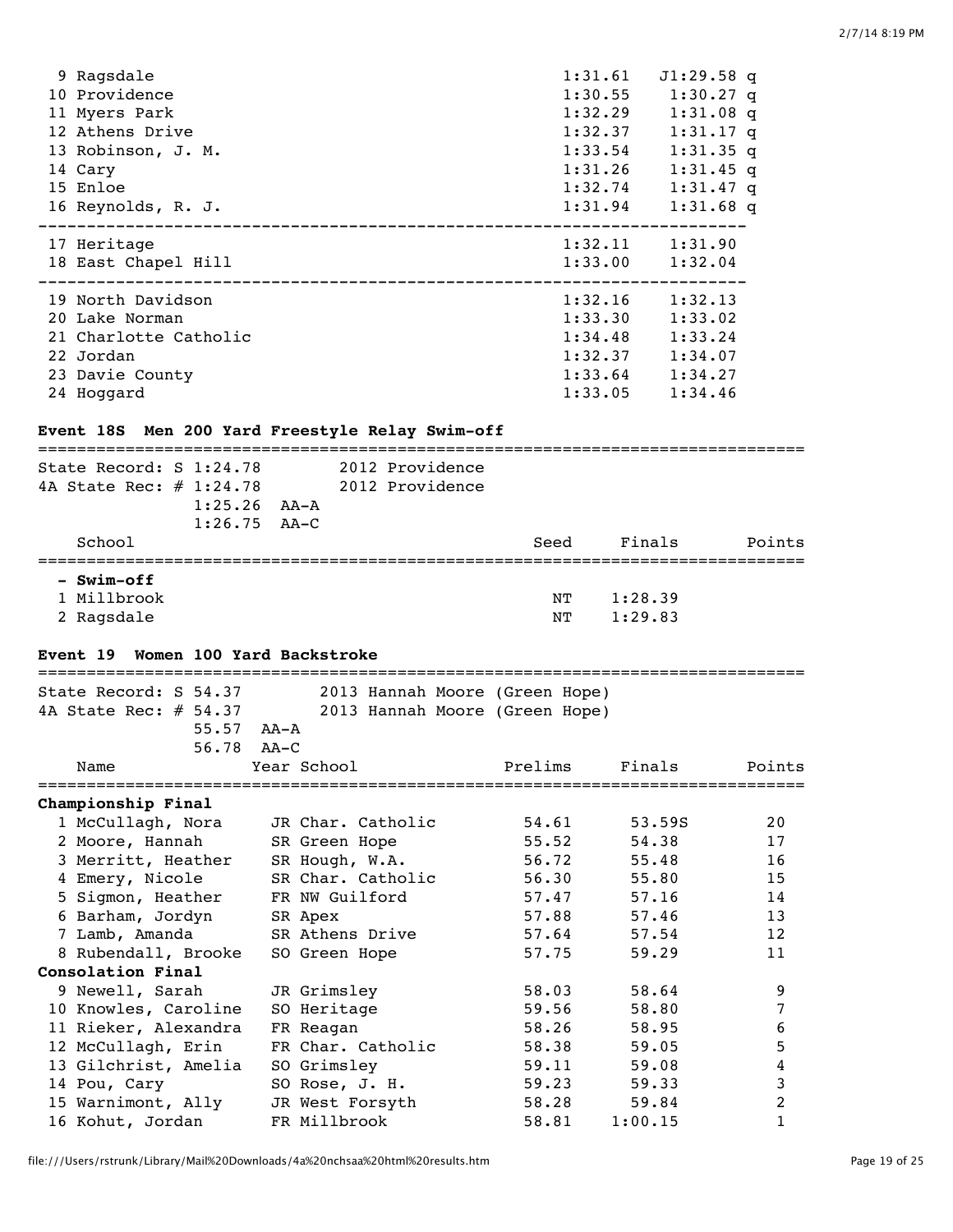# **Event 19 Women 100 Yard Backstroke** =============================================================================== State Record: S 54.37 2013 Hannah Moore (Green Hope) 4A State Rec: # 54.37 2013 Hannah Moore (Green Hope) 55.57 AA-A 56.78 AA-C Name Year School Seed Prelims =============================================================================== **Preliminaries** 1 McCullagh, Nora JR Char. Catholic 56.75 54.61 q 2 Moore, Hannah SR Green Hope 56.36 55.52 q 3 Emery, Nicole SR Char. Catholic 58.12 56.30 q 4 Merritt, Heather SR Hough, W.A. 58.19 56.72 q 5 Sigmon, Heather FR NW Guilford 59.56 57.47 q 6 Lamb, Amanda SR Athens Drive 58.91 57.64 q 7 Rubendall, Brooke SO Green Hope 59.65 57.75 q 8 Barham, Jordyn SR Apex 57.86 57.88 q ------------------------------------------------------------------------- 9 Newell, Sarah JR Grimsley 58.10 58.03 q 10 Rieker, Alexandra FR Reagan 57.49 58.26 q 11 Warnimont, Ally JR West Forsyth 59.51 58.28 q 12 McCullagh, Erin FR Char. Catholic 1:01.47 58.38 q 13 Kohut, Jordan FR Millbrook 57.93 58.81 q 14 Gilchrist, Amelia SO Grimsley 59.06 59.11 q 15 Pou, Cary SO Rose, J. H. 59.27 59.23 q 16 Knowles, Caroline 59 Heritage 59.16 59.56 q ------------------------------------------------------------------------- 17 Pearce, Lucy **FR Page 1:01.13** 59.91 18 Robertson, Sabrina SR NW Guilford 1:00.21 59.94 ------------------------------------------------------------------------- 19 McRae, Lauren SR Mallard Creek 1:00.87 59.97 20 Felsberg, Mandy FR Providence 1:01.75 1:00.01 21 Curry, Leigh FR North Davidson 1:00.17 1:00.39 22 Green, Mariel SO Char. Catholic 1:00.52 1:01.02 23 George, Kylah SR Ardrey Kell 1:01.82 1:02.16 -- Adcock, Elena FR Cary 59.59 NS **Event 20 Men 100 Yard Backstroke** =============================================================================== State Record: S 48.78 2006 Eugene Godsoe (SE Guilford) 4A State Rec: # 48.84 2011 Kip Darmody (Providence) 50.13 AA-A 51.38 AA-C Name Year School Prelims Finals Points =============================================================================== **Championship Final** 1 Osada, Koya SR East Chapel Hill 49.78 49.10 20 2 Murray, Nathan SO S Mecklenburg 51.47 50.63 17 3 Countie, William SO Leesville Road 51.74 51.11 16 4 Silver, Tyler 50 Athens Drive 51.22 51.24 15 5 Kawaguchi, Tosh JR Cary 52.19 51.72 14 6 McMurry, Alexander FR Hough, W.A. 52.74 52.01 13 7 Hollinshead, Henry SO Green Hope 52.71 52.67 12 8 Brower, Pieter SR Grimsley 52.59 53.38 11 **Consolation Final** 9 Martin, Jared JR Page 53.67 52.02 9

#### file:///Users/rstrunk/Library/Mail%20Downloads/4a%20nchsaa%20html%20results.htm Page 20 of 25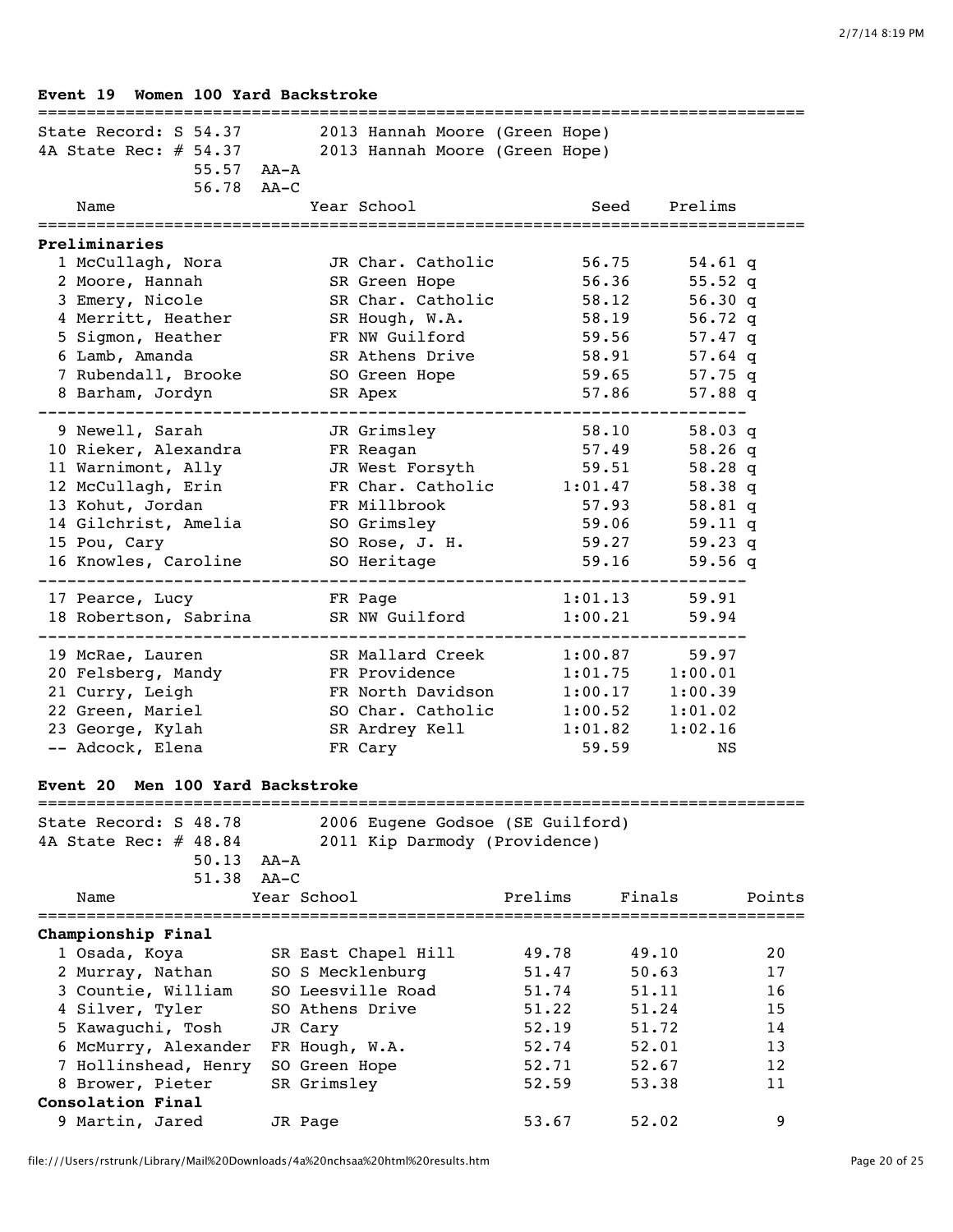| 10 Bathory, Levente   | FR Reagan           | 53.28 | 52.74 | 7                |
|-----------------------|---------------------|-------|-------|------------------|
| 11 Wilson, Chris      | SR Char. Catholic   | 53.07 | 53.29 | 5.5              |
| 11 Barden, Ben        | FR SW Guilford      | 53.47 | 53.29 | 5.5              |
| 13 Eudy, Jack         | JR Ardrey Kell      | 54.13 | 53.32 | $4\phantom{000}$ |
| 14 Cooper, Matthew    | SR S Mecklenburg    | 53.47 | 53.70 | 3                |
| 15 Hudgins, Oliver    | SR East Chapel Hill | 53.61 | 53.79 | 2                |
| 16 Hollinshead, Steph | SR Green Hope       | 53.83 | 54.17 |                  |

# **Event 20 Men 100 Yard Backstroke**

| State Record: S 48.78                    | 2006 Eugene Godsoe (SE Guilford)     |         |              |           |        |
|------------------------------------------|--------------------------------------|---------|--------------|-----------|--------|
| 4A State Rec: # 48.84                    | 2011 Kip Darmody (Providence)        |         |              |           |        |
| $50.13$ $AA - A$                         |                                      |         |              |           |        |
| 51.38 AA-C                               |                                      |         |              |           |        |
| Name                                     | Year School                          |         | Seed Prelims |           |        |
|                                          |                                      |         |              |           |        |
| Preliminaries                            |                                      |         |              |           |        |
| 1 Osada, Koya                            | SR East Chapel Hill                  |         | 49.41        | 49.78 $q$ |        |
| 2 Silver, Tyler                          | SO Athens Drive                      |         | 51.80        | 51.22 $q$ |        |
| 3 Murray, Nathan                         | SO S Mecklenburg                     |         | 53.59        | 51.47 $q$ |        |
| 4 Countie, William                       | SO Leesville Road                    |         | 53.13        | 51.74 $q$ |        |
| 5 Kawaguchi, Tosh                        | JR Cary                              |         | 52.12        | 52.19 $q$ |        |
| 6 Brower, Pieter                         | SR Grimsley                          |         | 53.58        | 52.59 $q$ |        |
| 7 Hollinshead, Henry                     | SO Green Hope                        |         | 52.34        | 52.71 $q$ |        |
| 8 McMurry, Alexander                     | FR Hough, W.A.                       |         | 54.54        | 52.74 $q$ |        |
|                                          | SR Char. Catholic                    |         |              |           |        |
| 9 Wilson, Chris                          |                                      |         | 54.69        | 53.07 q   |        |
| 10 Bathory, Levente                      | FR Reagan                            |         | 55.55        | 53.28 $q$ |        |
| 11 Barden, Ben                           | FR SW Guilford                       |         | 54.13        | 53.47 $q$ |        |
| 11 Cooper, Matthew                       | SR S Mecklenburg                     |         | 54.56        | 53.47 $q$ |        |
| 13 Hudgins, Oliver                       | SR East Chapel Hill                  |         | 53.78        | 53.61 $q$ |        |
| 14 Martin, Jared                         | JR Page                              |         | 53.14        | 53.67 $q$ |        |
| 15 Hollinshead, Stephen                  | SR Green Hope                        |         | 53.71        | 53.83 q   |        |
| 16 Eudy, Jack                            | JR Ardrey Kell                       |         | 54.53        | $54.13$ q |        |
| 17 Hill, Austin                          | JR Lake Norman                       |         | 54.67        | 54.17     |        |
| 18 Best, Jack                            | FR New Hanover                       |         | 54.19        | 54.33     |        |
| 19 Brower, McClure                       | SR Grimsley                          |         | 55.03        | 54.53     |        |
| 20 Peterson, Cole                        | SO NW Guilford                       |         | 55.25        | 54.66     |        |
| 21 Ritchie, William                      | SO Apex                              |         | 54.06        | 54.75     |        |
| 22 Murchison, Grant                      | SO Ardrey Kell                       |         | 54.86        | 54.76     |        |
| 23 Fold, Nathan                          | SO Providence                        |         | 55.11        | 55.71     |        |
| 24 Short, Jimbo                          | JR Hoqqard                           |         | 54.69        | 56.86     |        |
| Event 21 Women 100 Yard Breaststroke     |                                      |         |              |           |        |
| State Record: S 1:02.17                  | 2010 Torrey Bussey (Cary)            |         |              |           |        |
| 4A State Rec: # 1:02.17                  | 2010 Torrey Bussey (Cary)            |         |              |           |        |
| 1:03.77<br>AA-A                          |                                      |         |              |           |        |
| 1:05.10<br>$AA-C$                        |                                      |         |              |           |        |
| Year School<br>Name                      |                                      | Prelims | Finals       |           | Points |
|                                          |                                      |         |              |           |        |
| Championship Final<br>1 Merritt, Jessica |                                      | 1:03.21 | 1:03.44      |           | 20     |
| 2 Arwood, Alyssa                         | SO Hough, W.A.<br>JR Roberson, T. C. | 1:03.58 | 1:03.79      |           | 17     |
|                                          |                                      |         |              |           |        |

3 Stranick, Sara JR Char. Catholic 1:04.82 1:03.82 16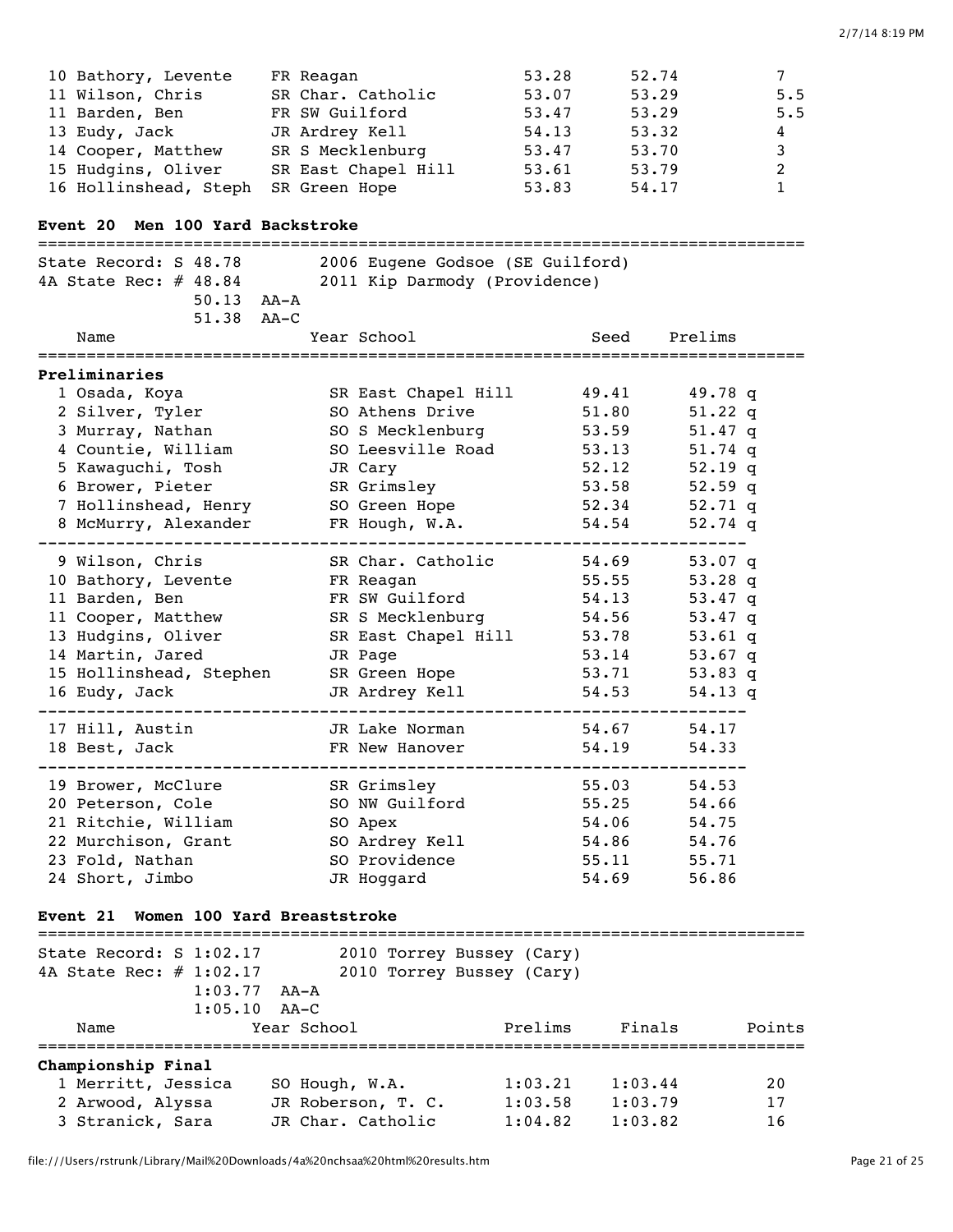| 4 Williams, Claire                      | JR Apex                       | 1:04.63 | 1:04.05                          | 15             |
|-----------------------------------------|-------------------------------|---------|----------------------------------|----------------|
| 5 Carr, Annabelle                       | SO Myers Park                 | 1:04.30 | 1:04.48                          | 14             |
| 6 Poole, Julia                          | FR Middle Creek               | 1:04.54 | 1:04.55                          | 13             |
| 7 Knight, Basira                        | SR Cary                       | 1:05.26 | 1:04.66                          | 12             |
| 8 Higgs, Margaret                       | FR Hough, W.A.                | 1:05.22 | 1:05.96                          | 11             |
| Consolation Final                       |                               |         |                                  |                |
| 9 Hunter, Kayla                         | JR Millbrook                  | 1:06.71 | 1:06.22                          | 9              |
| 10 Duffy, Helen                         | SO New Hanover                | 1:07.60 | 1:06.84                          | $\overline{7}$ |
| 11 Fetter, Kalyn                        | SO Lake Norman                | 1:07.61 | 1:07.28                          | 6              |
| 12 Hu, Julie                            | JR Panther Creek              | 1:07.47 | 1:07.54                          | 5              |
| 13 Underkoffler, Eliz                   | JR Millbrook                  | 1:07.63 | 1:07.84                          | $\overline{4}$ |
| 14 Schoening, Jacalyn SO Leesville Road |                               | 1:07.61 | 1:07.97                          | 3              |
| 15 Miller, Katy                         | FR Char. Catholic             | 1:07.86 | 1:08.42                          | $\overline{2}$ |
| 16 Tucker, Elle                         | JR Lake Norman                | 1:08.33 | 1:09.58                          | $\mathbf{1}$   |
|                                         |                               |         |                                  |                |
| Event 21 Women 100 Yard Breaststroke    |                               |         |                                  |                |
| State Record: S 1:02.17                 | 2010 Torrey Bussey (Cary)     |         |                                  |                |
| 4A State Rec: # 1:02.17                 | 2010 Torrey Bussey (Cary)     |         |                                  |                |
|                                         | $1:03.77$ AA-A                |         |                                  |                |
| $1:05.10$ AA-C                          |                               |         |                                  |                |
| Name                                    | Year School                   |         | Prelims<br>Seed                  |                |
|                                         |                               |         |                                  |                |
| Preliminaries                           |                               |         |                                  |                |
| 1 Merritt, Jessica                      | SO Hough, W.A.                |         | 1:06.28                          | $1:03.21$ q    |
| 2 Arwood, Alyssa                        | JR Roberson, T. C.            |         | 1:05.51                          | $1:03.58$ q    |
| 3 Carr, Annabelle                       | SO Myers Park                 |         | 1:05.61                          | $1:04.30$ q    |
| 4 Poole, Julia                          | FR Middle Creek               |         | 1:05.83                          | $1:04.54$ q    |
| 5 Williams, Claire                      | JR Apex                       |         | 1:05.97                          | $1:04.63$ q    |
| 6 Stranick, Sara                        | JR Char. Catholic             |         | 1:06.85                          | $1:04.82$ q    |
| 7 Higgs, Margaret                       | FR Hough, W.A.                |         | 1:05.91                          | $1:05.22$ q    |
| 8 Knight, Basira                        | SR Cary                       |         | 1:05.66                          | $1:05.26$ q    |
|                                         |                               |         |                                  |                |
| 9 Hunter, Kayla                         | JR Millbrook                  |         | 1:06.58                          | $1:06.71$ q    |
| 10 Hu, Julie                            | JR Panther Creek              |         | 1:07.14                          | $1:07.47$ q    |
| 11 Duffy, Helen                         | SO New Hanover                |         | 1:07.09                          | $1:07.60$ q    |
| 12 Fetter, Kalyn                        | SO Lake Norman                |         | 1:07.31                          | $1:07.61$ q    |
| 12 Schoening, Jacalyn                   | SO Leesville Road             |         | 1:07.93                          | $1:07.61$ q    |
| 14 Underkoffler, Elizabeth              | JR Millbrook                  |         | 1:06.76                          | $1:07.63$ q    |
| 15 Miller, Katy                         | FR Char. Catholic             |         | 1:07.67                          | $1:07.86$ q    |
| 16 Tucker, Elle                         | JR Lake Norman                |         | 1:08.50                          | $1:08.33$ q    |
| 17 Rieker, Alexandra FR Reagan          |                               |         | ----------<br>1:06.60<br>1:09.48 |                |
| 18 Sept, Corriene                       | SO East Chapel Hill           |         | 1:12.69<br>1:11.19               |                |
|                                         | ----------------------------- |         |                                  |                |
| 19 Jones, Madeline                      | FR Mount Tabor                |         | 1:11.58<br>1:12.37               |                |
| 20 Johnson, Laura                       | SR Reynolds, R. J.            |         | 1:09.60<br>1:12.62               |                |
| 21 Huang, Annie                         | FR East Chapel Hill           |         | 1:12.50<br>1:13.56               |                |
| 22 Naylor, Laura                        | JR East Chapel Hill           |         | 1:13.26<br>1:13.72               |                |
| 23 Jones, Erin                          | FR SW Guilford                |         | 1:13.40<br>1:14.12               |                |
| -- Markert, Makena                      | FR Reagan                     |         | 1:12.28                          | DFS            |
| Declared false start                    |                               |         |                                  |                |

## **Event 22 Men 100 Yard Breaststroke**

#### ===============================================================================

State Record: S 55.14 2013 Daniel Le (NW Guilford) 4A State Rec: # 55.14 2013 Daniel Le (NW Guilford)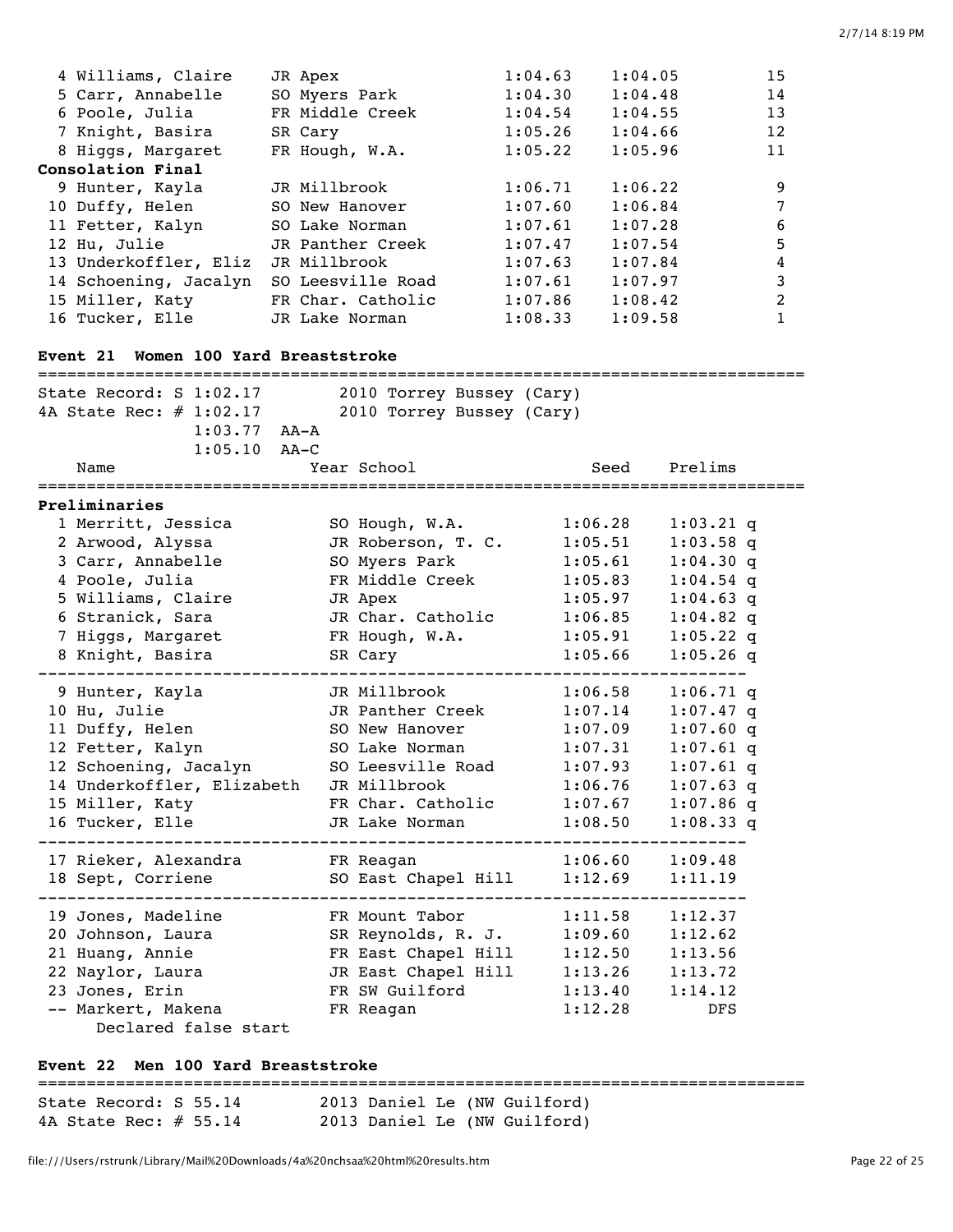| 56.79                                      | AA-A            |                              |         |         |                            |        |
|--------------------------------------------|-----------------|------------------------------|---------|---------|----------------------------|--------|
| $57.85$ $AA-C$                             |                 |                              |         |         |                            |        |
| Name                                       | Year School     |                              | Prelims | Finals  |                            | Points |
| Championship Final                         |                 |                              |         |         |                            |        |
| 1 Yeh, Sean                                |                 | SR Leesville Road            | 55.97   | 55.56   |                            | 20     |
| 2 Keller, Brandon                          | JR Olympic      |                              | 59.25   | 58.48   |                            | 17     |
| 3 Neil, Paul                               | SO Reagan       |                              | 58.39   | 58.69   |                            | 16     |
| 4 Davis, Brian                             | SR Hough, W.A.  |                              | 59.42   | 58.73   |                            | 15     |
| 5 Cole, McKenzie                           | SR Grimsley     |                              | 59.16   | 58.96   |                            | 14     |
| 6 Durling, Bryce                           | JR Reagan       |                              | 59.11   | 59.06   |                            | 13     |
| 7 Emm, Tristan                             | JR Millbrook    |                              | 59.21   | 59.58   |                            | 12     |
| 8 Onol, Atalay                             | JR Green Hope   |                              | 59.41   | 1:00.59 |                            | 11     |
| Consolation Final                          |                 |                              |         |         |                            |        |
| 9 McCullough, Liam                         |                 | SR East Chapel Hill          | 59.58   | 59.52   |                            | 9      |
| 10 Brakovec, Hunter                        | SR Independence |                              | 59.46   | 59.66   |                            | 7      |
| 11 Lauffer, Brayden                        | JR Apex         |                              | 59.77   | 59.82   |                            | 6      |
| 12 Mathes, Ryan                            |                 | JR Panther Creek             | 1:01.22 | 1:00.87 |                            | 5      |
| 13 Zakerin, Bijan                          |                 | JR East Chapel Hill          | 1:01.72 | 1:02.01 |                            | 4      |
| 14 Hargrove, Joseph                        | SO Myers Park   |                              | 1:01.37 | 1:02.30 |                            | 3      |
| 15 Johnson, Luke                           |                 | FR S Mecklenburg             | 1:02.17 | 1:02.43 |                            | 2      |
| 16 Pou, Cameron                            | SR Rose, J. H.  |                              | 1:01.31 | 1:03.28 |                            | 1      |
| Men 100 Yard Breaststroke<br>Event 22      |                 |                              |         |         |                            |        |
| State Record: S 55.14                      |                 | 2013 Daniel Le (NW Guilford) |         |         |                            |        |
| 4A State Rec: $\#$ 55.14                   |                 | 2013 Daniel Le (NW Guilford) |         |         |                            |        |
| 56.79 AA-A                                 |                 |                              |         |         |                            |        |
| 57.85                                      | $AA-C$          |                              |         |         |                            |        |
| Name                                       |                 | Year School                  |         | Seed    | Prelims                    |        |
| Preliminaries                              |                 |                              |         |         |                            |        |
| 1 Yeh, Sean                                |                 | SR Leesville Road            |         | 55.92   | $55.97$ q                  |        |
| 2 Neil, Paul                               |                 | SO Reagan                    | 1:00.62 |         | 58.39 q                    |        |
| 3 Durling, Bryce                           |                 | JR Reagan                    | 1:00.40 |         | $59.11$ q                  |        |
| 4 Cole, McKenzie                           |                 | SR Grimsley                  |         | 59.37   | 59.16q                     |        |
| 5 Emm, Tristan                             |                 | JR Millbrook                 | 1:00.98 |         | 59.21 q                    |        |
| 6 Keller, Brandon                          |                 | JR Olympic                   |         | 1:00.54 | 59.25 q                    |        |
| 7 Onol, Atalay                             |                 | JR Green Hope                |         | 1:02.24 | 59.41 q                    |        |
| 8 Davis, Brian                             |                 | SR Hough, W.A.               |         | 1:02.43 | 59.42 q                    |        |
|                                            |                 | SR Independence 1:00.76      |         |         | 59.46q                     |        |
| 9 Brakovec, Hunter                         |                 | SR East Chapel Hill 1:00.45  |         |         | 59.58 q                    |        |
| 10 McCullough, Liam<br>11 Lauffer, Brayden |                 |                              |         | 59.28   | 59.77 q                    |        |
| 12 Mathes, Ryan                            |                 | JR Apex<br>JR Panther Creek  |         | 1:02.84 |                            |        |
| 13 Pou, Cameron                            |                 | SR Rose, J. H.               |         | 1:02.50 | $1:01.22$ q<br>$1:01.31$ q |        |
| 14 Hargrove, Joseph                        |                 | SO Myers Park                |         | 1:02.10 | $1:01.37$ q                |        |
| 15 Zakerin, Bijan                          |                 | JR East Chapel Hill 1:03.00  |         |         | $1:01.72$ q                |        |
| 16 Johnson, Luke                           |                 | FR S Mecklenburg 1:02.35     |         |         | $1:02.17$ q                |        |
|                                            |                 |                              |         |         |                            |        |
| 17 Vlahos, George                          |                 | JR West Forsyth 1:01.67      |         |         | 1:02.39                    |        |
| 18 Faller, James                           |                 | FR Sanderson                 |         | 1:02.93 | 1:02.44                    |        |
| 19 Ennis, Jake                             |                 | JR Ragsdale                  |         | 1:03.08 | 1:02.69                    |        |
| 20 Chang, David                            |                 | JR Ardrey Kell               |         | 1:03.42 | 1:02.70                    |        |
|                                            |                 |                              |         |         |                            |        |
| 21 Sink, Jacob                             |                 | JR Davie County              |         | 1:02.70 | 1:03.02                    |        |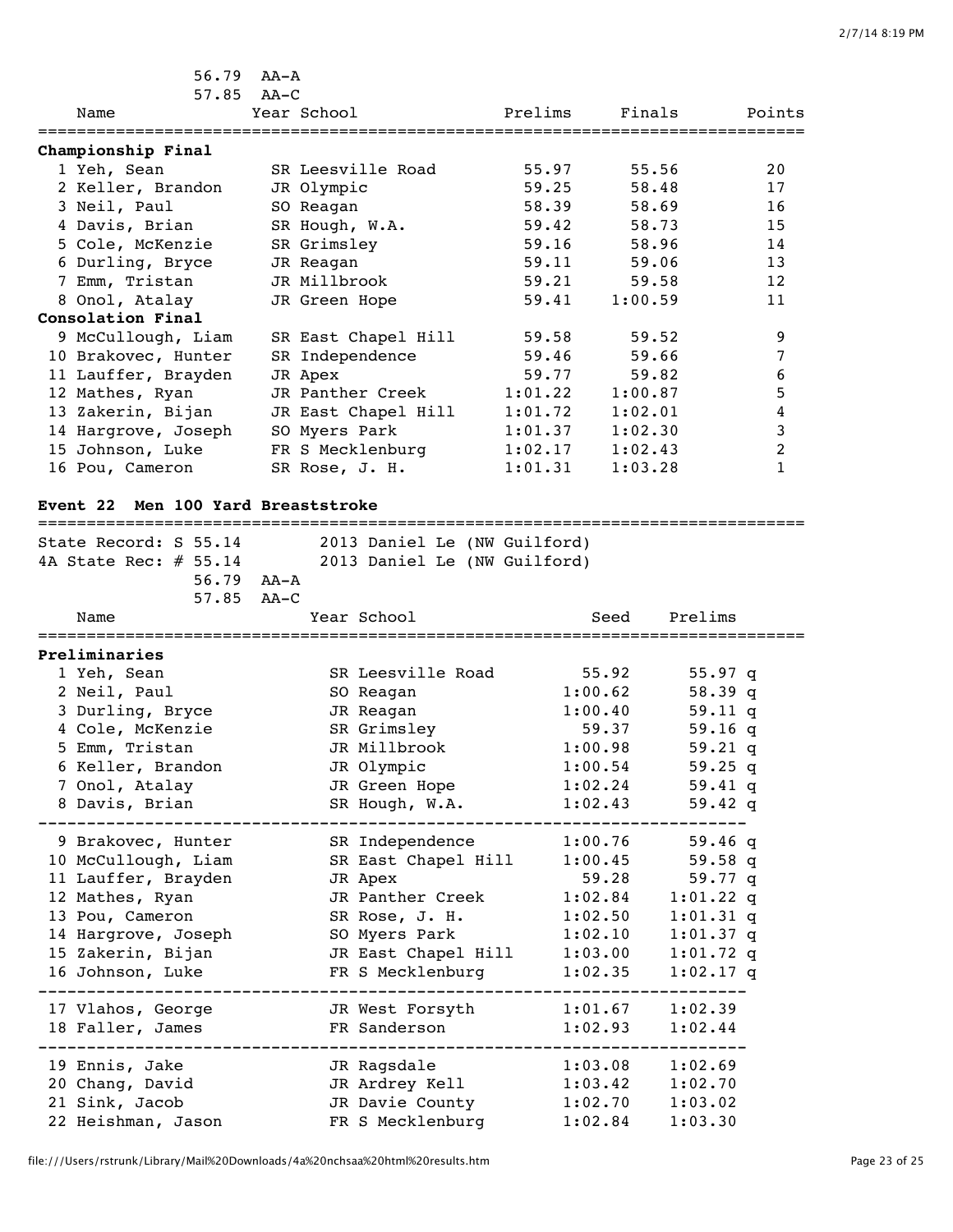| 23 Regan, Connor     | SR Char. Catholic | 1:03.69 | 1:03.35 |
|----------------------|-------------------|---------|---------|
| -- Hale, Connor      | SR Apex           | 1:00.56 | DFS.    |
| Declared false start |                   |         |         |

| Event 23 Women 400 Yard Freestyle Relay         |                                      |  |                                                                     |                     |
|-------------------------------------------------|--------------------------------------|--|---------------------------------------------------------------------|---------------------|
| 4A State Rec: # 3:24.83                         | $3:29.68$ $AA - A$<br>$3:33.05$ AA-C |  | State Record: S 3:24.61 2013 Charlotte Catholic<br>2013 Hough, W.A. |                     |
| School                                          |                                      |  | Finals<br>Seed                                                      | Points              |
| 1 Charlotte Catholic<br>2 Hough, W.A.           |                                      |  | 3:32.86<br>3:22.15S<br>3:38.57<br>3:23.07S                          | 40<br>34            |
| 3 Green Hope<br>4 Grimsley                      |                                      |  | 3:33.64<br>3:31.29<br>3:43.54<br>3:33.03                            | 32<br>30            |
| 5 Apex<br>6 Providence                          |                                      |  | 3:36.58<br>3:35.64<br>3:47.07<br>3:36.16                            | 28<br>26            |
| 7 Ardrey Kell<br>8 Athens Drive                 |                                      |  | 3:41.19<br>3:38.00<br>3:44.84<br>3:38.60                            | 24<br>22            |
| 9 Middle Creek<br>10 Leesville Road             |                                      |  | 3:41.44<br>3:38.87<br>3:41.47<br>3:40.08                            | 18<br>14            |
| 11 Hoqqard<br>12 Roberson, T. C.                |                                      |  | 3:41.78<br>3:40.51<br>3:51.61<br>3:40.92                            | 12<br>10            |
| 13 Rose, J. H.<br>14 East Chapel Hill           |                                      |  | 3:44.33<br>3:41.63<br>3:44.71<br>3:42.27                            | 8<br>6              |
| 15 High Point Central<br>16 Millbrook           |                                      |  | 3:45.27<br>3:43.00<br>3:42.52<br>3:43.17                            | 4<br>$\overline{2}$ |
| 17 South Mecklenburg                            |                                      |  | 3:51.09<br>3:44.48                                                  |                     |
| 18 East Mecklenburg<br>19 West Forsyth          |                                      |  | 3:49.18<br>3:44.64<br>$3:40.70$ $3:45.08$                           |                     |
| 20 Reagan<br>$\sim$ $\sim$ $\sim$ $\sim$ $\sim$ |                                      |  | 3:46.03<br>3:47.53                                                  |                     |

| 21 Ragsdale        | 3:52.75 | 3:46.99 |
|--------------------|---------|---------|
| 22 Page            | 3:51.38 | 3:47.16 |
| 23 Robinson, J. M. | 3:50.42 | 3:49.57 |
| 24 Davie County    | 3:55.56 | 3:53.76 |
|                    |         |         |

# **Event 24 Men 400 Yard Freestyle Relay**

| State Record: $S$ 3:06.77 |                  |  | 2006 Enloe |
|---------------------------|------------------|--|------------|
| 4A State Rec: # 3:06.77   |                  |  | 2006 Enloe |
|                           | $3:07.43$ $AA-A$ |  |            |
|                           | $3:10.51$ $AA-C$ |  |            |

| School                | Seed    | Finals   | Points |
|-----------------------|---------|----------|--------|
| 1 Rose, J. H.         | 3:07.94 | 3:04.91S | 40     |
| 2 Green Hope          | 3:08.66 | 3:06.22S | 34     |
| 3 East Chapel Hill    | 3:09.91 | 3:07.88  | 32     |
| 4 Cary                | 3:17.09 | 3:11.28  | 30     |
| 5 Hough, W.A.         | 3:15.04 | 3:12.10  | 28     |
| 6 Providence          | 3:15.65 | 3:12.86  | 26     |
| 7 Millbrook           | 3:17.59 | 3:13.93  | 24     |
| 8 Page                | 3:16.15 | 3:14.10  | 22     |
| 9 Apex                | 3:19.24 | 3:14.96  | 18     |
| 10 Grimsley           | 3:15.54 | 3:15.11  | 14     |
| 11 Sanderson          | 3:20.57 | 3:15.77  | 12     |
| 12 Charlotte Catholic | 3:20.04 | 3:16.01  | 10     |